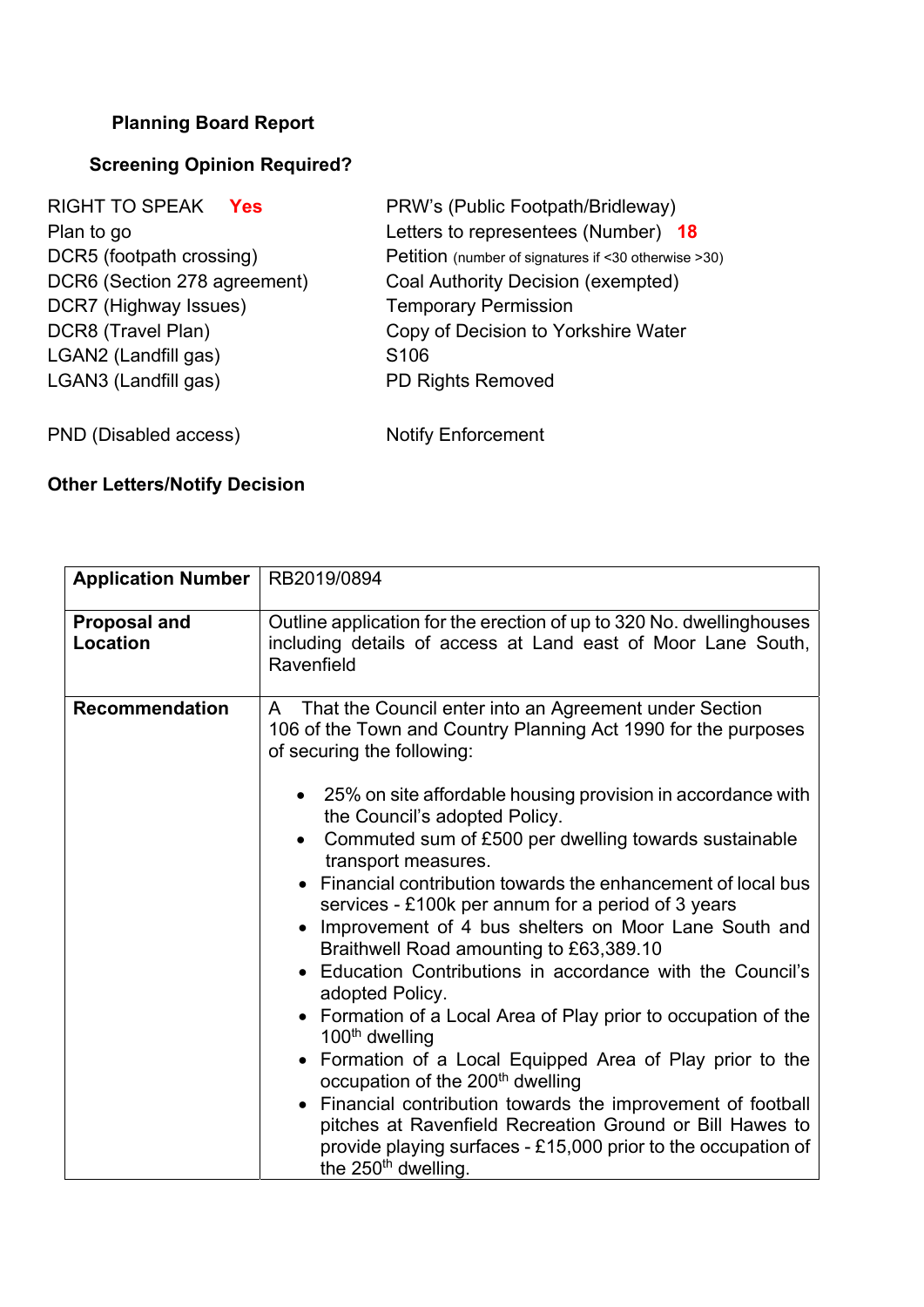| • Establishment of a Management Company to manage and<br>maintain the areas of Greenspace, including the proposed<br>LAP and LEAP.                                                      |
|-----------------------------------------------------------------------------------------------------------------------------------------------------------------------------------------|
| Consequently upon the satisfactory signing of such an<br>В<br>agreement the Council grants permission for the proposed<br>development subject to the conditions set out in this report. |
|                                                                                                                                                                                         |

This application is being presented to Planning Board due to the number of objections received.

# **Site Description & Location**

The site lies to the east of Moor Lane South and extends to approximately 14.5 hectares. It currently comprises of agricultural land that is delineated by existing hedgerows. To the south and east of the site lies further farmland, whilst existing residential development adjoins the site to the west, where the dwellings off Moor Lane South look onto the site. To the North runs Hellaby Brook with houses beyond on Common Farm Close, Grayson Close, Longfield Drive and Barberry Way, backing on to the site. Beyond these roads are further houses leading to Braithwell Road which forms a crossroads with Moor Lane South.

The site itself does not contain any landscape features such as trees or other vegetation, nor does it contain any structures. Its topography slopes from the south western corner to the far eastern edge.

# **Background**

The site has no planning history relevant to this application.

### Community Infrastructure Levy

The development is Community Infrastructure Levy (CIL) liable. CIL is generally payable on the commencement of development though there are certain exemptions, such as for self-build developments. The payment of CIL is not material to the determination of the planning application. Accordingly, this information is presented simply for information.

### Environmental Impact Assessment

The proposed development falls within the description contained at Paragraph 10 (b) of Schedule 2 of the Town and Country Planning (Environment Impact Assessment) (England and Wales) Regulations 2017 and meets the criteria set out in column 2 of the table in Schedule 2 i.e. the development includes more than 150 dwellings and exceeds 5 hectares. However, the Borough Council as the relevant Local Planning Authority has taken into account the criteria set out in Schedule 3 to the Regulations and it is considered that the development would not be likely to have a significant effect on the environment by virtue of factors such as its nature, size and location.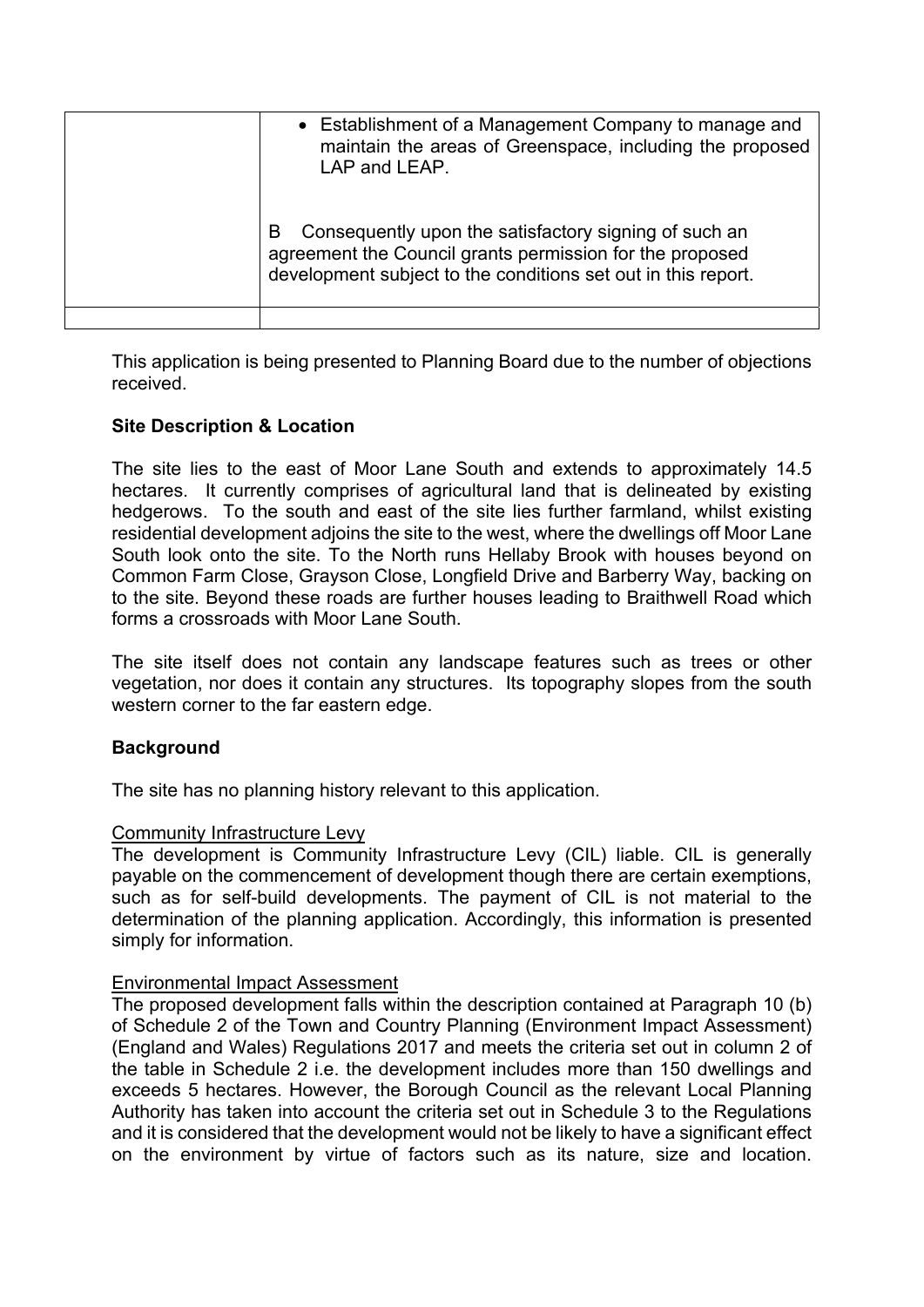Accordingly, it is the Local Planning Authority's opinion, that the proposed development is not 'EIA development' within the meaning of the 2017 Regulations

# **Proposal**

The application seeks outline permission for the erection of up to 320 homes including the means of access, which for the purposes of this application includes the first 20m into the site. All other matters are reserved for future consideration.

A masterplan document has been submitted in support of the application which provides an illustration of how the site could be developed. This plan shows 2 means of access along the western edge of the site onto Moor Lane South and estate roads feeding the built development and open spaces.

It is important to note that this masterplan has been submitted for illustrative purposes only, however it does indicate that the new dwellings will range from single storey, to two storey up to two and half storey dwellings. There will also be some three storey buildings at appropriate locations. These higher buildings would be located as landmark or statement buildings designed to provide a visual focus at locations within the development.

To supplement the masterplan, an indicative accommodation schedule based on the available developable area has been prepared, which suggests that the site could accommodate 1 and 2 bed apartments, 3 and 4 bed townhouses or semi detached dwellings and 3, 4 and 5 bed detached houses.

The indicative masterplan also provides on site open spaces and landscaping and shows the provision of the linear open spaces that lead to a main central open area, with a further area to the north east corner. These open spaces are both primary and secondary amenity spaces and include water attenuation features. Landscaped areas along the southern and eastern boundaries are also shown to form a visual break between the development and the open countryside beyond. The central circular open space provides a focal point for the development and the linear paths that link across the site provide car free pedestrian routes throughout the site.

Finally, the masterplan provides an indication of road hierarchy, which has been designed to follow the principles set out in the South Yorkshire Design Guide and include primary and secondary roads and private shared drives.

The following documents have been submitted in support of the application –

- Design and Access Statement
- Masterplan Document
- Statement of Community Involvement
- Accommodation Schedule
- Transport Assessment
- Travel Plan
- Flood Risk and Run Off Assessment
- Air Quality Assessment
- Archaeology and Cultural Heritage Statement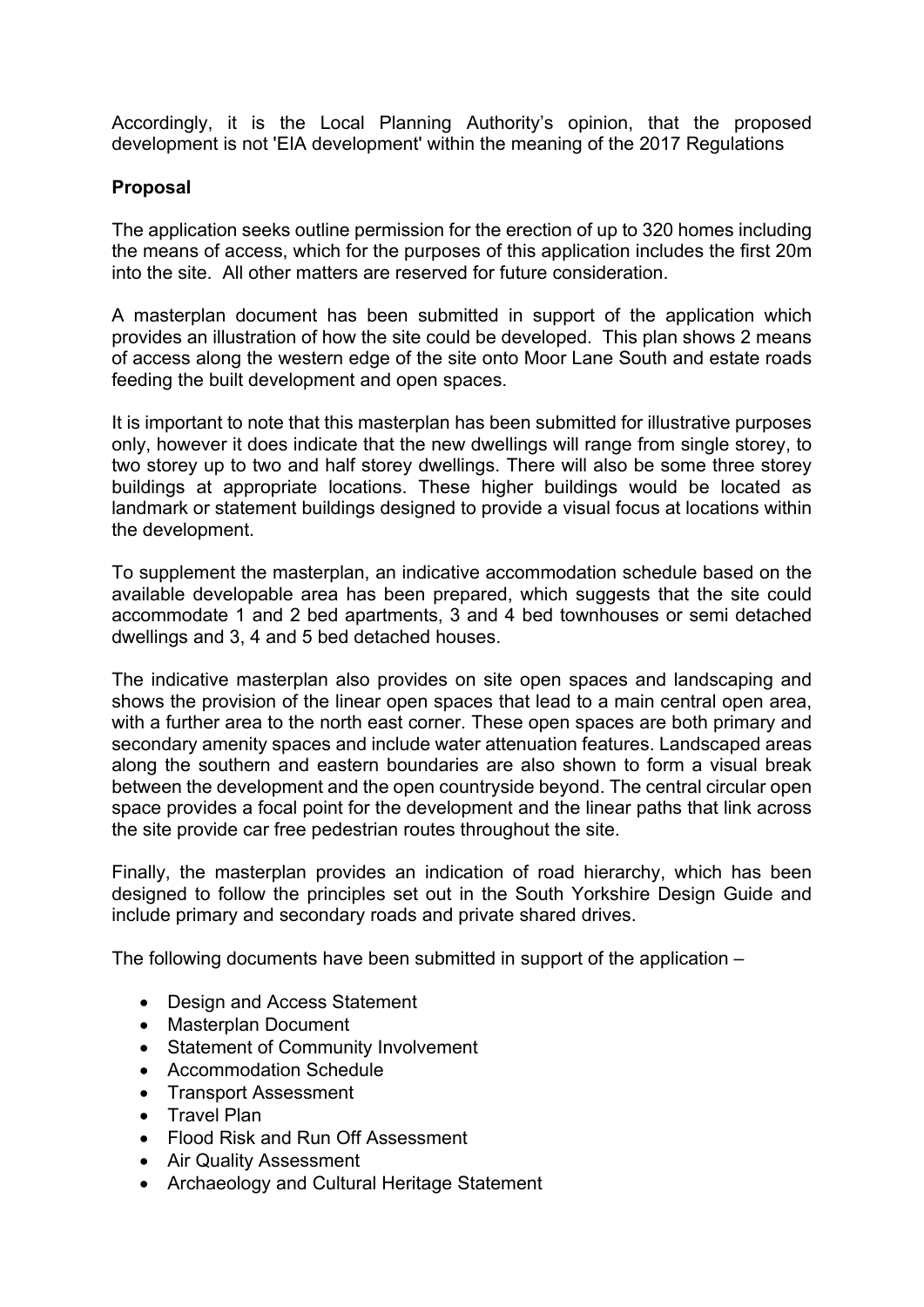- Preliminary Ecological Appraisal
- Reptile Survey
- Pre-development Tree Survey
- Geophysical Survey
- Landscape and Visual Appraisal

# **Development Plan Allocation and Policy**

The Core Strategy was adopted by the Council on the 10th September 2014 and forms part of Rotherham's Local Plan together with the Sites and Policies Document which was adopted by the Council on the 27th June 2018.

The application site was allocated for Green Belt purposes in the former Unitary Development Plan (UDP), however, since the submission of the application in 2017 the adopted Sites and Policies Document removed the site from the Green Belt and allocates it for Residential Use (allocated site H65). For the purposes of determining this application the following policies are considered to be of relevance:

Core Strategy policy(s):

- CS1 Delivering Rotherham's Spatial Strategy
- CS3 Location of New Development

CS6 Meeting the Housing Requirement

CS7 Housing mix and affordability

CS14 Accessible Places and Managing Demand for Travel

CS19 Green Infrastructure

CS20 Biodiversity and Geodiversity

CS21 Landscape

CS22 Green Space

CS23 Valuing the Historic Environment

CS24 Conserving and Enhancing the Water Environment

CS25 Dealing with Flood Risk

CS27 Community Health and Safety

CS28 Sustainable Design

CS32 Infrastructure Delivery and Developer Contributions

CS33 Presumption in favour of sustainable development

The Sites and Policies Document – June 2018:

SP1 Sites Allocated for Development

SP11 Development in Residential Areas

SP26 Sustainable Transport for Development

SP32 Green Infrastructure and Landscape

SP33 Conserving and Enhancing the Natural Environment

SP34 Sites Protected for Nature Conservation

SP35 Protected and Priority Species

SP36 Soil Resources

SP37 New and Improvements to Existing Green Space

SP39 Design and Location of Green Space, Sport and Recreation

SP42 Archaeology and Scheduled Ancient Monuments

SP43 Conserving and Recording the Historic Environment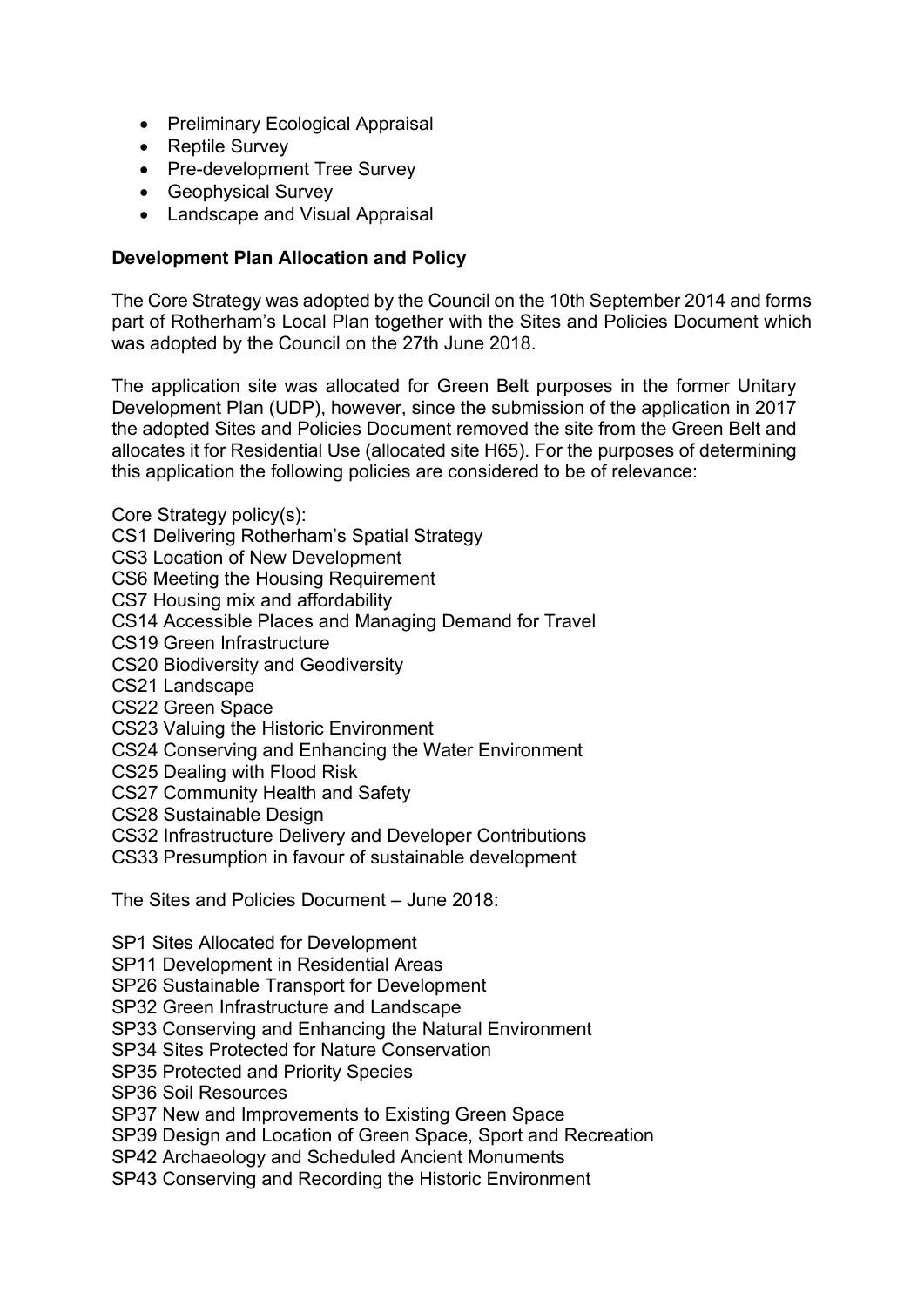SP47 Understanding and Managing Flood Risk drainage SP49 Safeguarding Mineral Infrastructure SP52 Pollution Control SP54 Contaminated and Unstable Land SP55 Design Principles SP56 Car Parking Layout SP57 Sustainable Construction SP64 Access to Community Facilities

# **Other Material Considerations**

The specific Site Development Guidelines for this allocated site (H65).

South Yorkshire Residential Design Guide

Manual for Streets

Council's Car Parking Standards

Supplementary Planning Document No. 2 - Air Quality and Emissions

Supplementary Planning Document No. 5 - Equal and Healthy Communities

National Planning Practice Guidance (NPPG) (as revised)

National Planning Policy Framework: The revised NPPF came into effect in February 2019. It sets out the Government's planning policies for England and how these should be applied. It sits within the plan-led system, stating at paragraph 2 that "Planning law requires that applications for planning permission be determined in accordance with the development plan, unless material considerations indicate otherwise" and that it is "a material consideration in planning decisions".

The Local Plan policies referred to above are consistent with the NPPF and have been given due weight in the determination of this application.

# **Publicity**

The application has been advertised by way of press, and site notice along with individual neighbour notification letters to adjacent properties. 18 letters of representation have been received, including one from Bramley Parish Council.

The objections are summarised below:

Highways/Transportation/Infrastructure

- The roads cannot take the volume of traffic associated with this development.
- The roads around this location are already considerably busy, particularly during 'rush hour' periods in the morning and early evening. This development will only exacerbate the level of congestion and negatively affect the air quality locally through additional emissions.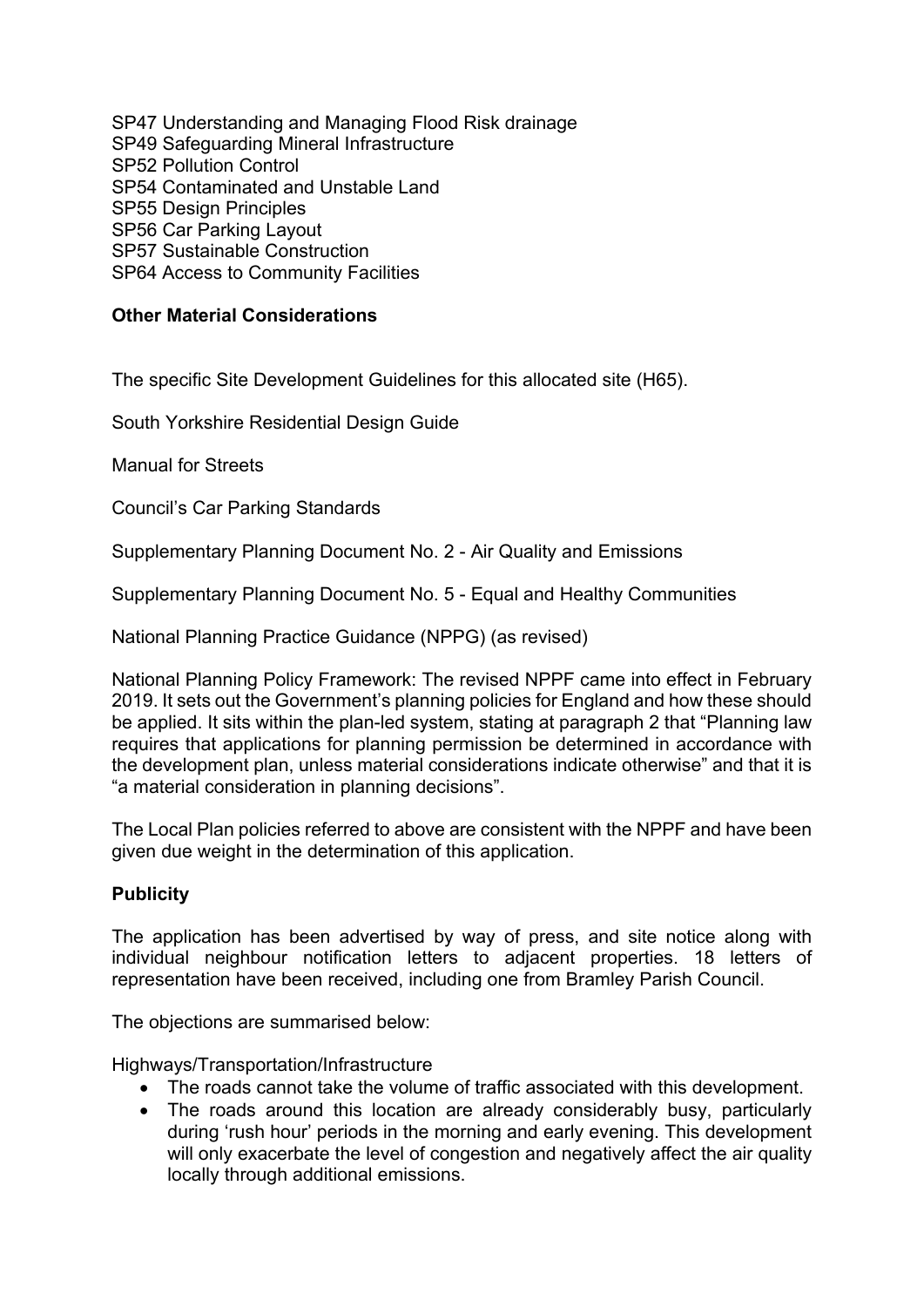- Any further development in the area will only lead to more traffic and pollution to the countryside.
- A series of road accidents at the beginning of June 2019 resulted in disruption, on all motorways which resulted in a shut down of Bawtry Road – We do not need further development causing the same.
- Lack of parking for Ravenfield Primary school which is already treacherous.
- If this number of houses are built we are talking about the possibility of two cars per household - 640 more cars how can this possibly be supported.
- The public transport information you have published linked to this is incorrect as not all those routes run anymore. Also public transport does not always reflect the needs who work shift patterns so cannot always be relied on as a form of transport for people.
- The travel plan seems to have been conducted in August, during the school holidays when traffic is quieter than normal, so I don't think your findings are a true reflection of normal traffic patterns & the impact 320 additional homes will have.

Residential Amenity

- Privacy issues for some houses on Barberry Way who don't currently have high fences in place as the houses back onto the farmer's field.
- The noise, disturbance, traffic/congestion and dust/dirt this build will create is going to effect the entirety of residents on Moor Lane South and the surrounding streets.
- The noise and air pollution will be increased when the development is complete
- At the Parish Hall consultation meeting, there were no plans mentioned for 3 storey dwellings which are now classed as a statement on the outlined plans.
- There are many high ethical design principles proffered in this submission, but it is irrefutably an outline application, so what guarantee is to be extended to the affected parties that these principles and commitments will be fully incorporated into the subsequent detailed planning application?

Drainage/Flood Risk

 Where will the surface water from the new homes go to? Existing water runs into the dyke which doesn't have capacity for additional flows as it will overflow into our garden

Ecology/Biodiversity/Landscape

- The proposed development will severely affect the wildlife in this area of Ravenfield
- Many species of birds, mammals and reptiles are often seen on this site, this will be obliterated if houses are built.
- there is a commendably high inclusion of environmental assets to the design e.g. greenspaces, water features, hedges and trees retention and improvements, etc. However, given recent RMBC maintenance reviews of existing local greenspaces responsibilities, how will long term maintenance of these proposed assets be assured?

Supporting facilities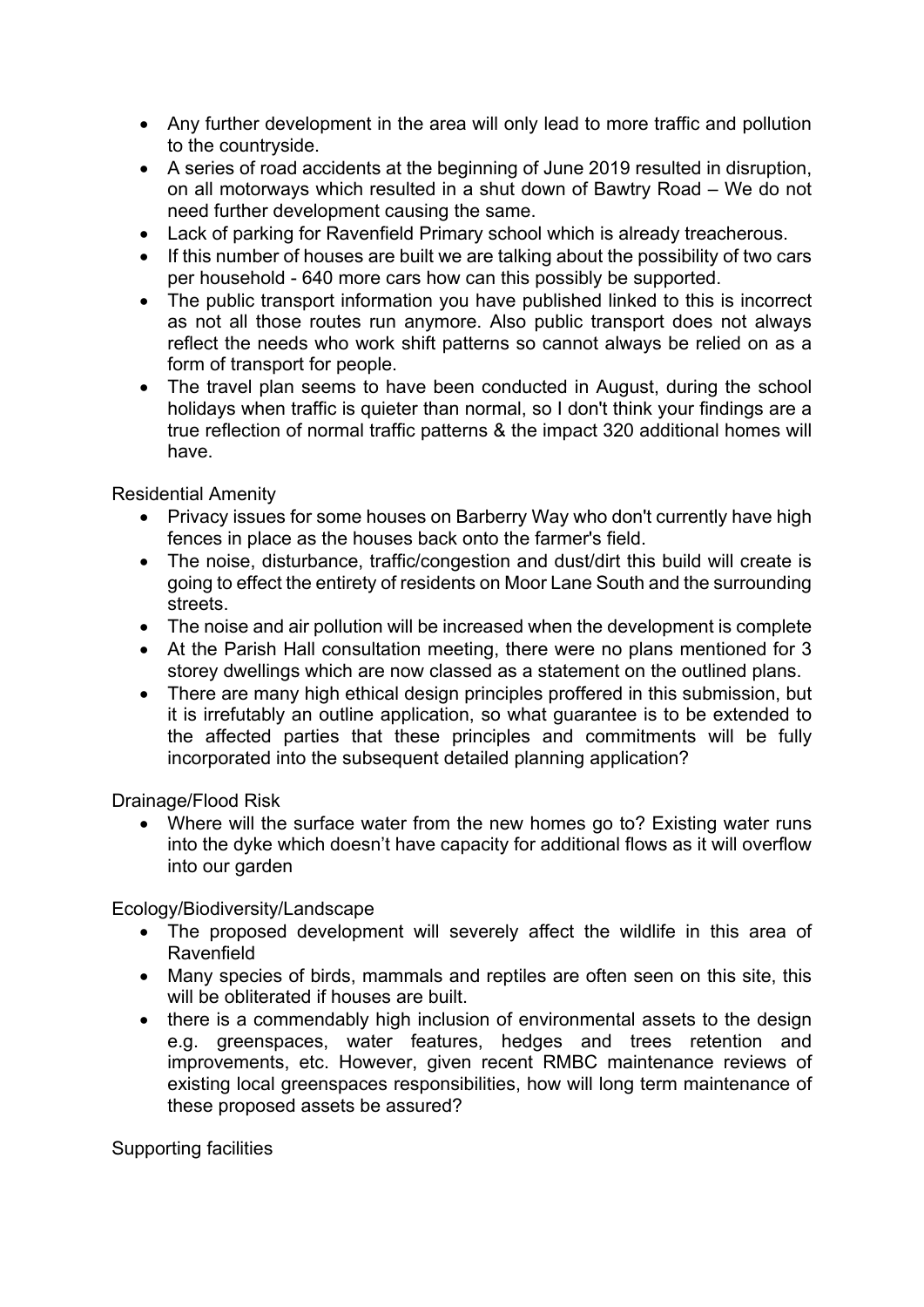- we do not feel that current local amenities are able to meet what will likely be the diverse and multiple needs of the residents that will live in these new properties. There is currently only one GP practice in the immediate locality and one small primary school – totally insufficient to continue to meet existing local need alongside an additional 300+ homes.
- schools have already been maxed to supply the existing builds, doctors have a waiting period of two to three weeks to obtain appointments and the hospital is also under pressure
- This is still viewed as a little village and does not have the resources to take more people. We have one small village shop and one small school and we are already seeing the village strain under the amount of people that live here

Loss of Agricultural Land

- we are particularly concerned about the implications of the loss of yet more arable, green-belt land, that, in the many years we have resided in this location, has consistently produced excellent crop yields every year.
- We feel the loss of this land is a real issue in light of the current political climate. With the country due to leave the European there will be a likely and real need to ensure the country has sufficient land available to grow food. Relatedly, the provision and protection of existing green-belt land represents an important part of efforts to combat climate change.

# **Other**

- We pay a high price to live in such a lovely village and we cannot help but feel that this planning is going to make Ravenfield just another council estate which is definitely not why 95% of the residents bought property here in the first place.
- There is no shortage of large family homes in the borough but there is for social affordable starter homes so please consider building more of these on the development to encourage more young people to be able to afford to stay and live in the village.
- The views are beautiful across this field, building on it will ruin the character.
- The development would detract from the beautiful rural landscape and visual character of the area. Our skyline will be removed completely which is certainly not enhancement.
- This development is showing no respect at all to the residents of Longfield Drive. Our properties will lose the wonderful views and will therefore lose value. Compensation has never been mentioned, although nothing could compensate for that loss.
- The council said there would be no further development in Ravenfield, and to all intents and purposes the site is in Ravenfield and if houses do get built no doubt they will be advertised as being in Ravenfield
- The development will lead to an increase in crime in the area.
- The development will result in the loss of views from our property.
- The value of my house will decrease dramatically should this build go ahead.
- This plot for development is in the heart of the village so please consider amending the boundary from Bramley parish to Ravenfield.
- There is a dispute over the boundary with the parish of Bramley claiming that this development is in their area. It is not, it is well in Ravenfield. It is the people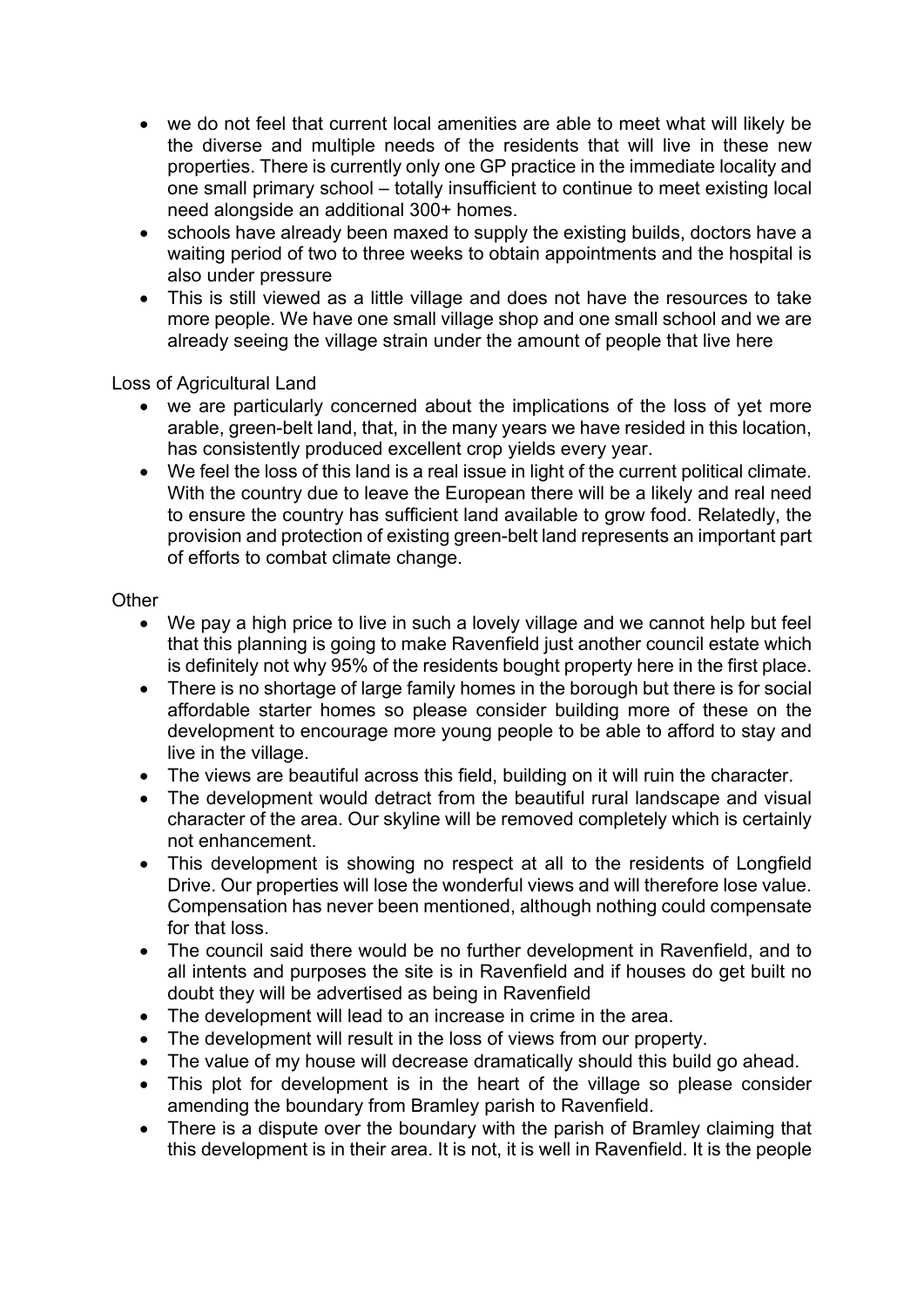of Ravenfield who will suffer, it is Ravenfield's services which will be stretched to the limit, so it is Ravenfield's precept which will be affected.

The Agent has requested to speak at Planning Board.

### **Consultations**

RMBC - Transportation and Infrastructure Unit have assessed the submitted information within the Transport Assessment and Travel Plan and raise no objections to the proposed development subject to conditions

RMBC - Drainage raise no objections to the proposed development as the drainage and flood risk issues have been considered and allowed for in the site layout sufficiently for outline approval

RMBC - Landscape acknowledge that the development will result in some adverse visual amenity for existing residents, however the proposals if developed in line with the Masterplan, are not considered to result in any significant adverse effect on the borough's landscape character. The Masterplan proposals include an appropriate level of Green infrastructure and green space and will ultimately have a beneficial effect on the local landscape fabric and features. The development of this site is considered to be compliant with the above listed policies.

RMBC - Tree Service raise no objections to the proposed development as it is likely to lead to an improved level of tree cover and related benefits.

RMBC - Ecology note the points raised in the Preliminary Ecological Assessment and Reptile Survey and concur with the findings. Accordingly, no objections are raised subject to conditions relating to mitigation measures.

RMBC - Green Spaces note that sufficient green spaces are provided on site to align with the requirements of the Local Plan. It is also acknowledged that play areas are proposed and subject to these being secured via a S106 or condition, no objections are raised.

RMBC - Education note that the catchment area is Maltby Academy which in recent years has been oversubscribed. Therefore, a Secondary Education contribution would be requested for this development, as per our S106 policy.

RMBC - Affordable Housing Officer raises no objections subject to the provision of 25% affordable housing on site.

RMBC - Environmental Health (Noise) acknowledge there is the potential for occupiers of neighbouring properties to be affected by noise and dust from the construction phases of the development and as such recommend conditions relating to hours of construction.

RMBC - Environmental Health (Air Quality) note the findings in the Air Quality Assessment and raise no objections subject to a condition requiring the provision of electric vehicle charging points at each property.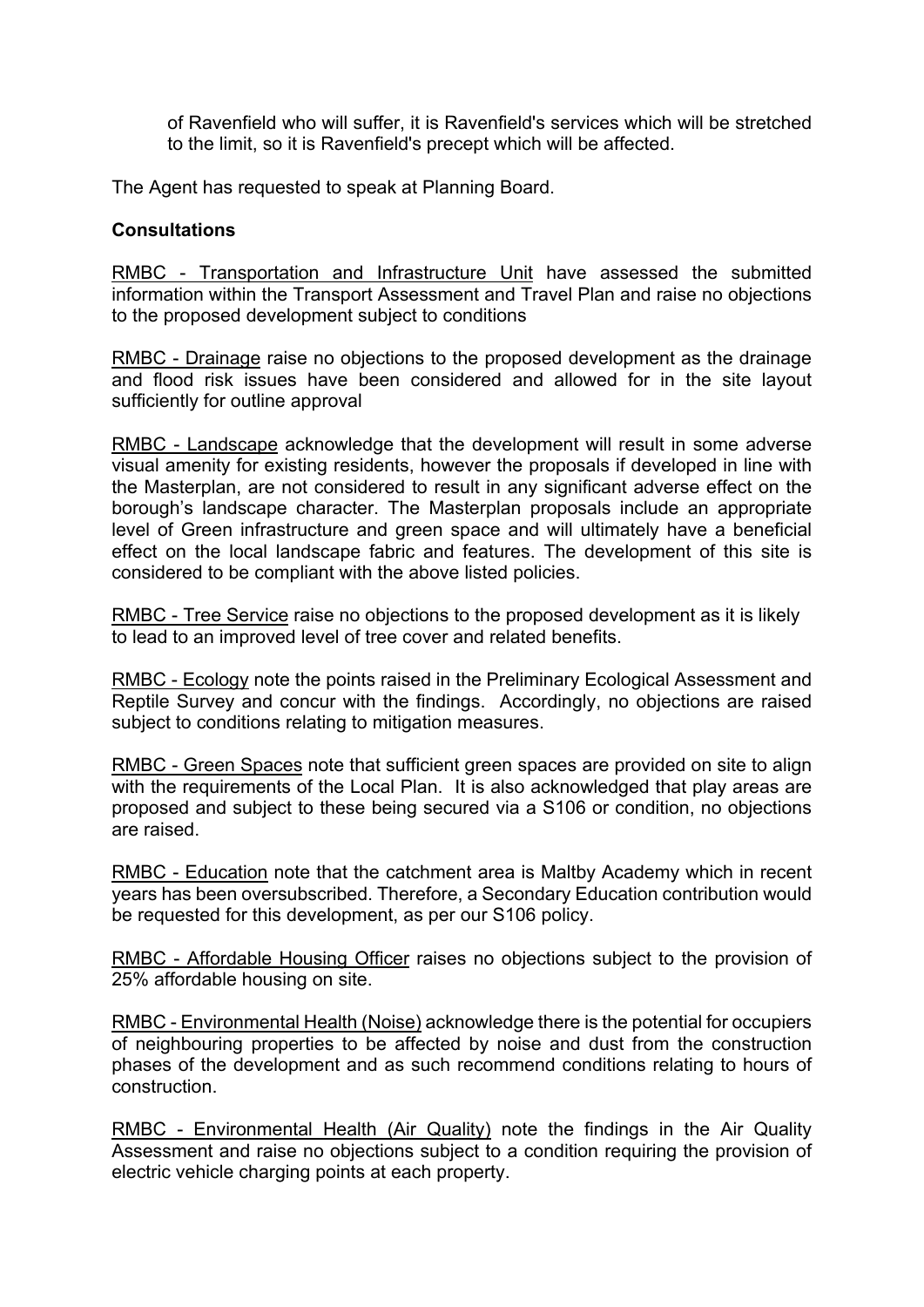RMBC - Environmental Health (Land Contamination) raise no objections to the proposed development subject to conditions.

Highways England originally issued a holding recommendation to allow sufficient time to establish the impact of the development on Junction 1 of the M18. Following discussions with the Agent and an agreement to mitigate traffic associated with the development, the holding recommendation was removed. Accordingly, HE raise no objections subject to a condition requiring the mitigation be implemented.

South Yorkshire Passenger Transport Executive raise no objections subject to the enhancement of bus shelters within the immediate vicinity and the enhancement of bus services which serve the site.

Environment Agency do not wish to comment on the proposals.

Seven Trent Water raise no objections to the proposed development subject to a condition requiring further information relating to a sewer modelling assessment.

Sheffield Area Geology Trust – raises no objections to the proposed development.

South Yorkshire Police recommend that the development is designed to secure by design standards.

South Yorkshire Fire and Rescue note that access for fire appliances should be in accordance with Building Regulations Approved Document B volume 2 Part B5 section 16. Water supplies for fire-fighting purposes should be in accordance with Building Regulations Approved Document B volume 2 Part B5 section 15.

Rotherham NHS raise no objections to the proposed development.

Sport England – objected to the application in a non-statutory role as the proposal would generate demand for sporting provision.

South Yorkshire Archaeology Service accept the findings of the Geophysical Survey and on that basis raise no objections subject to a condition requiring further investigations prior to commencement of development.

# **Appraisal**

Where an application is made to a local planning authority for planning permission…..In dealing with such an application the authority shall have regard to -

- (a) the provisions of the development plan, so far as material to the application,
- (b) any local finance considerations, so far as material to the application, and
- (c) any other material considerations. S. 70 (2) TCPA '90.

If regard is to be had to the development plan for the purpose of any determination to be made under the planning Acts the determination must be made in accordance with the plan unless material considerations indicate otherwise - S.38 (6) PCPA 2004.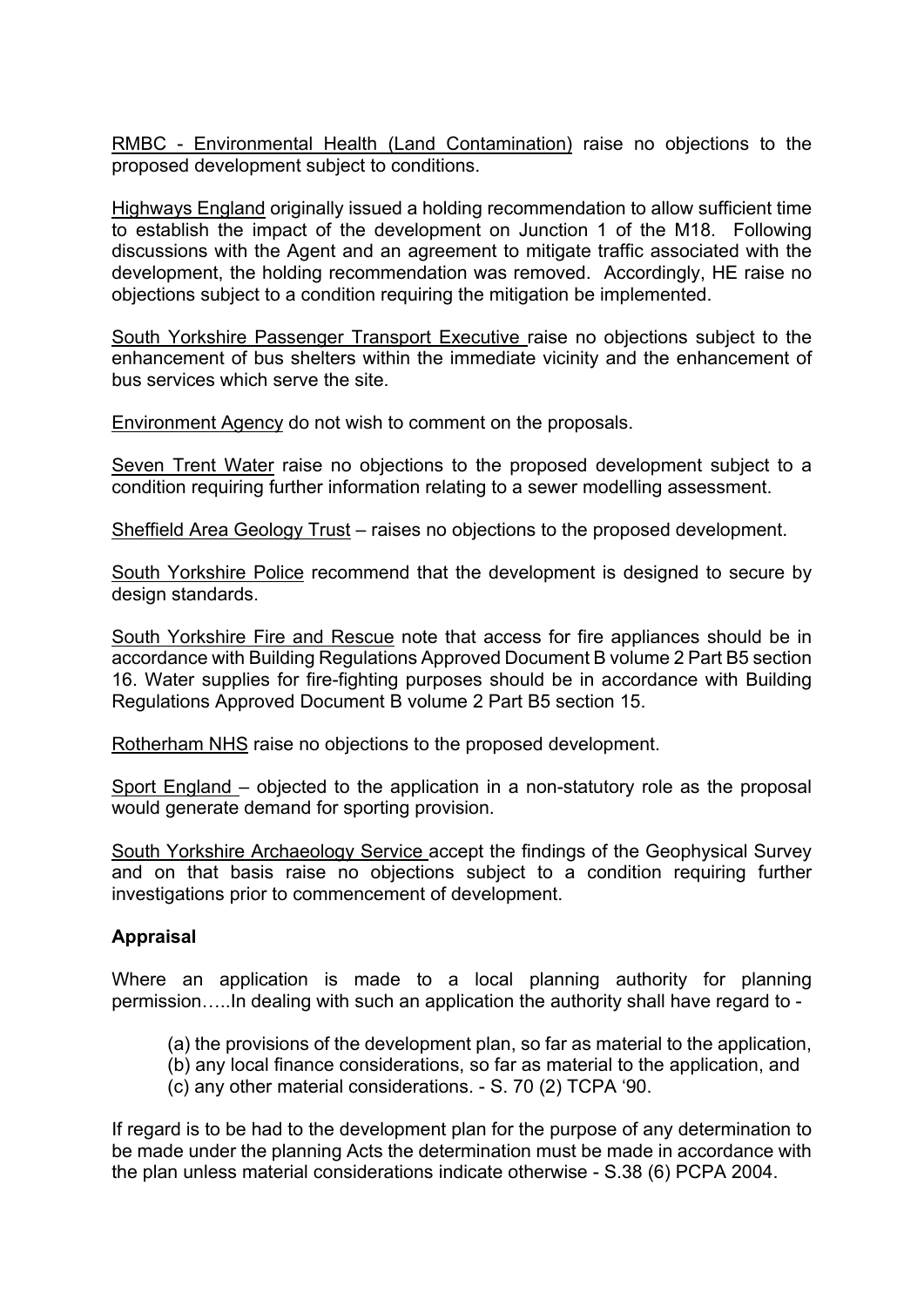Paragraph 11 of the NPPF states, in part, that: "*Plans and decisions should apply a presumption in favour of sustainable development."* It goes onto state that "*For decision-taking this means:*

*c) approving development proposals that accord with an up-to-date development plan without delay; or*

*d) where there are no relevant development plan policies, or the policies which are most important for determining the application are out-of-date, granting permission unless:*

*i. the application of policies in this Framework that protect areas or assets of particular importance provides a clear reason for refusing the development proposed; or*

*ii. any adverse impacts of doing so would significantly and demonstrably outweigh the benefits, when assessed against the policies in this Framework taken as a whole".(footnotes omitted)*

The main considerations in the determination of the application are:

- The principle of the development
- Design, layout and scale
- Provision of open space on the site
- Highways issues
- Drainage and flood risk issues
- Ecology and biodiversity
- Landscape and tree matters
- General amenity issues contaminated land, noise and air quality
- Impact on existing/proposed residents.
- Heritage issues
- Impact on Education/GPs
- Other issues raised by objectors
- Timescales for Submission of Future Reserved Matters and Implementation
- Planning Obligations

### The principle of the development

The application was allocated as Green Belt within the former UDP, however the Local Plan Sites and Policies Document which was adopted on 27<sup>th</sup> June 2018 removed the site from the Green Belt and re-allocates it for Residential use. It forms Housing Site H66 (total area of 16.49 hectares) and the Sites and Policies Document indicates that the total site has a capacity of approximately 320 dwellings.

Policy CS1 'Delivering Rotherham's Spatial Strategy' states, in part, that: "*Most new development will take place within Rotherham's urban area and at principal Settlements for Growth"*. Bramley, Wickersley and Ravenfield Common are identified as one of the Principal settlements for growth which is to provide 800 dwellings as part of the Local Plan.

Policy CS3 'Location of New Development' states, in part, that: "*In allocating a site for development the Council will have regard to relevant sustainability criteria, including*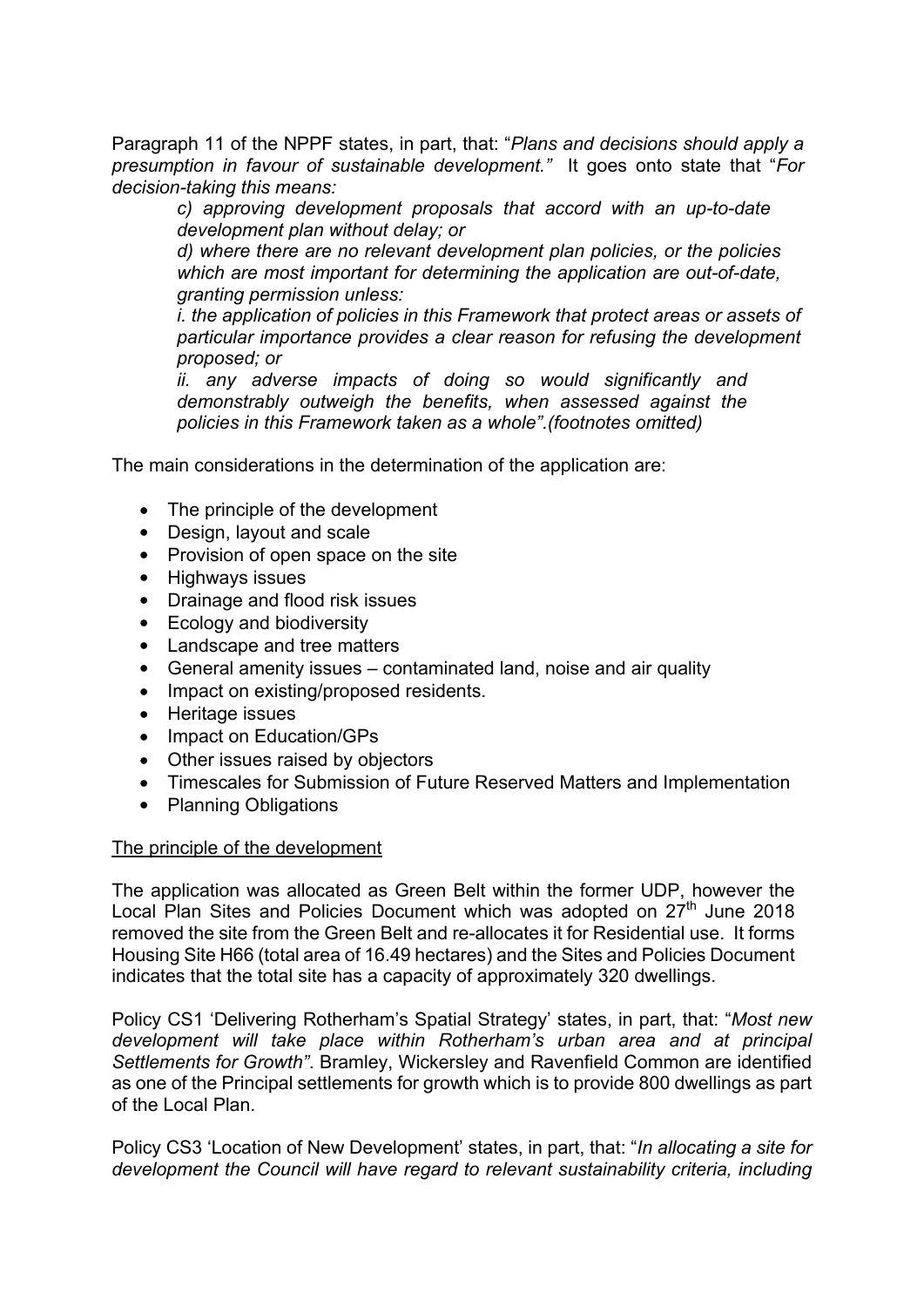*its (amongst other things): proximity as prospective housing land to services, facilities and employment opportunities, access to public transport routes and the frequency of services, quality of design and its respect for heritage assets and the open countryside*."

Policy SP1 'Sites Allocated for Development' identifies sites that are allocated for development and contribute to meeting requirements set out in the Core Strategy. SP1 allocates the site as H65 for a total of 320 dwellings.

With the above policies in mind, the site has now been allocated for Residential use as part of the adopted Local Plan and as such the principle of residential development is acceptable.

Through the Local Plan process the site was identified as a result of extensive consultation and a site appraisals process, including a Sustainability Appraisal, and assessed in terms of a range of social, economic and environmental factors. The Sites and Policies Document identifies that the site is sustainable in principle for residential use.

Policy SP64 'Access to Community Facilities' states: "*Residential development should have good access to a range of shops and services. On larger scale residential developments of 10 or more dwellings the majority of homes (minimum of 80%) should be within 800 metres reasonable walking distance (measured from the centre of the site, taking into account barriers such as main roads, rivers and railway lines) via safe pedestrian access of a local convenience shop and a reasonable range of other services or community facilities. This may require the provision of local services or facilities by developers where these requirements would not otherwise be met or where new development would place an unacceptable burden upon existing facilities, unless it can be demonstrated that such provision would not be viable or would threaten the viability of the overall scheme*."

Having regard to this, the site is located within close proximity to a number of local facilities on the Braithwell Road/Moor Lane South crossroads, including a hairdressers, public house and a convenience store. Furthermore, there are 3 Primary / Junior Schools available in close proximity to the site at Bramley Sunnyside Infant and Junior School, Ravenfield Primary Academy, Bramley Grange Primary School and bus stops are located on Moor Lane South and Braithwell Road, ensuring the site is well connected to surrounding towns and villages.

In conclusion it is considered that the proposed residential development is acceptable in principle on this allocated site. The development is therefore considered to accord with Local Plan Policies CS1, CS3, SP1, SP11 and SP64, and the provisions of the NPPF.

# Design, Layout and Scale

Policy CS28 'Sustainable Design' states, in part, that: "*Proposals for development should respect and enhance the distinctive features of Rotherham. They should develop a strong sense of place with a high quality of public realm and well-designed buildings within a clear framework of routes and spaces. Development proposals*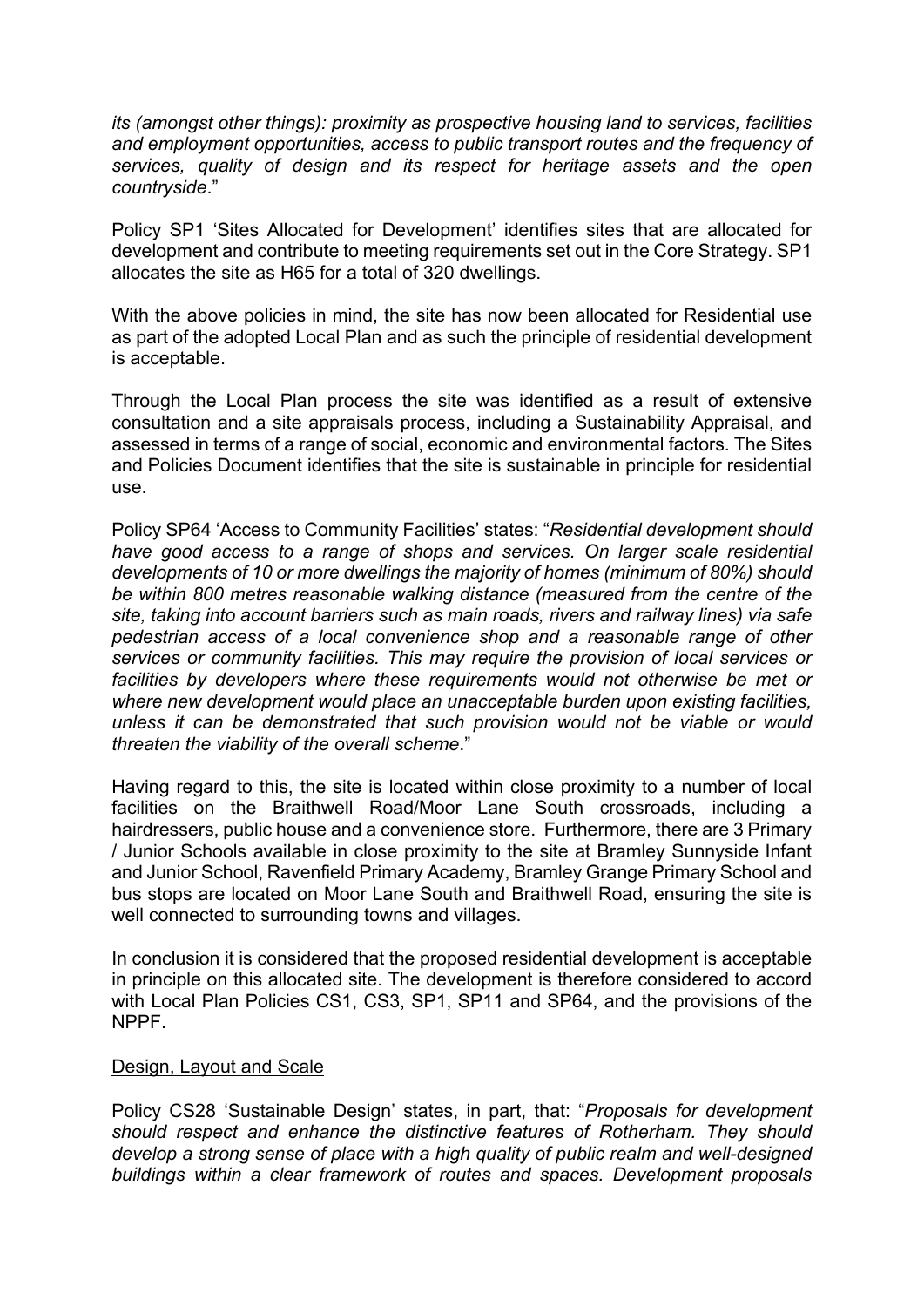*should be responsive to their context and be visually attractive as a result of good architecture and appropriate landscaping…….. Design should take all opportunities to improve the character and quality of an area and the way it functions."* This seeks to ensure that all developments make a positive contribution to the environment by achieving an appropriate standard of design.

Policy SP55 'Design Principles', states, in part, that: "*All forms of development are required to be of high quality, incorporate inclusive design principles and positively contribute to the local character and distinctiveness of an area and the way it functions. This policy applies to all development proposals including alterations and extensions to existing buildings".* 

Policy CS6 'Meeting the Housing Requirement' further states, in part, that: "*Housing development will be expected to make efficient use of land while protecting and enhancing the character of the local area."* 

The NPPF at paragraph 124 states, in part, that: "*Good design is a key aspect of sustainable development, creates better places in which to live and work and helps make development acceptable to communities*." Paragraph 130 adds, in part, that: "*Permission should be refused for development of poor design that fails to take the opportunities available for improving the character and quality of an area and the way it functions, taking into account any local design standards or style guides in plans or supplementary planning documents.*"

The National Planning Practice Guidance, notes that: "*Development proposals should reflect the requirement for good design set out in national and local policy. Local planning authorities will assess the design quality of planning proposals against their Local Plan policies, national policies and other material considerations.*"

The South Yorkshire Residential Design Guide aims to provide a robust urban and highway design guidance. It promotes high quality design and development which is sensitive to the context in which it is located.

Whilst taking the above into account, it is important to note that the application is in outline form only and the layout, scale and external appearance of the proposed development is reserved for future consideration. Nevertheless, it is incumbent on the applicant to submit an indicative Masterplan to establish, how the site could be developed with up to 320 dwellings whilst considering other requirements such as infrastructure and the provision of open space.

In this regard, the submitted masterplan document provides details of the influences in terms of the site layout, such as the site topography, existing vegetation and need to provide on-site green spaces and drainage features.

In considering these matters, the masterplan now shows the provision of primary green spaces within the centre of the site and to the far north eastern corner, together with secondary amenity spaces and green pedestrian routes through the site.

The built development has been designed around these area as well as a need to provide a landscaped edge to what will become the new urban/countryside interface.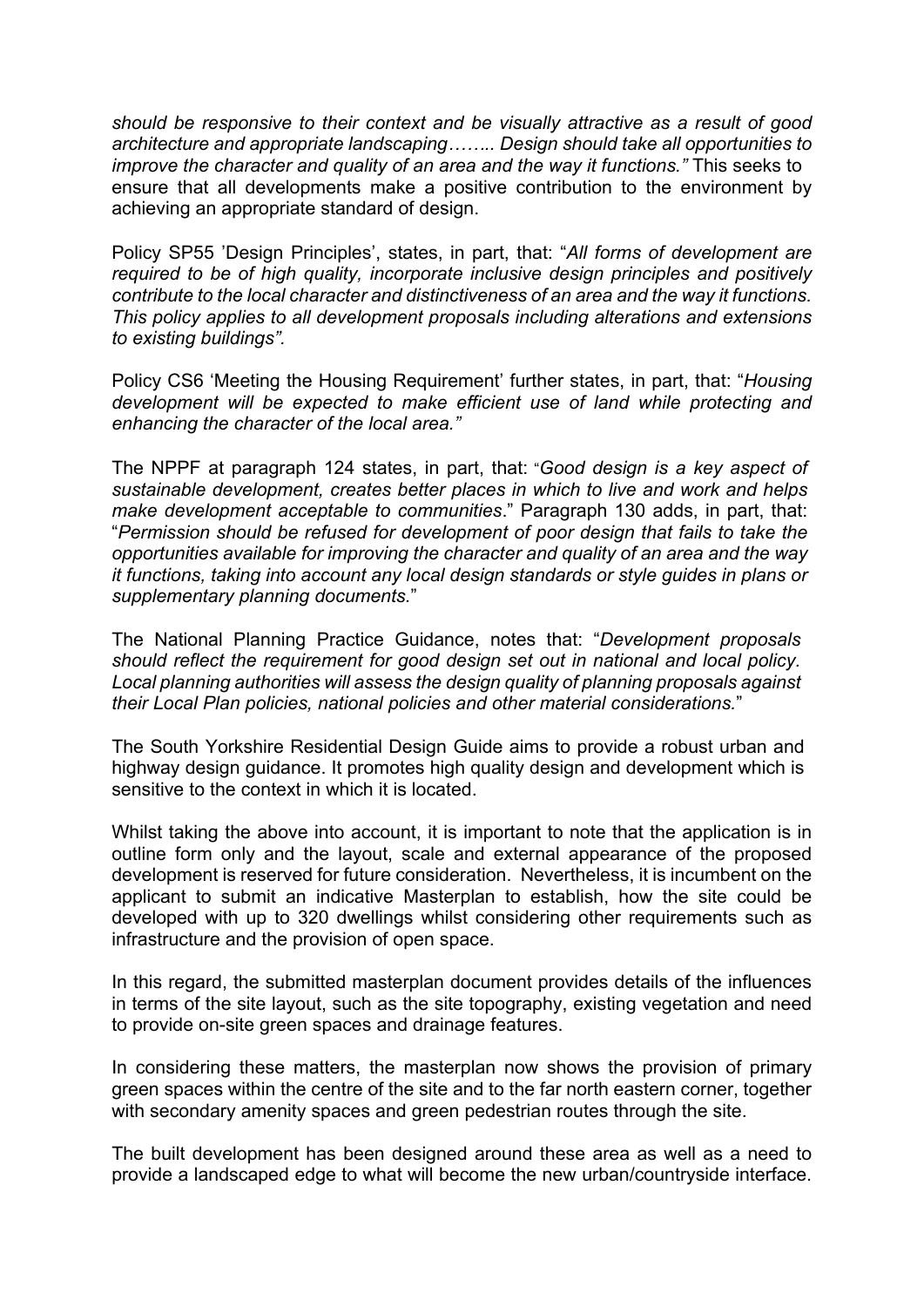The arrangement of development blocks as shown on the masterplan illustrates how the development could be subdivided by the open spaces and internal road layout. The development is segmented into 16 smaller blocks by the primary road network which will create development areas from the large central open area. These blocks are linked by the road system and dedicated pedestrian links and will allow the creation of character areas throughout the development. The proposed arrangement of the development blocks allows dwellings to look outwards on all sides of the development which enhances the scheme.

The accompanying accommodation schedule also indicates that the developable area extends to 11.47ha and could accommodate the following mix:

- 1 and 2 bed apartments (9.7%)
- 2 and 3 bed townhouses/semis (63.7%) and
- 3, 4 and 5 bed detached houses (26.6)

The new dwellings on the site will range from single storey, up to two and half storey dwellings. There will also be some three storey buildings at appropriate locations. These higher buildings would be located as landmark or statement buildings designed to provide a visual focus at locations within the development. It is anticipated that the heights will range from about 6 metres to ridge for single storey dwellings to 9m for two storey dwellings to about 12 metres to ridge for three storey dwellings. Single storey dwellings will be used in appropriate locations to ensure appropriate relationships to nearby properties adjoining the site.

In order to build on the parameters, set out in the masterplan document, it is considered appropriate for the implementation of future design codes, which will relate to each geographical area. The purpose of these is to assist in fulfilling the objectives of the NPPF, in helping to deliver high quality inclusive design. They will therefore focus on instructing matters in relation to scale, density, massing, height, landscape, layout, access and materials and be secured via an appropriately worded condition that requires future developers to submit the Code to the LPA prior to applications for Reserved matters on that particular phase of development. By taking this approach, it secures the timely provision of Green Infrastructure whilst ensuring a high quality of design and place making.

Having taken all of the above into account, it is considered that 320 dwellings can be adequately accommodated on site, alongside essential infrastructure and open spaces. Sufficient regard has been given to the provision of green infrastructure and areas along the southern and eastern boundaries have been set aside for the provision of an adequate landscape buffer. Accordingly, the indicative masterplan offers an acceptable balance between achieving an efficient use of the land available whilst safeguarding sufficient land for the enhancement of the Green Infrastructure. Furthermore, it is considered to accord with the above Local Plan Policies, as well as the general principles and goals set out in the NPPF.

# Provision of open space on the site

Policy CS22 'Green Space' states that: "*The Council will seek to protect and improve the quality and accessibility of green spaces available to the local community and will*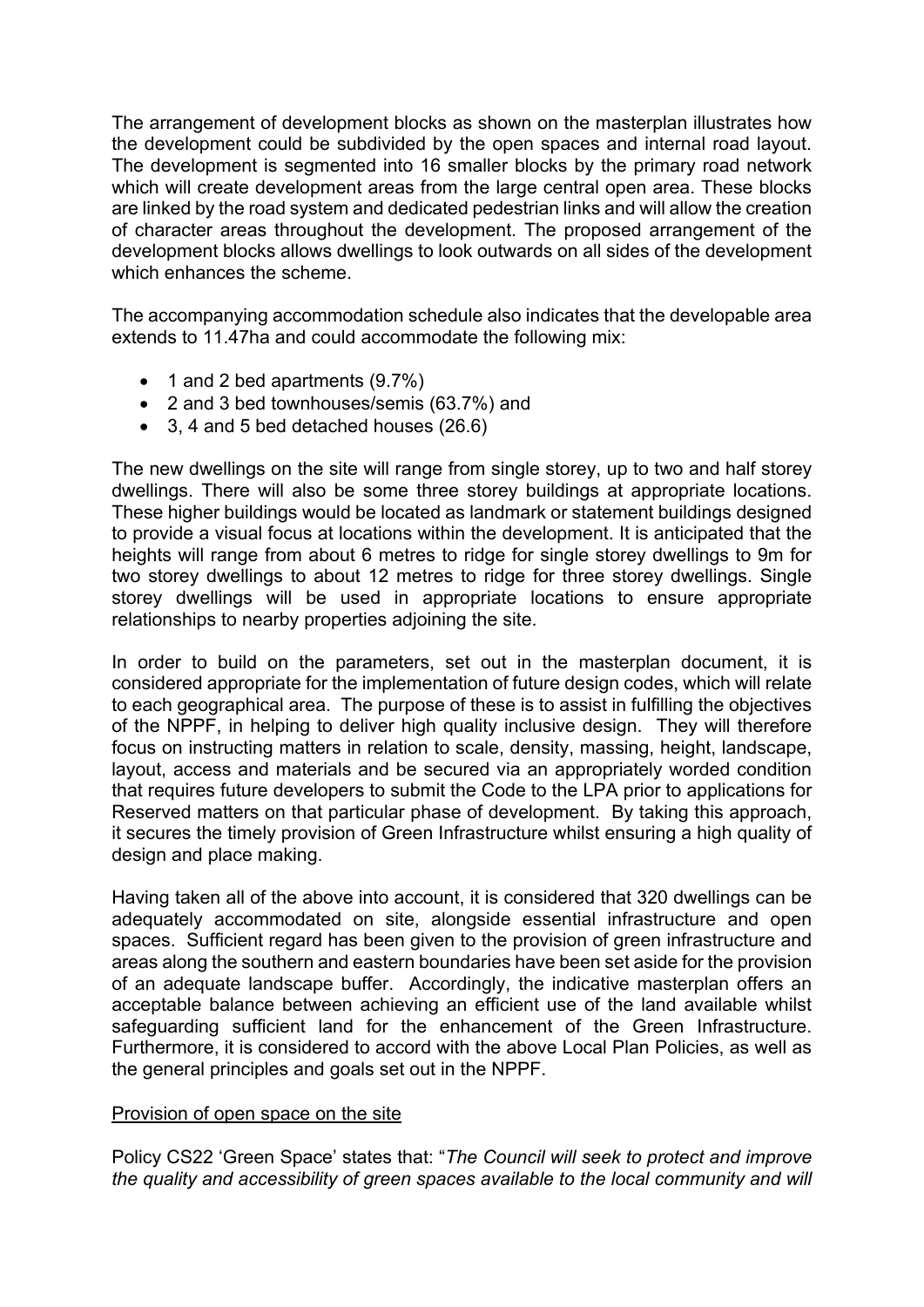*provide clear and focused guidance to developers on the contributions expected. Rotherham's green spaces will be protected, managed, enhanced and created by:* 

- *a. Requiring development proposals to provide new or upgrade existing provision of accessible green space where it is necessary to do so as a direct result of the new development*
- *b. Having regard to the detailed policies in the Sites and Policies document that will establish a standard for green space provision where new green space is required*
- *c. Protecting and enhancing green space that contributes to the amenities of the surrounding area, or could serve areas allocated for future residential development*
- *d. Considering the potential of currently inaccessible green space to meet an identified need.*
- *e. Putting in place provision for long term management of green space provided by development*
- *f. Requiring all new green space to respect and enhance the character and distinctiveness of the relevant National Character Areas and the Local Landscape Character Areas identified for Rotherham.*
- *g. Links between green spaces will be preserved, improved and extended by:*
- *i. Retaining and enhancing green spaces that are easily accessible from strategically important routes as identified in the Public Rights of Way Improvement Plan, and those that adjoin one or more neighbouring green spaces to form a linear feature*
- *ii. Creating or extending green links where feasible as part of green space provision in new developments."*

Policy SP37 'New and Improvements to Existing Green Space' states, in part, that: "*Residential development schemes of 36 dwellings or more shall provide 55 square metres of green space per dwelling on site to ensure that all new homes are:* 

*(i) within 280 metres of a Green Space* 

*(ii) Ideally within 840m of a Neighbourhood Green Space (as identified in the Rotherham Green Space Strategy 2010); and (iii) Within 400m of an equipped play area.* 

*The exception to this will be where the characteristics of the site and the nature of the proposals are likely to impact on the delivery of the Green Space or the overall development scheme. In these circumstances, then evidence shall be provided with the planning application to justify any lower level of Green Space provision on site or off site contributions. This shall take into account the nature of the proposed development, and the particular characteristics of the site and the wider local area*."

The application seeks permission for up to 320 new homes and as such the requirement for on site open space extends to 1.76 hectares. Taking into account the primary and secondary areas of open space, these areas extend to 1.84 hectares and together with the peripheral planting areas to the southern and eastern boundaries and land containing and protecting Hellaby Brook, the overall area set aside for open spaces extends to 2.93 hectares, which exceeds the required amount, and is therefore in line with this policy.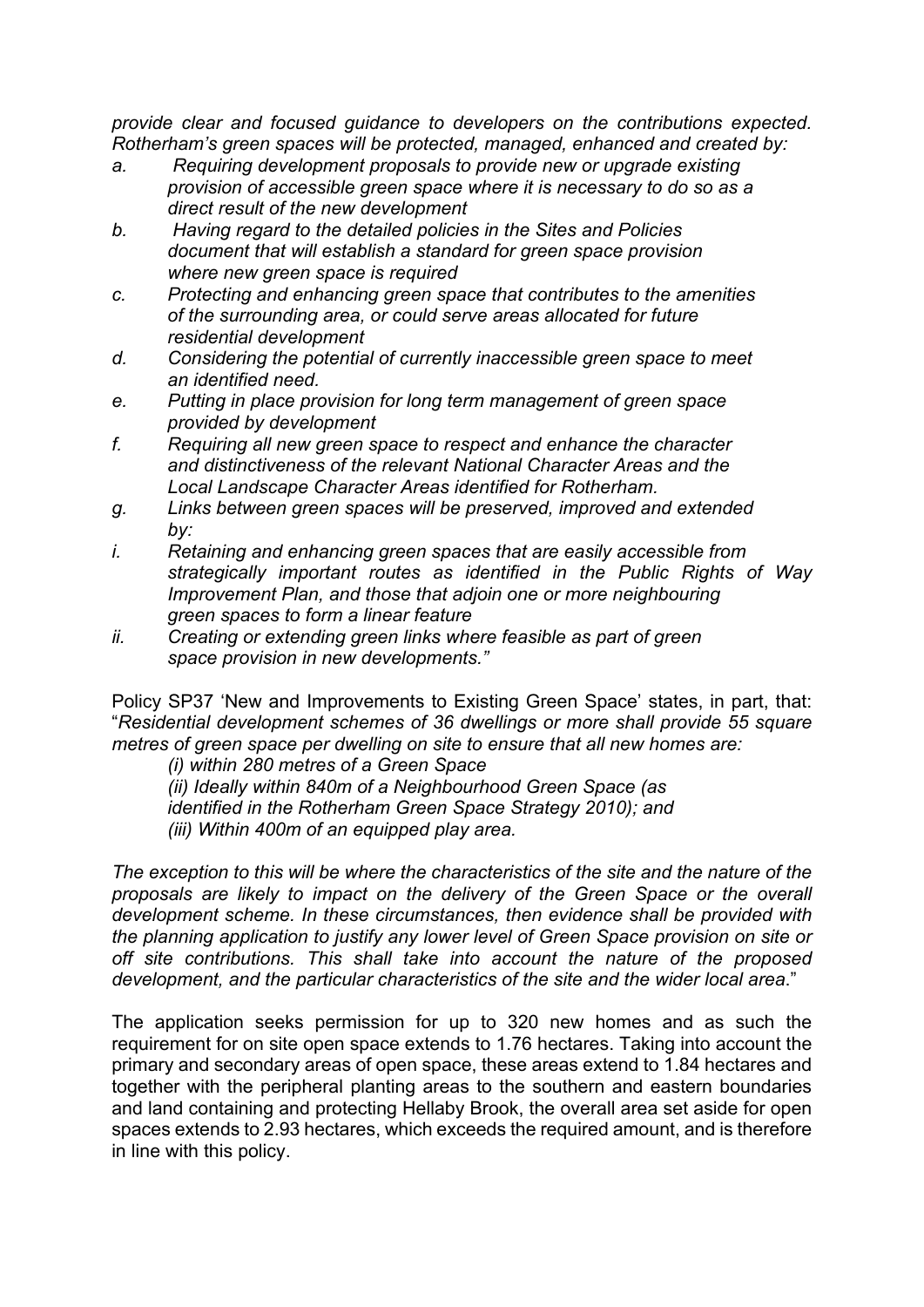In addition to the areas of open space, the proposed development also includes the provision of a Local Area of Play (LAP) and a Local Equipped Area of Play (LEAP). Policy SP39 'Design and Location of Green Space, Sport and Recreation' outlines the principles to be followed when new play spaces are designed, and whilst the design and location of these will be reserved for future consideration, it is considered that type of play is proportionate to the development proposed. However, it should be noted that all the areas of public open space, including the LAP and LEAP are proposed to be maintained by a management company which would be secured by a Section 106 legal agreement.

An objection to the application has been received by Sport England as a non-statutory consultee. They have calculated that the population of the proposed development in this area will generate a demand for a total of £275,855 which is in relation to Sports Halls, Swimming Pools, Artificial Grass Pitches and Indoor Bowls.

The Council's Culture, Sports and Tourism Partnership Manager has provided comments in relation to the request from Sport England and considers that the demand outlined can be met by existing provision. He notes that Maltby Leisure Centre and central venues are close by. Also as the contributions mentioned for swimming and indoor bowls are small it is considered that any demand could be accommodated within the existing local provision. Taking this into account along with the proposed on-site greenspace provision it is not considered that the contribution requested by Sport England can be justified as part of this planning application.

Taking the above into consideration, it is considered that the scheme provides an appropriate amount of open space as well as play equipment on the application site and accords with the above Local Plan Policies.

### Highways issues

In assessing highway related matters, Policy CS14 'Accessible Places and Managing Demand for Travel,' notes in part, "*that accessibility will be promoted through the proximity of people to employment, leisure, retail, health and public services by (amongst other):*

- *a. Locating new development in highly accessible locations such as town and district centres or on key bus corridors which are well served by a variety of modes of travel (but principally by public transport) and through supporting high density development near to public transport interchanges or near to relevant frequent public transport links.*
- *g. The use of Transport Assessments for appropriate sized developments, taking into account current national guidance on the thresholds for the type of development(s) proposed."*

Policy SP26 'Sustainable Transport for development' states, in part, that *"Development proposals will be supported where it can be demonstrated that:* 

a) *as a priority, the proposals make adequate arrangements for sustainable transport infrastructure; promoting sustainable and inclusive access to the proposed development by public transport, walking and cycling, including the*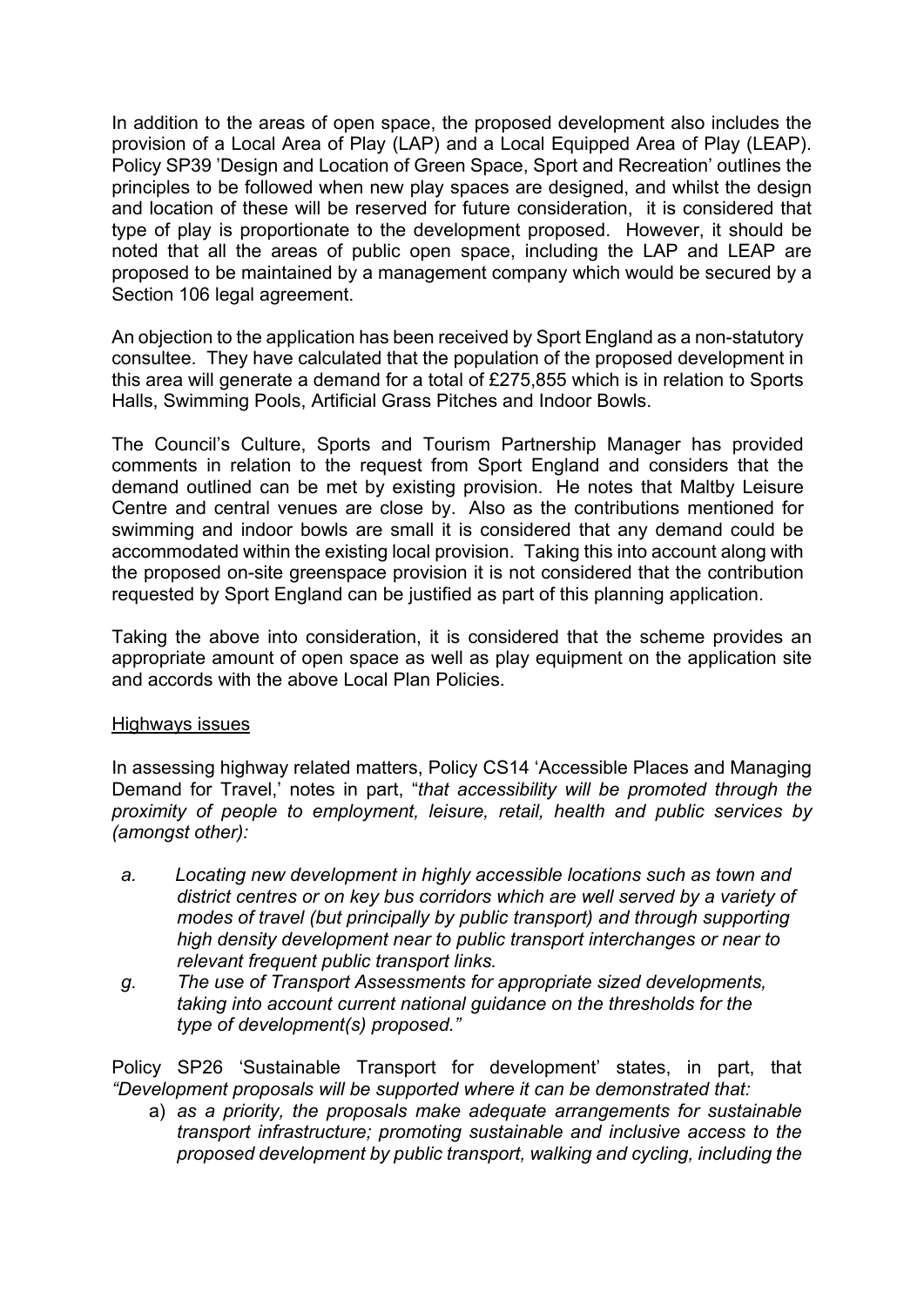*provision of secure cycle parking, and other non-car transport and promoting the use of green infrastructure networks where appropriate;*

- b) *local traffic circulation, existing parking and servicing arrangements are not adversely affected;*
- *c) the highway network is, or can be made, suitable to cope with the traffic generated in terms of the number, type and size of vehicles involved, during construction and after oppupation;*
- d) *schemes take into account good practice guidance published by the Council including transport assessment, travel plans and compliance with local Residential and Commercial Parking Standards to ensure there is a balance struck between access for motor vehicles and the promotion of sustainable access."*

The NPPF further notes at paragraph 108: "*In assessing sites that may be allocated for development in plans, or specific applications for development, it should be ensured that:*

*a) appropriate opportunities to promote sustainable transport modes can be –*

*or have been – taken up, given the type of development and its location;*

*b) safe and suitable access to the site can be achieved for all users; and*

*c) any significant impacts from the development on the transport network (in terms of capacity and congestion), or on highway safety, can be cost effectively mitigated to an acceptable degree."*

Paragraph 109 states: "*Development should only be prevented or refused on highways grounds if there would be an unacceptable impact on highway safety, or the residual cumulative impacts on the road network would be severe.* 

Paragraph 111 goes on to note that: "*All developments that will generate significant amounts of movement should be required to provide a travel plan, and the application should be supported by a transport statement or transport assessment so that the likely impacts of the proposal can be assessed."*

The site development guidelines for H65 as set out in the adopted Sites and Policies Document states: "*A Transport Assessment will be required which includes consideration of possible traffic issues regarding Bramley village and J1 of the M18."* 

The application is accompanied by a Transport Assessment which assesses the impact of the trips associated with the development on the local highway network. Subsequent to this, further discussions were held with the Applicant's advisors in respect of its impact particularly on the B6093/Flanderwell Lane mini-roundabout and Junction 1 of the M18. Accordingly, additional information was submitted to address the concerns raised.

In relation to the local highway network, the Council's Transportation Unit have considered all the submitted information and have provided the following assessment:

Trip Generation - An assessment year of 2028 has been adopted for the purposes of the TA and growth factors have been applied. The TRICS database has been used and the results converted to vehicle trips based on local journey to work data from the census. This indicates that the proposed development would result in an additional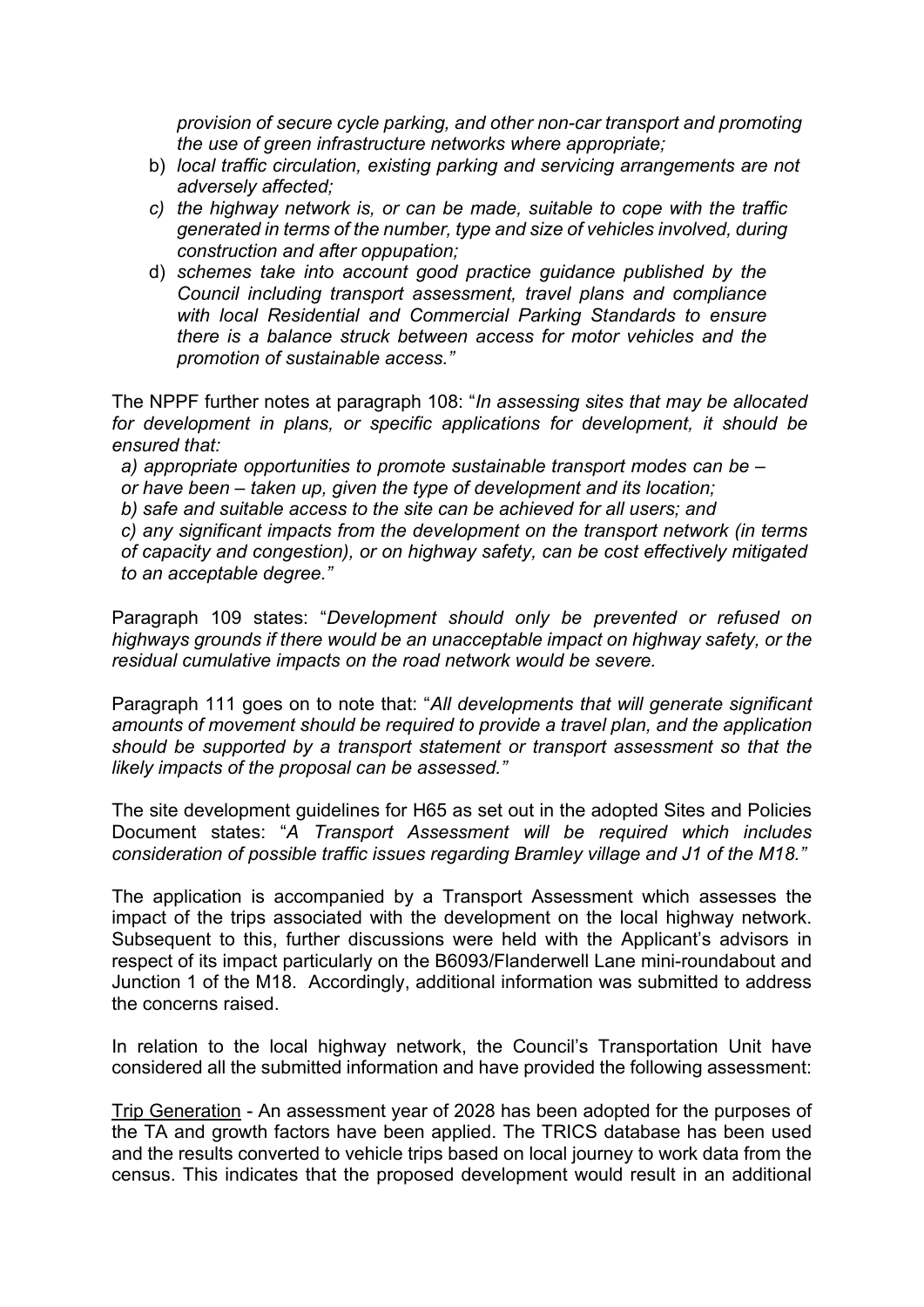276-277 vehicle trips on the local highway network during the typical weekday peak hours. These figures are considered to be very robust when compared with the accepted average for residential development in Rotherham.

Traffic Impact - The TA has considered the impact of the additional trips on the operation of various junctions in the area for a design year of 2028 (the end of the local plan period). Growth factors have been applied to the baseline data from traffic counts and junctions have been modelled using industry standard software. This analysis indicates that existing junction layouts will perform poorly in the design year even without the addition of development traffic.

B6093/A630 junction, Hooton Roberts – this junction was not originally modelled in the TA . Subsequent consideration revealed that some 26 No. two way trips along the B6093 to the north of Ravenfield Crossroads during a peak hour are predicted and it is accepted that an assessment of the B6093/A630 junction at Hooton Roberts is not therefore required.

B6093/Flanderwell Lane mini-roundabout – the TA shows that this junction will continue to operate above capacity during the am and pm peak hours and that mitigation in the form of a signal controlled junction is not an option. Improved pedestrian safety measures are proposed in the TA (refuges and zebra crossings) which are not considered to satisfactorily address the impact.

Revised improvements to the Flanderwell Lane/B6093 roundabout, which include works to widen the carriageway are considered to be acceptable in principle and worthy of further detailed design as part of a S278 Agreement. Whilst the scheme would reduce the Ratio of Flow to Capacity (RFC) and modelled queue length at this junction, there would remain the potential for a significant increase in queue length on the approach from the Church Lane roundabout. In other words, the scheme would result in a future year scenario that is better than the "no development scenario" but not perfect. However, the use of growth factors over 8 years in the TA gives a robust assessment. This may make the completed development appear to have a more deleterious effect than will be the actual case such that the cumulative impact on this part of the road network is not considered to be severe.

B6093/Church Lane mini-roundabout – the TA points out that there are very little conflicting traffic movements at the junction although the junction could potentially be converted to a simple "T" junction.

On balance, I it is recommended that this junction should be maintained in its current form since the mini roundabout was originally provided as a traffic calming feature as part of the Bramley Traffic Management scheme and its speed reducing effect should be retained. However, increased queuing will result although the TA opines that the modelled queue lengths are overly pessimistic, based on those observed, and would not occur in reality. The use of growth factors over 8 years gives a robust assessment.

B6093/Cross Street mini–roundabout – the TA advocates a simple "T" junction arrangement in order to achieve increased capacity.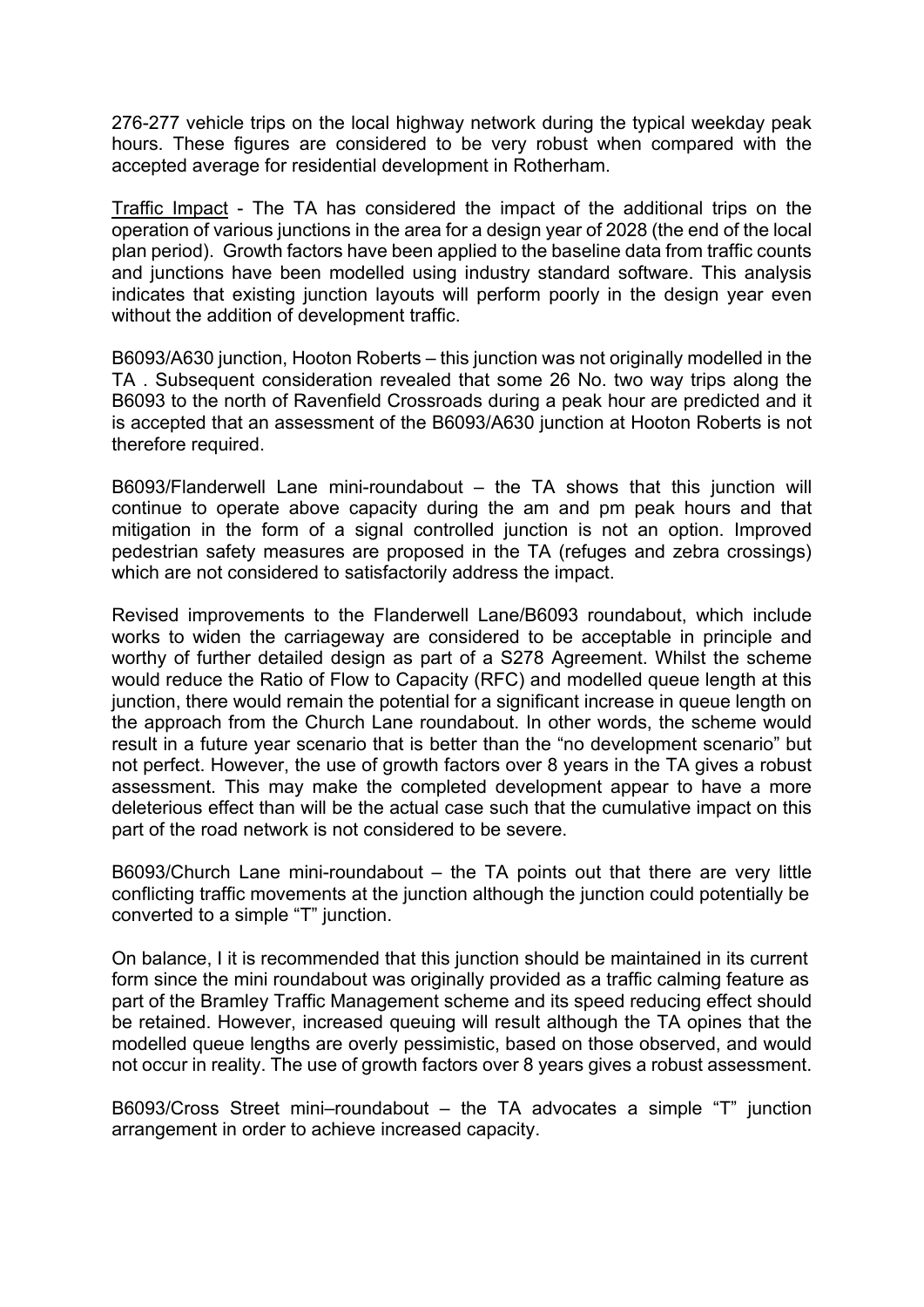This junction should also be maintained in its current form for the traffic calming reason referred to above. However, increased queuing will result although the TA opines that the modelled queue lengths are overly pessimistic, based on those observed, and would not occur in reality. Again, the use of growth factors over 8 years gives a robust assessment.

A631/Church Lane signal controlled junction – whilst it is predicted that this junction will continue to operate above capacity, no mitigation is proposed.

These signals are to be refurbished later this year and will operate MOVA (Microprocessor Optimised Vehicle Actuation) and linked to the Flash Lane junction referred to below.

A631/Cross Street/Flash Lane signal controlled junction – the TA predicts that this junction will continue to operate above capacity and suggests that MOVA control would be appropriate mitigation.

A631/B6093 priority "T" junction – whilst the TA points out that this junction will continue to operate above capacity, it is not considered that the impact of the development would be severe and no mitigation is proposed.

The assessment of this agreed, although it is accepted that increased queuing will occur as a result of the proposed development.

Site accesses – two simple priority "T" junctions onto the B6093 are intended with 2.4m x120m visibility splays. A 2m wide footway is to be constructed on the site frontage. Whilst the indicative layout plan shows this extending the full site frontage, the proposed site access plan in the TA shows the footway terminating north of the opposing road junction at Spencer Drive. Whilst the agents disagreed with the Council's recommendation regarding the provision of visibility splays based on an "x" distance of 4.5 metres and a 3m wide footway/cycleway on the eastern side of Moor Lane South connecting with the existing footway near Lidgett Lane, there is a wide highway verge over which adequate visibility can be attained. Furthermore, a contribution of £500 per dwelling has been agreed by the agents for sustainable transport measures which may include improved cycling facilities. This will be secured via the S106 Agreement.

Car and Cycle Parking - Having regard to car and cycle parking, whilst these details are reserved for future consideration, the applicant should be made aware that provision should be provided in line with the Council's adopted standards.

Pedestrian Accessibility - A 2km. walking catchment from the site includes schools, shops and pubs. However, pedestrian provision between the site and Bramley is far from ideal and will involve pedestrians crossing B6093 Moor Lane South to use the existing footway on the western side. 4 No. uncontrolled pedestrian crossings are proposed in Moor Lane South. A Stage 1 Road Safety Audit has been undertaken and no problems were identified.

Cycling Accessibility - The Rotherham cycle map indicates that there are advisory cycle routes through Bramley village, along Hollings Lane, Braithwell Road and Lidgett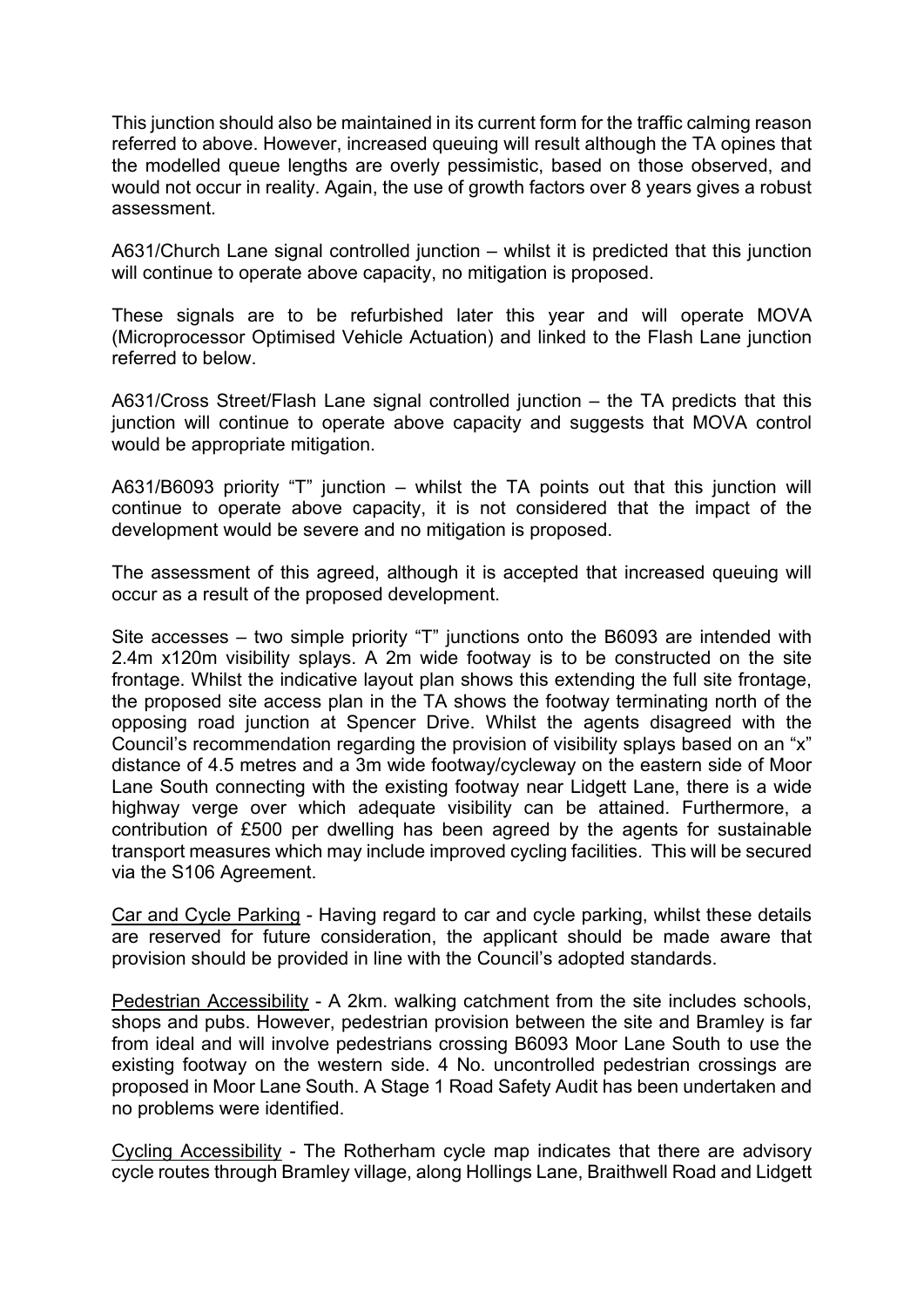Lane. There are controlled crossing facilities at the B6093/Hollings Lane/Braithwell Road crossroads to the north and at the A631/Cross Street/Flash Lane crossroads to the south. Cycling facilities along B6093 Moor Lane South could be improved as one of the sustainable transport measures referred to above.

Road Safety - The accident record in the vicinity of the site does not appear to indicate any particular cluster of incidents nor correlation between accident severity and location which would be cause for concern. While accident risk may increase with changes to the traffic flow characteristics or volumes, the potential increase in the vehicle trips generated by the development is not likely to materially affect the road safety record on the local highway network as a proportion of the total number of trips. A Stage 1 Road Safety Audit has been undertaken and no problems were identified.

Travel Planning - A Residential Travel Plan has been produced to support the proposed development which includes details of sustainable transport measures/initiatives that would be introduced as part of the transport strategy for the site. In this respect, it is recommended that the developer provides a sustainable transport contribution of £500 per dwelling to be used to fund a variety of measures encouraging residents to travel sustainably (as per the Sites and Policies Good Practice Guidance). Electric vehicle charging points should be provided at each dwelling.

Layout - Whilst the submitted layout is for illustrative purposes only, I would advise that future details should be designed and constructed in accordance with the South Yorkshire Residential Design Guide. An Agreement under S38 Highways Act 1980 would be Required.

Highway Related Representations - The Transport Statement submitted by Bramley Parish Council has been reviewed and matters raised have been considered and addressed by appropriate recommended conditions.

Impact on Strategic Road Network - Extensive discussions have taken place between the Council, Agent and Highways England to understand the how the trips associated with the proposed development will impact on Junction 1 of the M18 and in this respect, Highway England have confirmed that this junction is already at capacity and as such any proposed development that results in additional trips through this junction at peak times should provide physical mitigation to provide additional capacity.

In this regard, it has been agreed that a condition will be placed on a any future approval of planning permission requiring the submission of a scheme to provide these works shall be submitted to the LPA and HE based on a draft plan showing alterations to white lining and signage at Junction 1. Once approved, the scheme should be implemented prior to the occupation of the 80<sup>th</sup> dwelling.

Public Transport Provision - The TA's claim that the site is accessible by public transport is accepted although no consideration has been given to the spare capacity of the services available. The TA proposes the funding of an additional bus to provide enhanced services between the site and Rotherham town centre.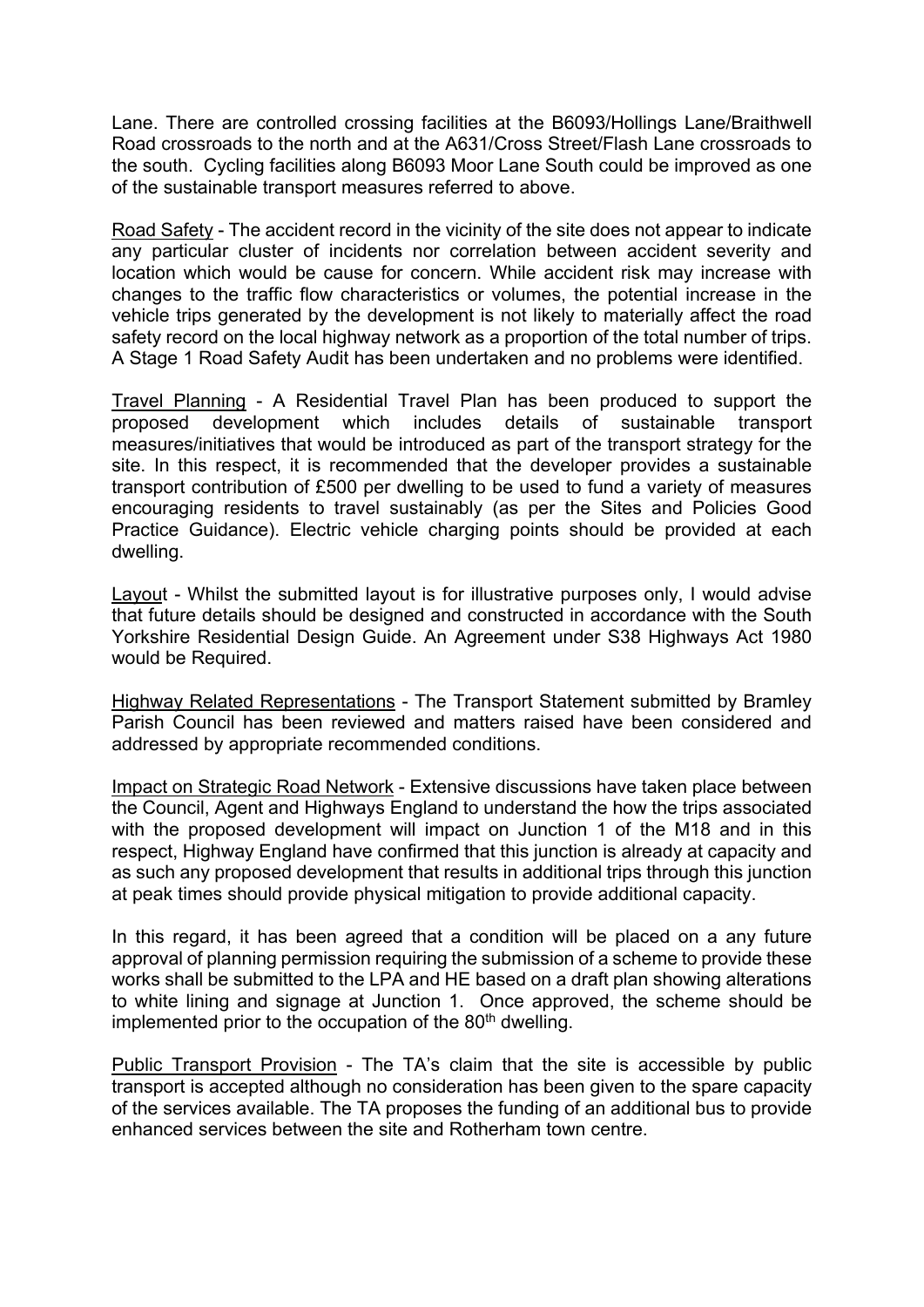The South Yorkshire Passenger Transport Executive, have assessed this further and have requested improvements to 4 bus shelters on Moor Lane South and Braithwell Road and a financial contribution of £100k per annum for a period of 3 years towards improvements to bus services in the immediate area.

Summary - In summary, it is acknowledged that the highway impact of the development is significant and requires mitigation and sustainable transport measures/initiatives. Additional queuing at junctions in the area will result. However, it is considered that the development will not have an unacceptable impact on highway safety and the residual cumulative impact on the road network would not be severe. Conditions are recommended which seek to promote sustainable transport and mitigate to an acceptable degree the impact of the development in terms of capacity and congestion. Accordingly, the proposal is considered to accord with the requirements of the National Planning Policy Framework (NPPF).

# Drainage and flood risk issues

Policy CS24' Conserving and Enhancing the Water Environment' states: "*Proposals will be supported which:* 

- *a. do not result in the deterioration of water courses and which conserve and enhance:* 
	- *i. the natural geomorphology of watercourses,*
	- *ii. water quality; and*
	- *iii. the ecological value of the water environment, including watercourse corridors;*
- *b. contribute towards achieving 'good status' under the Water Framework Directive in the borough's surface and groundwater bodies*
- *c. manage water demand and improve water efficiency through appropriate water conservation techniques including rainwater harvesting and grey-water recycling;*
- *d. improve water quality through the incorporation of appropriately constructed and maintained Sustainable Urban Drainage Systems or sustainable drainage techniques as set out in Policy CS25 Dealing with Flood Risk,*
- *e. dispose of surface water appropriately according to the following networks in order of preference:* 
	- *i. to an infiltration based system wherever possible (such as soakaways)*
	- *ii. discharge into a watercourse with the prior approval of the landowner and navigation authority (to comply with part a. this must be following treatment where necessary or where no treatment is required to prevent pollution of the receiving watercourse.)*
	- *iii. discharge to a public sewer."*

Policy CS25 "Dealing with Flood Risk" states, in part, that: "*Proposals will be supported which ensure that new development is not subject to unacceptable levels of flood risk, does not result in increased flood risk elsewhere and, where possible, achieves reductions in flood risk overall."* 

Policy SP47" Understanding and Managing Flood Risk and Drainage" states, part, that: "*The Council will expect proposals to:*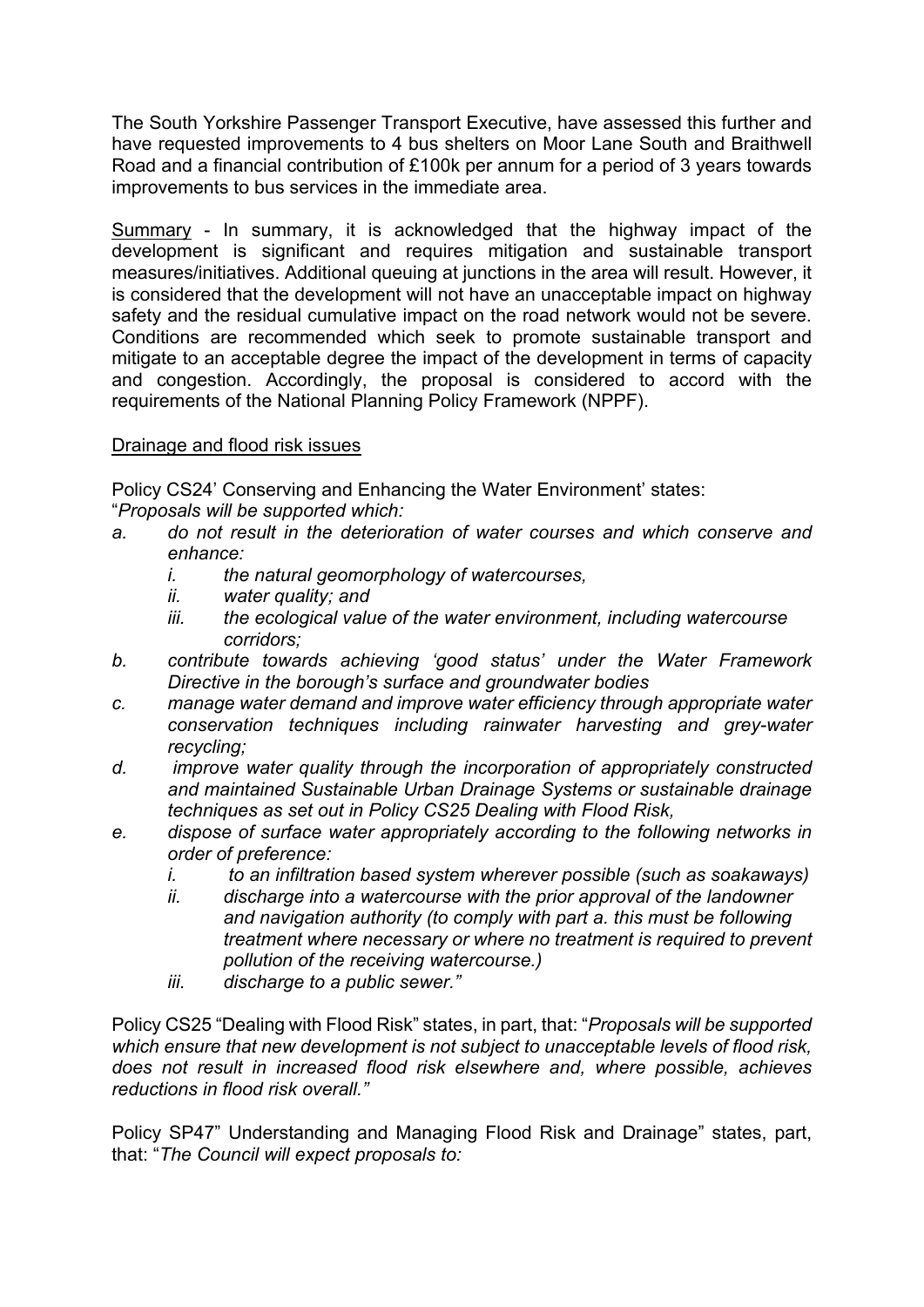- *a) demonstrate an understanding of the flood route of surface water flows through the proposed development in an extreme event where the design flows for the drainage systems may be exceeded, and incorporate appropriate mitigation measures;*
- *b) control surface water run-off as near to its source as possible through a sustainable drainage approach to surface water management (SuDS). The Council will expect applicants to consider the use of natural flood storage / prevention solutions (such as tree planting) inappropriate locations, and the use of other flood mitigation measures such as raised finished floor levels and compensatory storage; and*
- *c) consider the possibility of providing flood resilience works and products for properties to minimise the risk of internal flooding to properties."*

Paragraph 163 of the NPPF notes in part that: "*When determining any planning applications, local planning authorities should ensure that flood risk is not increased elsewhere. Where appropriate, applications should be supported by a site-specific flood-risk assessment*."

The applicant's submission confirms that the site is within Flood Zone 1 as shown on the Environment Agency maps, meaning that it is very unlikely to flood and that the sequential test is satisfied.

The Council's Drainage Engineer has assessed the proposals and considers the submitted information to be satisfactory and sufficient to make an assessment of this outline application.

In respect of Flood Risk, he notes that the watercourse along the northern boundary and the associated flood risk have been considered. The indicative site layout avoids siting dwellings in this flood risk area and provides easy access for maintenance of the watercourse. Any future applications for reserved matters should therefore retain this arrangement and ensure that finished ground levels on the south side of the watercourse do not force any potential flood water towards the existing dwellings on the north side.

Having regard to surface water drainage, an estimate of the required surface water attenuation has been carried out and the calculated volume is accepted and can be confirmed at detailed design stage. Two attenuation ponds have been shown on the submitted masterplan, which between them could accommodate the runoff as calculated. It is expected that for a site of this size, attenuation features would be adopted by the water company, however this would need to be considered alongside future reserved matters.

Turning to foul drainage, the flood risk assessment gives some recommendations for foul drainage but recommends a developer enquiry to the water company. A foul pumping station will almost certainly be required, and a potential position has been indicated on the layout. Seven Trent Water have been consulted on the application and note the requirement for a pumping station on site. As this is the case, they have requested a sewer modelling assessment to determine what impact the generated flows will have on the network and to establish the maximum pump rate that could be accommodated within the existing network. Whilst this information has not been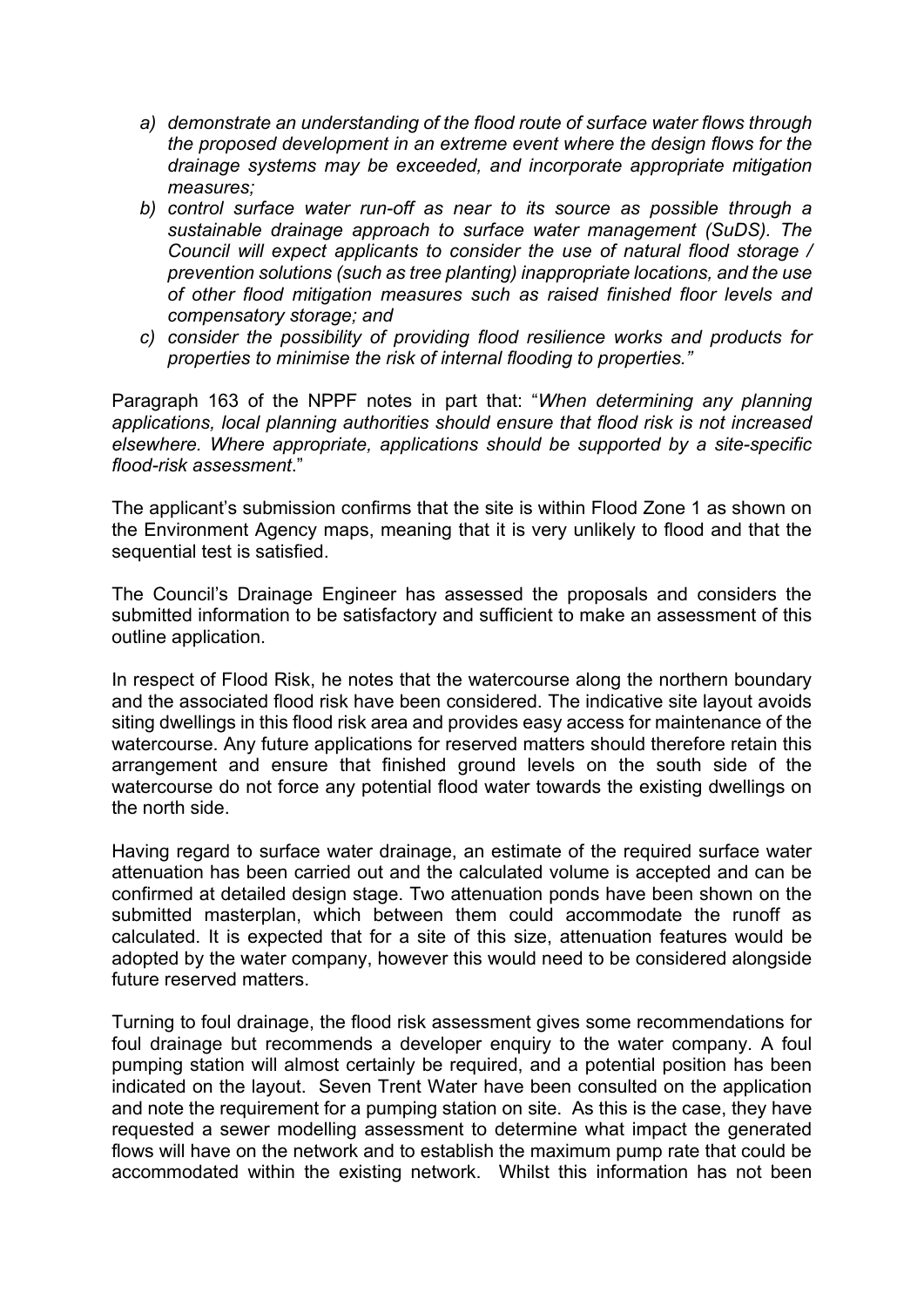submitted as part of this application, it is considered appropriate to impose a suitably worded condition, requiring the assessment to be submitted as part of future applications for reserved matters.

Having regard to the above, the Council's Drainage Engineer, Seven Trent Water and Yorkshire Water raise no objections to the proposed development. Furthermore, the Environment Agency were consulted on the planning application and stated that they have no objection to the proposed development and refer to their flood risk standing advice.

Having regard to the above and subject to the recommended conditions it is considered that the proposals accord with the above Local Plan Policies and the advice within the NPPF.

### Ecology and biodiversity

In assessing these issues, Policy CS20 'Biodiversity and Geodiversity,' notes in part, that: "*The Council will conserve and enhance Rotherham's natural environment and that resources will be protected with priority being given to (amongst others) conserving and enhancing populations of protected and identified priority species by protecting them from harm and disturbance and by promoting recovery of such species populations to meet national and local targets."* 

Policy SP33 'Conserving and Enhancing the Natural Environment' states, in part, that: "*Development should conserve and enhance existing and create new features of biodiversity and geodiversity value,"* and adds that: "*Development will be expected to enhance biodiversity and geodiversity onsite with the aim of contributing to wider biodiversity and geodiversity delivery including, where appropriate, direct contribution to Ecological Networks, the Green Infrastructure network, Biodiversity Opportunity Areas, Nature Improvement Areas and Living Landscapes."*

Policy SP35 'Protected and Priority Species' states that "*Planning permission for development likely to have a direct or indirect adverse impact on the following will only be granted if they can demonstrate that there are no alternative sites with less or no harmful impacts that could be developed and that mitigation and / or compensation measures can be put in place that enable the status of the species to be conserved or enhanced:* 

- *a) Protected species;*
- *b) Species of principal importance for the conservation of biodiversity;*
- *c) Species prioritised for action within the Rotherham Biodiversity Action Plan;*
- d) *Populations of species associated with statutorily protected sites. Measures to mitigate and, or compensate for, any impact must be agreed prior to development commencing and should be in place by the time development is brought into use*".

The NPPF further advises in part of paragraph 170 that: "*Planning policies and decisions should contribute to and enhance the natural and local environment by (amongst other things):* 

*d) minimising impacts on and providing net gains for biodiversity, including by*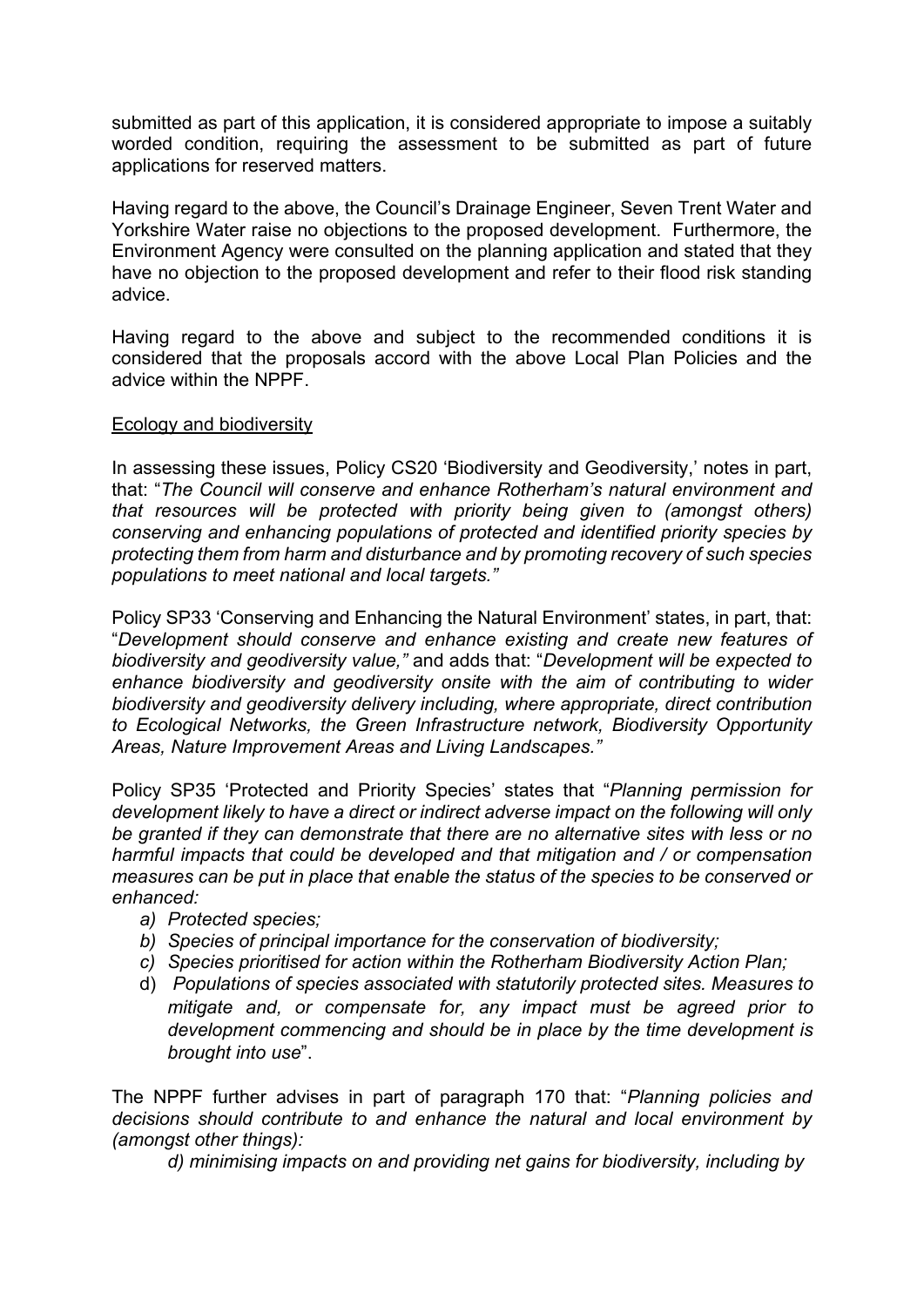*establishing coherent ecological networks that are more resilient to current and future pressures;"* 

The application is supported by a Preliminary Ecological Appraisal and a Reptile Survey. The Ecological Appraisal concludes that no notable plant species or habitats are present on site, however the development has the potential to produce impacts upon ecological receptors and that these require further evaluation. Accordingly, further investigations were carried out in relation to habitats, bats, badgers, dormice, water voles, otters and other mammals, birds, reptiles, amphibians and invertebrates.

In light of this, the Assessment concludes as follows:

"*There is one statutory designated site within 2 km of the site, which is Firsby Reservoir LNR, approximately 1.9km North of the site. There are no statutory designated sites for bats within 5 km of the site.* 

*There are seven non-statutory sites within 2 km of the site.* 

- *Gulling Wood and Silver Wood LWS*
- *Silverwood Tip & Odd Hill LWS*
- *Hellaby Bridge Brickworks LWS*
- *Listerdale Wood LWS*
- *Wickersley Wood LWS*
- *The site is within the South Yorkshire Community Forest*

*The proposed development is well-removed from all of the designated sites listed above and separated from them by existing residential areas. Direct effects of the proposed works are therefore unlikely. Indirect effects from factors such as increased visitor pressure is possible, and so should be considered at an early stage."* 

Having regard to the potential impacts of future works on site, the report goes on to state "*if residential development is undertaken in the future, then potential impacts are likely to include the following:* 

*Removal of grassland, hedgerows and trees may cause loss of bat foraging habitat. Loss or severance of hedgerows may affect bat commuting routes. An increase in general light levels could also affect bat foraging and commuting.* 

*Although no badger setts were observed on site, badger activity can change over a short time. If any setts are created on site prior to works, tunnels could be affected by ground works and vegetation removal, and badgers could be harmed.* 

*Loss of grassland, hedgerows and trees may affect birds that use the site for breeding and foraging by causing a decrease in nesting sites and food resources. Loss of these habitats may directly harm nesting birds if carried out during the breeding season (March to August inclusive).* 

In the event that reptiles are present on site, they might be killed or injured during *removal of vegetation or ground works. They would also suffer loss of habitat."*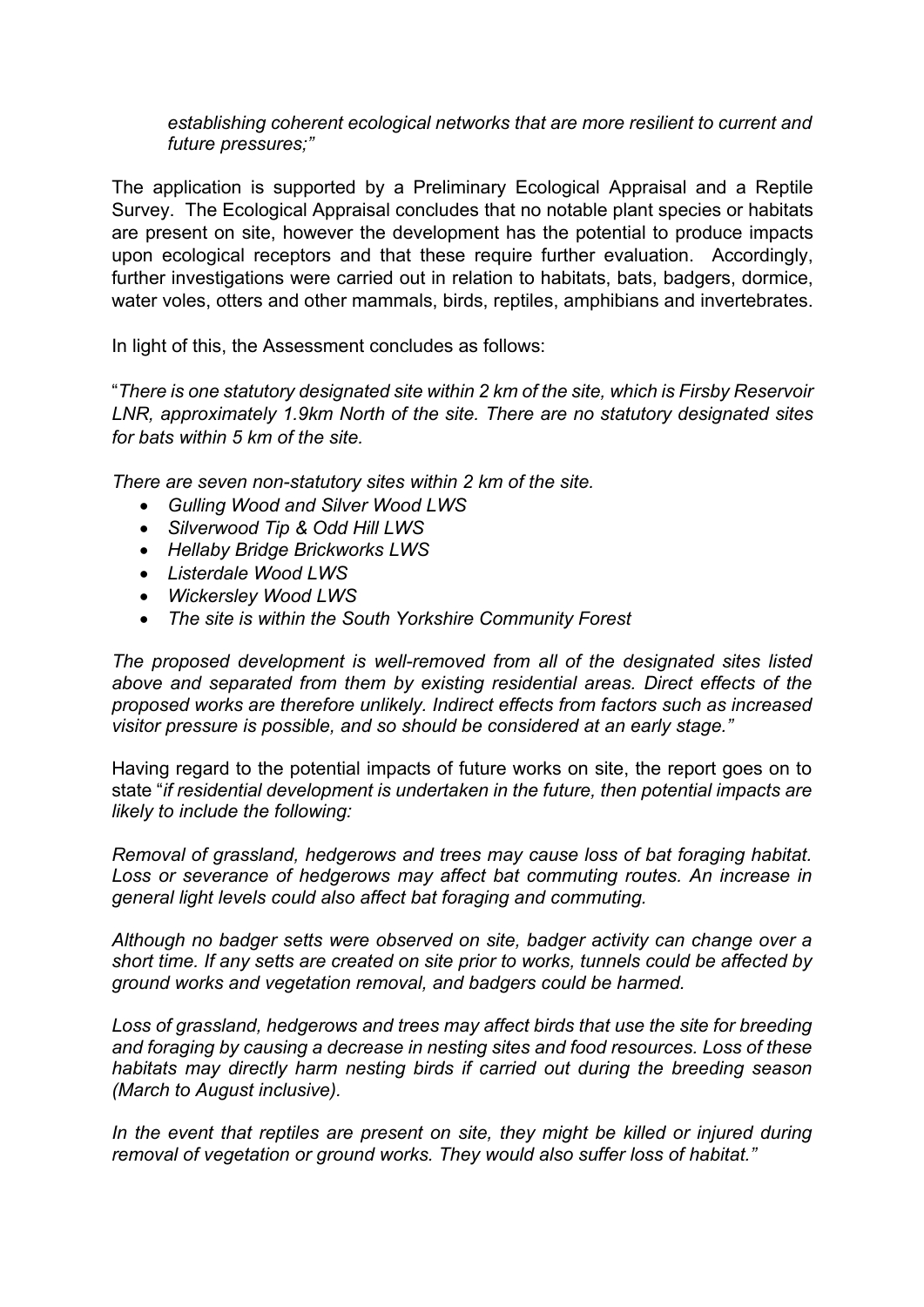In light of this, recommendations are also made within the report which seek to protect bats, badgers, birds and reptiles from development.

Having regard to the above, the Council's Ecologist has assessed the content of the report and concurs with the findings and recommendations. As such no objections are raised subject to conditions being imposed that require future development to be carried out in accordance with the recommendations in the report.

The proposal also allows for the retention of the majority of the existing hedgerows around the site as well as additional planting in any areas which have gaps along the eastern boundary with the Green Belt. The retention and improvement of which will be a biodiversity enhancement.

In considering the Reptile Survey, this expands on the findings in the Ecological Assessment, however during the survey no reptiles were identified. As such, no negative impact would occur towards reptiles, therefore no further surveys will be required, though a precautionary approach has been recommended and there is an opportunity to enhance the site for biodiversity gains such as creation of reptile and amphibian Refugia such as habitat piles.

Again, the Council's Ecologist concurs with these findings and recommends further conditions relating to the biodiversity gain recommendations outlined in the report.

Policy SP36 'Soil Resources' states, in part, that "*Development will be required to demonstrate the sustainable use of soils during construction and operation stages,*  where appropriate and to be determined in discussion with the Local Planning *Authority…... Built development should be designed and sited with an appreciation of the relative functional capacity of soil resources and threats to soils with the aim of preserving or enhancing identified soil functions. Measures to incorporate green space and sustainable drainage elements that retain permeable surfaces, allow water infiltration, reduce soil erosion and maintain natural soil functions will be supported. Measures that waste soil resource, reduce soil quality, compact or pollute soils or that* create a predominantly impermeable surface should be avoided."

The proposal does include areas of green open space and sustainable drainage methods are to be used. For this reason it is considered appropriate that the submission of details of the quality of soils on site and their movement and temporary storage during construction is conditioned to ensure that the character of the soil to be conserved is done so as part of a Construction Management Plan.

With this in mind it is considered that the proposals accord with relevant Local Plan Policies as well as guidance within the NPPF.

### Landscape and Tree matters

Policy CS19 "Green Infrastructure" states, in part, that: "*Rotherham's network of Green Infrastructure assets, including the Strategic Green Infrastructure Corridors, will be conserved, extended, enhanced, managed and maintained throughout the borough. Green Infrastructure will permeate from the core of the built environment out into the*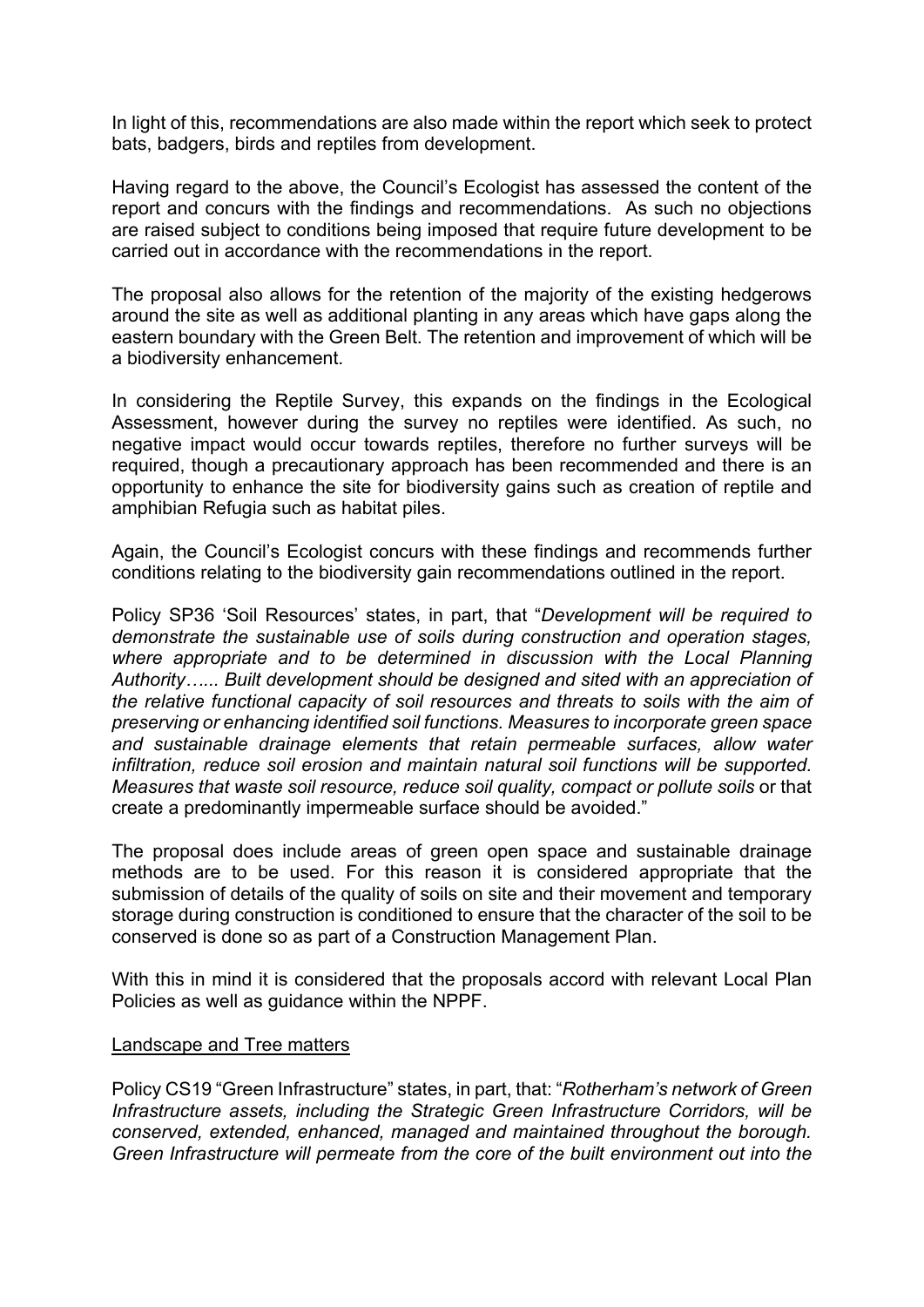*rural areas…Proposals will be supported which make an overall contribution to the Green Infrastructure network based upon the principles set out below –* 

*d) Improving connectivity between new developments and the Strategic Green Infrastructure network and providing buffering to protect sensitive sites."* 

Policy CS21 'Landscapes,' states, in part, that: "*New development will be required to safeguard and enhance the quality, character, distinctiveness and amenity value of the borough's landscapes by ensuring that landscape works are appropriate to the scale of the development, and that developers will be required to put in place effective landscape management mechanisms including long term landscape maintenance for the lifetime of the development."* 

Policy SP32 'Green Infrastructure and Landscape' goes onto state in part that: *"The Council will require proposals for all new development to support the protection, enhancement, creation and management of multi-functional green infrastructure assets and networks including landscape, proportionate to the scale and impact of the development and to meeting needs of future occupants and users."* 

The site in question is allocated for residential use within the Local plan (H65), and was assessed by the council as part of its local plan evidence base and was considered to be of Medium sensitivity to change and of Medium capacity to accommodate residential development. The site lies within the local character area of 8 Central Rotherham coalfield farmland. This is described as generally being of moderate strength of character but poor condition. The focus of landscape management proposals for this character area, given its character and condition should be to improve and restore features which contribute positively to its overall character.

The site development guidelines, contained within the adopted Sites and Policies Document, for this site states that:

- A Landscape Assessment will be needed to assess and manage the impact of potential new development on the wider open countryside and on natural landscape features such as trees and hedgerows. Existing vegetation including mature trees should be retained and enhanced, unless agreed in writing with the Local Planning Authority.
- Development proposals shall provide a strong structural landscape framework within which this development will sit. The appropriate long term management and maintenance of any existing or newly created Green Infrastructure assets within the development will need to be explored and funded.

In response, a landscape and visual appraisal has been submitted and is based on an appropriate methodology in line with best practise: Guidelines for Landscape and Visual Assessment 3rd Edition (GLVIA version 3). The scope of the study at 2km is appropriate for a development of this scale and is informed by a zone of theoretical visibility (ztv). The Council's Landscape Architect considers that the judgements made in relation to landscape sensitivity, susceptibility, value and magnitudes of effects are reasonable and well considered and as such the conclusions of the report are accepted.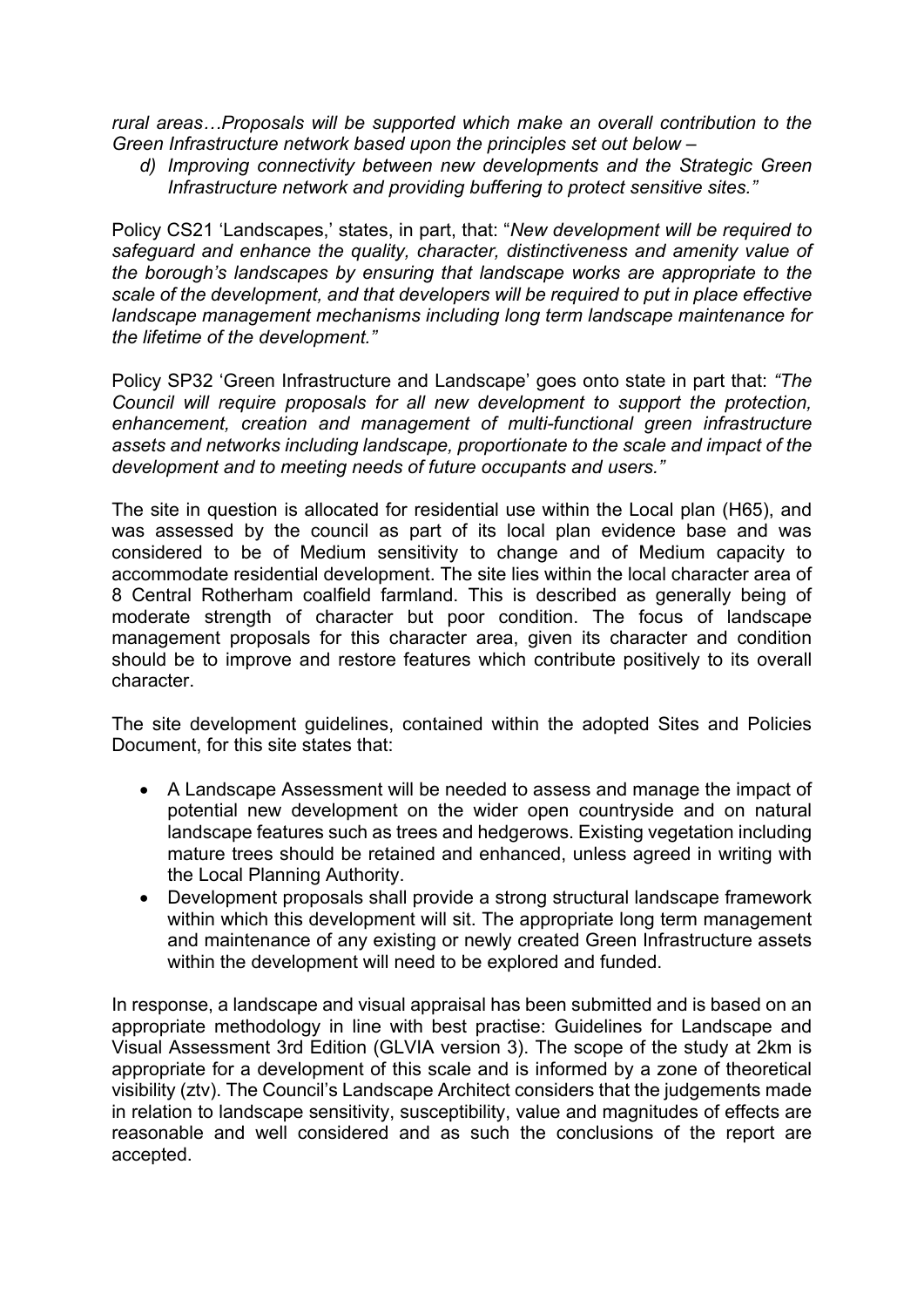The assessment of landscape effects concludes that the greatest adverse effect (moderate to major) would be the permanent loss of agricultural land. The long term effects on landscape fabric and features are predicted to be of moderate beneficial effect. The long term effects on landscape character within Rotherham MBC are considered to be at worst minor adverse. The long term effects on landscape character within Doncaster MBC are considered to be negligible.

The assessment of visual effects concludes that greatest adverse effects (major and moderate to major) would be limited to residents in locations in the immediate vicinity of the site with direct and unobstructed views into the site (within 0.2km). Wider or more distant adverse visual effects are expected to be negligible.

Having regard to the proposed masterplan, it is acknowledged that this is for illustration purposes only, however it is noted that it sets out a strategic framework approach for key design principles such as place making, movement, greenspace, landscape and ecology, and street hierarchy and movement.

The features which are fundamental to the impact of the development on the wider area and unlikely to change, are the landscape buffers to the southern and eastern boundaries, and the standoff to Hellaby Brook. Due to the possibility of a phased, and multiple developer approach, it is therefore essential to secure the provision of these buffers within the first phase of development and as such it is recommended that they are the subject of an advanced structure planting condition. Additionally, it is also considered necessary to attach a condition requiring the submission of design codes that would relate to each geographical stage of the development. These would build on the Masterplan framework and set the detailed design instructions for each subsequent phase of development.

Having taken the above into account, whilst the development will result in some adverse visual amenity for existing residents, the proposals if developed in line with the Masterplan, are not considered to result in any significant adverse effect on the borough's landscape character. The Masterplan proposals include an appropriate level of green infrastructure and green space and will ultimately have a beneficial effect on the local landscape fabric and features. The development of this site is therefore considered to be compliant with the relevant policies contained within the adopted local plan.

# General amenity issues – contaminated land, noise and air quality

Policy CS27 'Community Health and Safety' states, in part, that: *"Development will be supported which protects, promotes or contributes to securing a healthy and safe environment and minimises health inequalities. Development should seek to contribute towards reducing pollution and not result in pollution or hazards which may prejudice the health and safety of communities or their environments. Appropriate mitigation measures may be required to enable development. When the opportunity arises remedial measures will be taken to address existing problems of land contamination, land stability or air quality."* 

Policy SP52 'Pollution Control' states that: "*Development proposals that are likely to cause pollution, or be exposed to pollution, will only be permitted where it can be*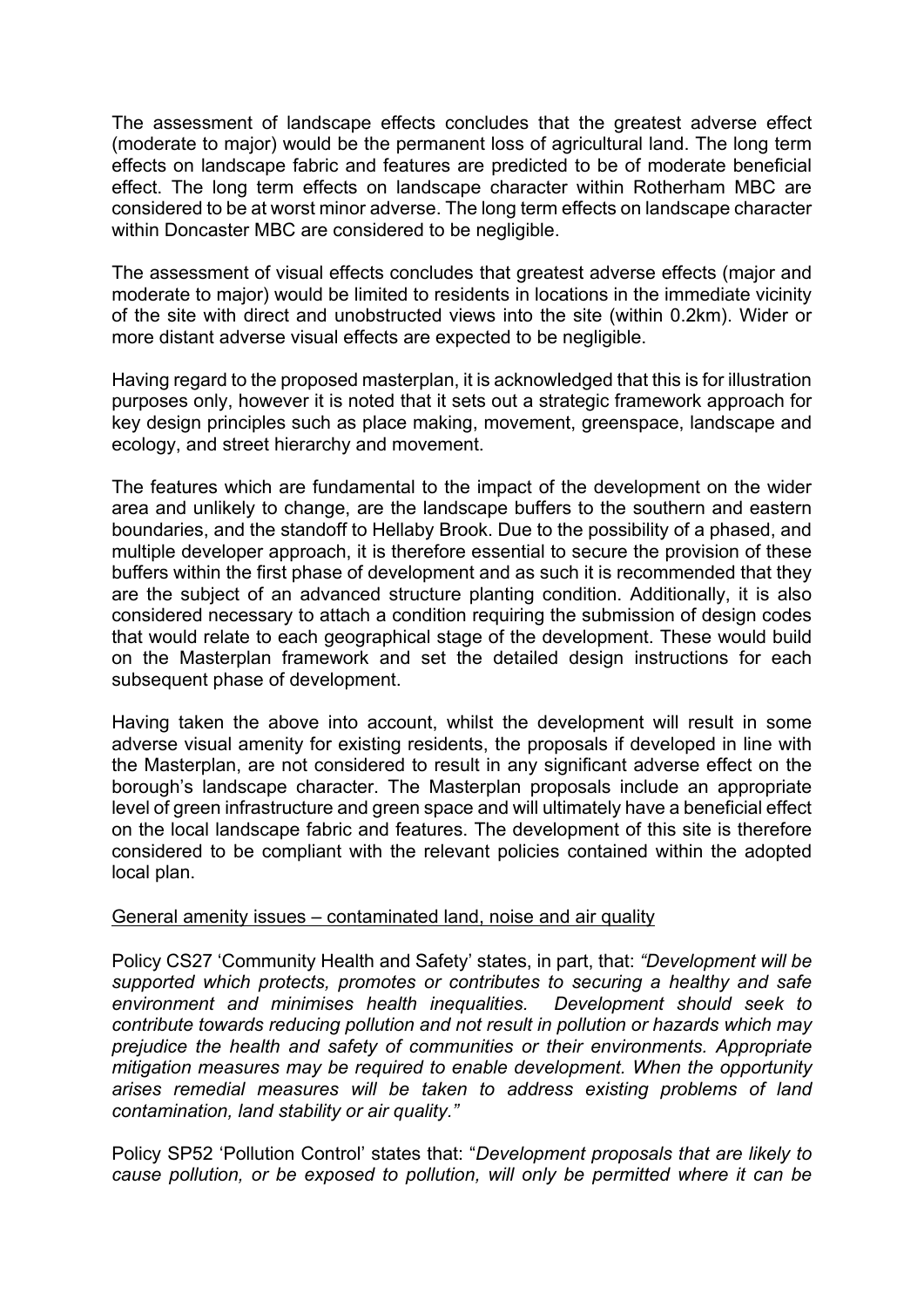*demonstrated that mitigation measures will minimise potential impacts to levels that protect health, environmental quality and amenity. When determining planning applications, particular consideration will be given to:* 

- *a) the detrimental impact on the amenity of the local area, including an assessment of the risks to public health.*
- *b) the presence of noise generating uses close to the site, and the potential noise likely to be generated by the proposed development. A Noise Assessment will be required to enable clear decision-making on any planning application.*
- *c) the impact on national air quality objectives and an assessment of the impacts on local air quality; including locally determined Air Quality Management Areas and meeting the aims and objectives of the Air Quality Action Plan.*
- *d) any adverse effects on the quantity, quality and ecology features of water bodies and groundwater resources.*
- *e) The impact of artificial lighting. Artificial lighting has the potential to cause unacceptable light pollution in the form of sky-glow, glare or intrusion onto other property and land. Development proposals should ensure that adequate and reasonable controls to protect dwellings and other sensitive property, the rural night-sky, observatories, road-users, and designated sites for conservation of biodiversity or protected species are included within the proposals."*

Policy SP54 'Contaminated and Unstable Land' states that: *"Where land is known to be or suspected of being contaminated, or development may result in the release of contaminants from adjoining land, or there are adverse ground conditions caused by unstable land, development proposals should:* 

- *a) demonstrate there is no significant harm, or risk of significant harm, to human health or the environment or of pollution of any water course or ground water;*
- *b) ensure necessary remedial action is undertaken to safeguard users or occupiers of the site or neighbouring land and protect the environment and any buildings or services from contamination during development and in the future;*
- *c) demonstrate that adverse ground conditions have been properly identified and safely treated;*
- *d) clearly demonstrate to the satisfaction of the Local Planning Authority, that the land is suitable for its current or proposed use."*

In respect to the above, supporting information was submitted with the application in relation to land contamination issues. The Council's Environmental Health section have assessed the information and have commented that the site comprises of a large field, is approximately 14.4 hectares and slopes gently from the south western corner down to the eastern side of the site. The land has been actively farmed for arable crops for many a year.

From a review of the historical maps, it would appear the land has been in use as agricultural land from 1850 to the present date. A sewage works along the northern boundary was annotated on the 1916-1922/1928 map, however on our next available map of 1956 it is no longer present. Also, on the 1956 map an electrical substation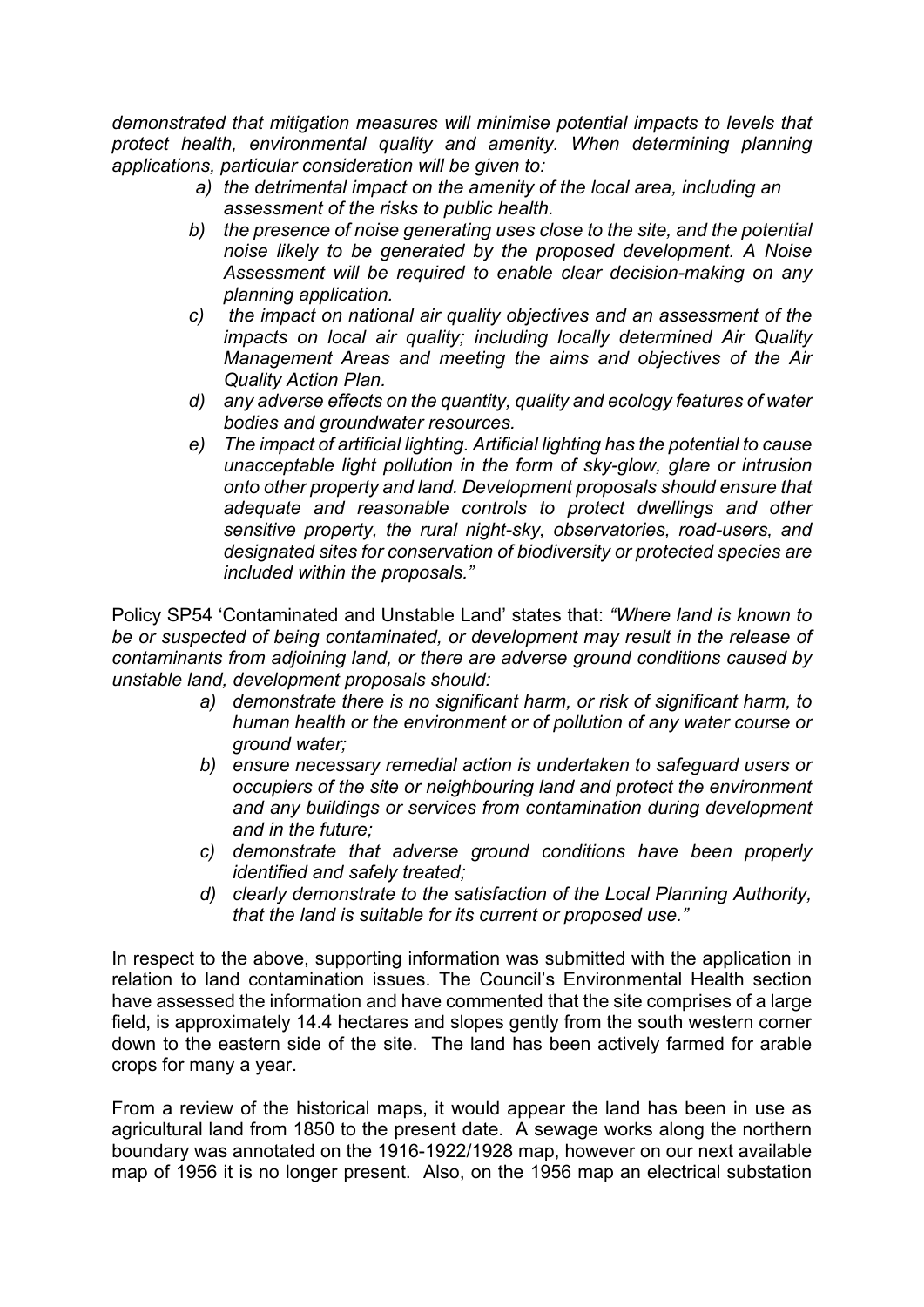appears to have been located on land immediately adjacent to the north western corner of the site. Hellaby Brook now as 'sinks' annotated on the map, which may lie within the application site. Our final map of 2013 shows the electrical substation is now annotated as a Sewage Pumping Station.

Historically the land has been used for agricultural purposes with no obvious development having taken place.

However, there is some potential for the site to be impacted from contamination associated with past farming practices (the use of organic substances such as pesticides, herbicides, and fungicides), the presence of naturally occurring metals within the soils and any potential infilling of the land (e.g. former sewage treatment works) over time. The land may also have been impacted by the adjacent electricity sub-station/sewage pumping station.

Residential development is proposed for the site which could introduce a sensitive receptor (i.e. human health) to the site with the potential for exposure to soil contamination, if present, in private gardens or areas of soft landscaping.

Accordingly, it is recommended that a Phase I Desk Top Study be undertaken in the first instance, which will fully identify the past and present uses at the site which could have led to contamination occurring. The Phase I report will allow for a preliminary risk assessment to be undertaken which will determine whether a further intrusive site investigation is required or not. This is recommended to be secured via the imposition of conditions.

Furthermore, remediation works may be required to bring the site to a suitable condition to be protective of human health for its proposed end use. Again, it is recommended that this be secured via a suitably worded condition.

In general amenity terms the Environmental Health Section note that the site is adjacent to residential properties and is some distance away from any major noise sources. They note that there is potential for disamenity to occur for existing residents from noise during the construction phase and the working hours of the construction work and machinery used on site and dust and mud from the excavation of the land, construction work and traffic flow of lorries entering and exiting the site.

The site would be accessed off Moor Lane South, which is a residential street and due to the level of development proposed it is considered appropriate that a condition is attached to any planning permission to require the submission of a Construction Management Plan to control such issues.

In relation to Air Quality issues, the application was supported by an Air Quality Assessment which concludes that there is potential to cause air quality impacts as a result of emissions during the construction phase, however they are not predicted to be significant. The results indicated that the impact as a result of traffic generated by the development was predicted to be negligible.

The site is not within an Air Quality Management Area. And the Council's Air Quality Officer notes that that Rotherham's Delivering Air Quality Practice Guidance, along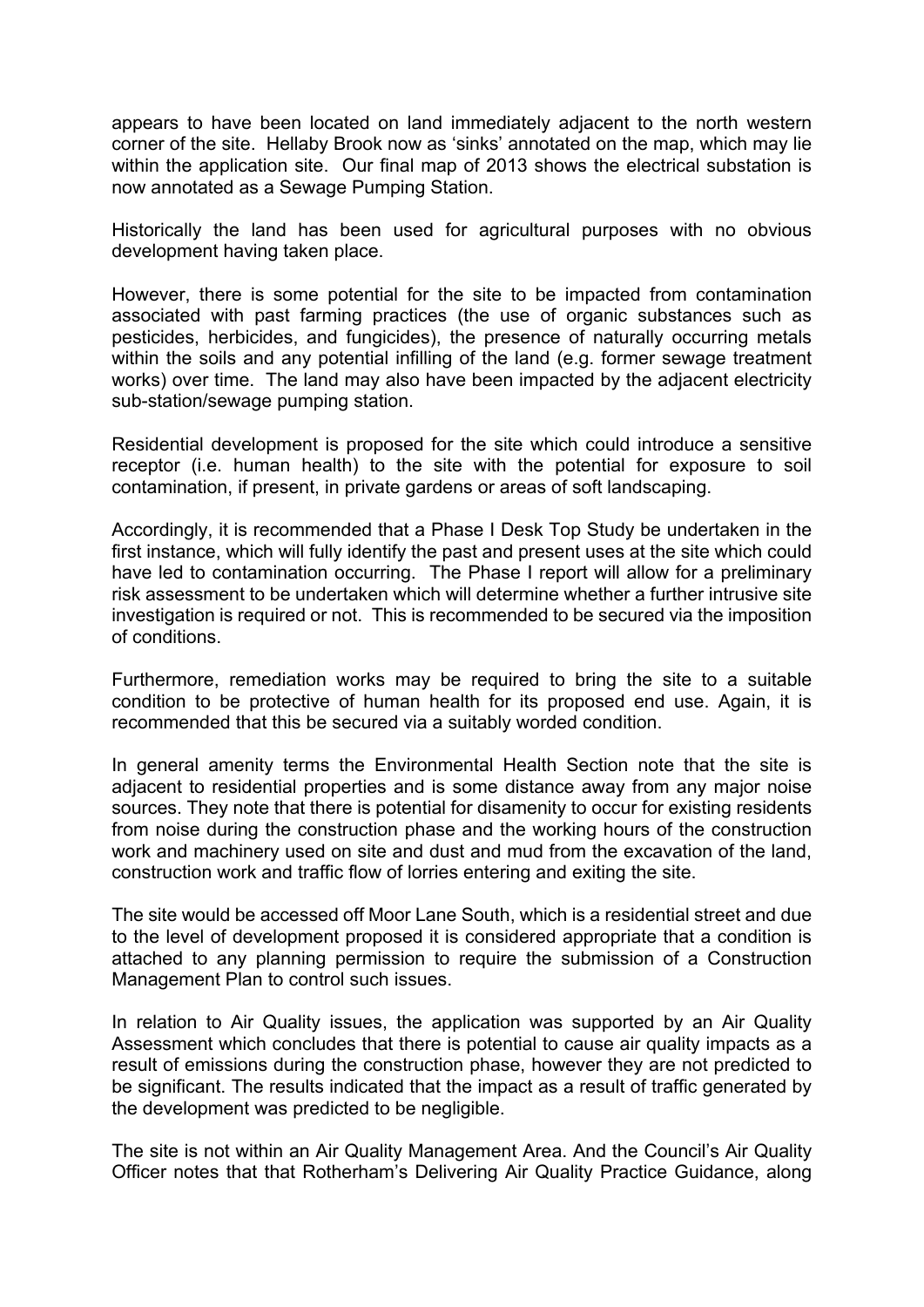with one of the key themes of the NPPF, is that developments should enable future occupiers to make "green" vehicle choices and "incorporate facilities for charging plugin and other ultra-low emission vehicles". Whilst the Air Quality Assessment did not make any recommendations, it is considered that electric vehicle recharging provision should be provided as part of the scheme as there will be significantly increased demand in future years during the lifetime of this development and in accordance with the provisions of the Supplementary Planning Guidance Note 2 'Air Quality and Emissions'. It is therefore recommended that if planning permission is granted a condition is attached requiring the submission of details of electric charging points to be provided.

Policy SP 49 Safeguarding Mineral Infrastructure states that "*Permission for nonminerals development involving, or within 250 metres of existing, planned or potential safeguarded mineral infrastructure sites will be granted where it can be demonstrated that:* 

- *a)* the infrastructure is no longer required or no longer meets the needs of the *mineral or construction industry; or*
- *b) development will not prejudice the mineral infrastructure's operation or current or future use; or*
- *c) an alternative, appropriate, site provides capacity for delivery of the mineral infrastructure; or*
- *d) the need for the proposed development outweighs the need to safeguard the site for mineral infrastructure.*

*The policy will also apply to sites in use for concrete batching, the manufacture of coated materials, other concrete products and the handling, processing and distribution of substitute, recycled and secondary aggregate material not identified on the Policies Map"* 

Whilst a Mineral Safeguarding Assessment has not been submitted in support of this application, given the application is in outline, it is considered that the level of detail required would not be known at this time. Accordingly, it is recommended that a condition be imposed requiring all future applications for Reserved Matters to be accompanied by a full assessment for the entire site or the phase to which the application relates.

With the above in mind it is considered that the proposal accords with the above Local Plan policies.

# Impact on existing/proposed residents

SP55 'Design Principles' states, in part that: *"the design and layout of buildings to enable sufficient sunlight and daylight to penetrate into and between buildings, and ensure that adjoining land or properties are protected from overshadowing."* 

The South Yorkshire Residential Design Guide (SYRDG) notes that: "*For the purposes of privacy and avoiding an 'overbearing' relationship between buildings, the minimum back-to-back dimension (between facing habitable rooms) should be 21 metres. This also corresponds to a common minimum rear garden or amenity space of about 10 metres in depth."*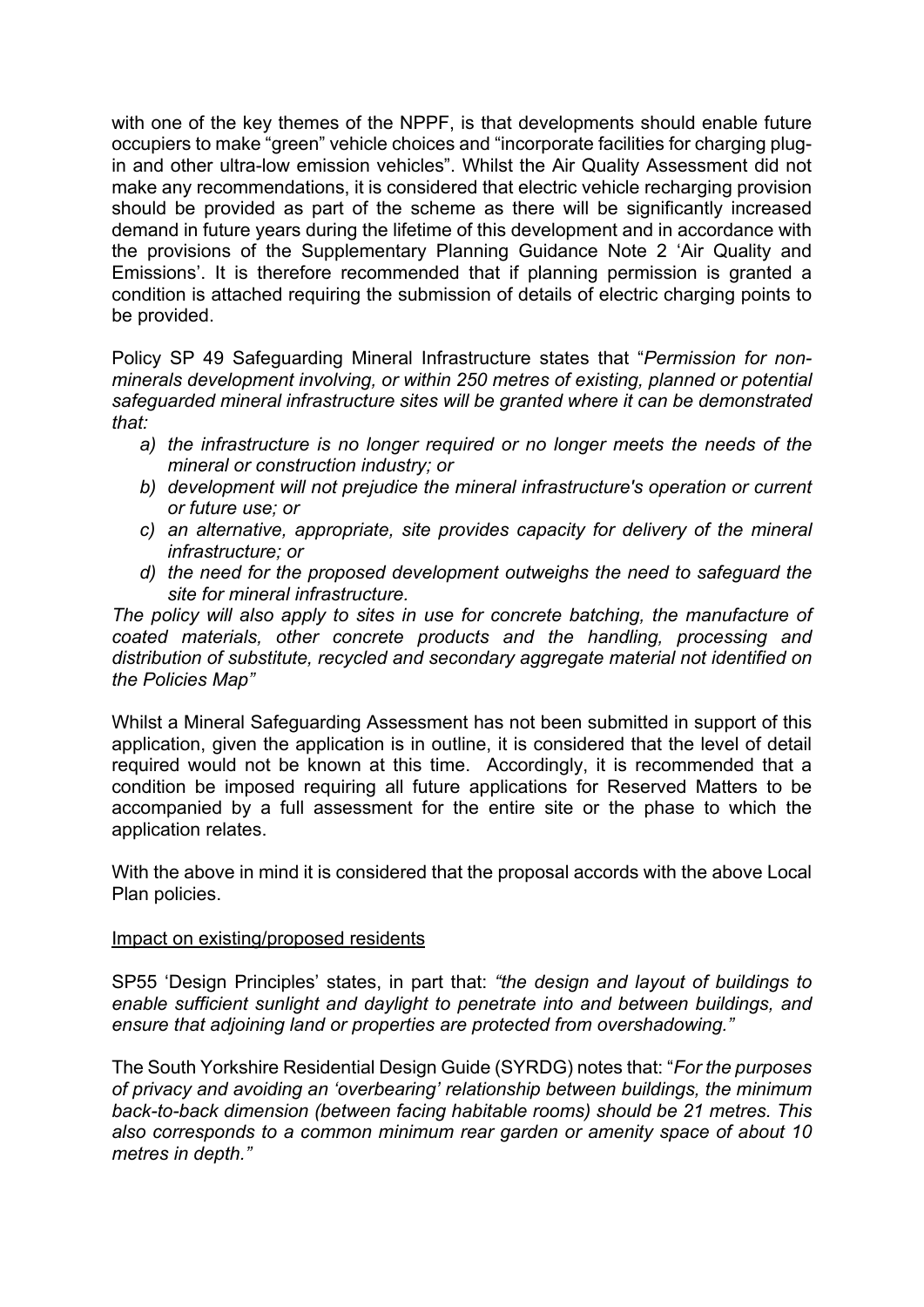The SYRDG further goes on to note that in respect of ensuring adequate levels of daylighting, back-to-back distances should, as appropriate to specific circumstances, be limited by the 25 degree rule. Furthermore, so as to avoid an overbearing relationship, the SYRDG additionally requires back to side distances and the extent of rear extensions to be limited by the 45 degree rule.

Further to the above the NPPF at paragraph 127 states, in part, that planning decisions should ensure that developments "*create places that are safe, inclusive and accessible and which promote health and well-being, with a high standard of amenity for existing and future users."*

It is noted that residential properties exist immediately to the north of the site and across Moor Lane South to the west. Representations have been received claiming that the proposed development will overlook the properties to the north, particularly as these relate primarily to bungalows.

As previously stated, the application is in outline form, with only the means of access submitted for consideration. Accordingly, the proposed layout is provided for illustrative purposes only. Nevertheless, running along the northern boundary of the site, along the rear boundaries of existing properties runs Hellaby Brook, this area will be safeguarded and enhanced as part of the proposals, which will ensure that there will be a significant separation distance between the rear elevations of existing properties and any new dwellings, which will inevitably protect the amenities of existing residents.

Having regard to the amenity of future residents, all future applications for reserved matters will need to be designed in accordance with the separation distances outlined in the SYRDG, which include the 25- and 45-degree rules.

Objections have also been received stating that the proposed development will affect the views of residents from their existing properties. Whilst this point is noted, it is not a material planning consideration and as such will not influence the decision-making process.

With the above in mind, it is considered that the indicative masterplan adequately addresses how the development could be brought forward without affecting the amenity of existing residents. The proposal is therefore considered acceptable in accordance with the guidance contained within the SYRDG.

### Archaeology and Cultural Heritage issues

Policy CS23 'Valuing the Historic Environment' states, in part, that *Rotherham's historic environment will be conserved, enhanced and managed in accordance with principles set out"* 

Policy SP43 'Conserving and Recording the Historic Environment' states, in part that: *"Development proposals that affect known or potential heritage assets will need to provide supporting information in sufficient detail that the impact of the proposed scheme on those heritage assets can be established*….., *Heritage Statements should consider the impact of the specific development proposed with regard to: the setting*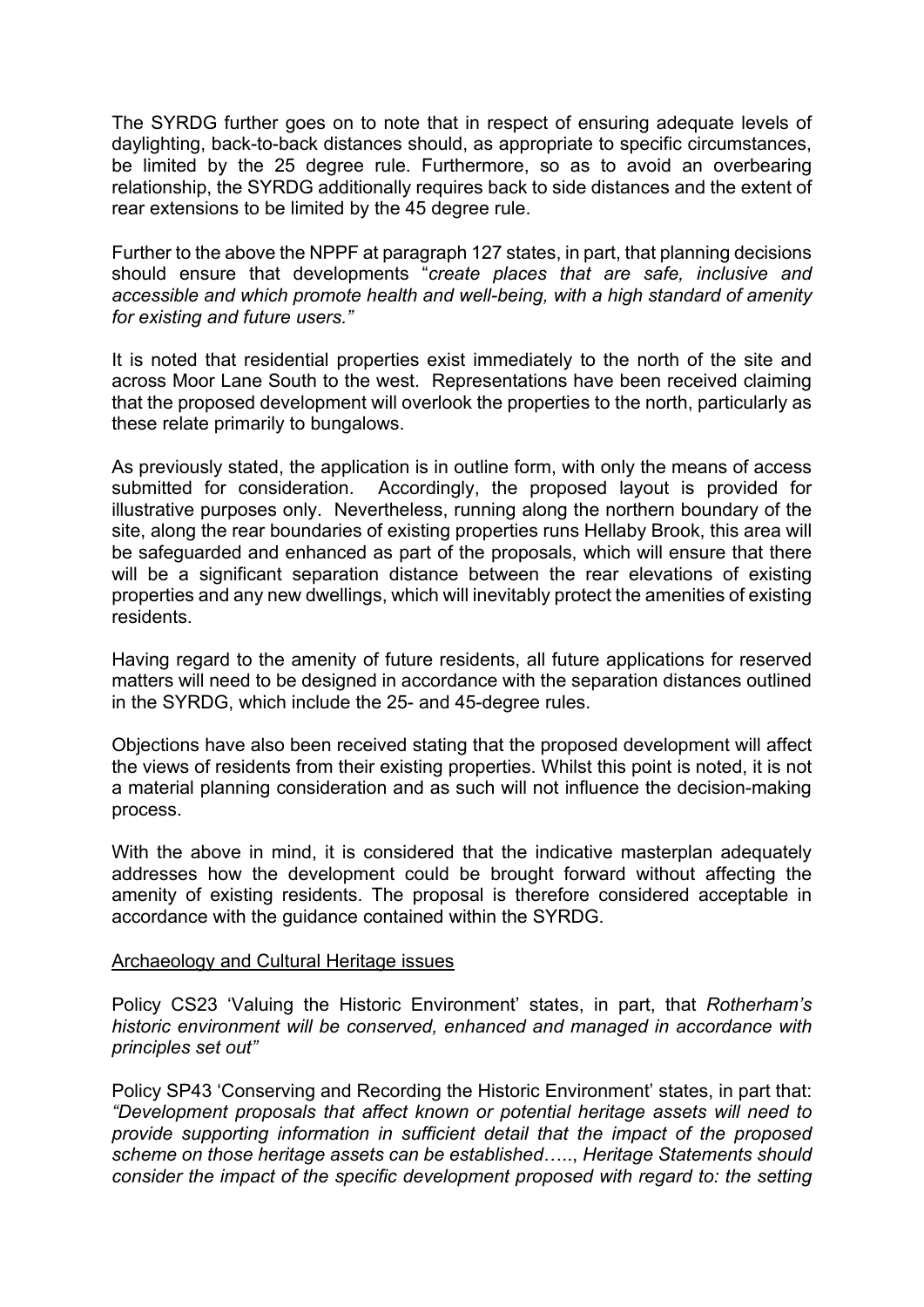*of heritage assets on or in the vicinity of the site; detailed archaeological assessment; and the results of field evaluation."* 

It is noted that the site is not located within or adjacent to a Conservation Area, nor are there any Listed Buildings within the immediate vicinity. Accordingly, it is not considered that the development will have any impact on Cultural Heritage assets in the area.

SP42 'Archaeology and Scheduled Ancient Monuments' stated, in part that *"Development proposals that may impact upon archaeology, whether designated as a Scheduled Ancient Monument or undesignated, will be considered against the following principles:* 

- *a) development that would result in harm to the significance of a Scheduled Monument or other nationally important archaeological site will not be permitted;*
- b) *the preservation of other archaeological sites will be an important consideration. When development affecting such sites is acceptable in principle, the Council will seek preservation of remains in situ, as a preferred solution. When in situ preservation is not justified, the developer will be required to make adequate provision for archaeological recording to ensure an understanding of the remains is gained before they are lost or damaged, in accordance with Policy SP 43 'Conserving and Recording the Historic Environment".*

The Site Development Guidelines require the proposal to be supported by a Heritage Statement for Archaeology, which was submitted, South Yorkshire Archaeology Service has assessed the report and submissions and raise no objection to the application subject to a condition being attached which requires further archaeological works to be undertaken.

It is therefore considered that the proposal is in accordance with the above Local Plan policies, subject to the relevant condition.

# Impact on infrastructure, including Education and local GPs

With regards to GP Surgeries, the NHS have the following comments *"Thank you for the information relating to the proposed new development which helps us plan for future need and impact on local health services. Based on our primary care estates strategy, services in this area are already pressured. However, to deal with increased pressure on services, the practices are now operating on a Primary Care Network*  approach to enable more 'at scale' working and have adopted new ways of working *e.g. telephone and video consultation which should support patient management. Primary Care Networks also have access to an extended workforce to support practices. t is also considered that new developments cause population movement around the Borough e.g. young adults moving out of family homes and not significantly new population and therefore it would be expected that the patients would already be registered with local practices within the Primary Care Network and so can be accommodated"*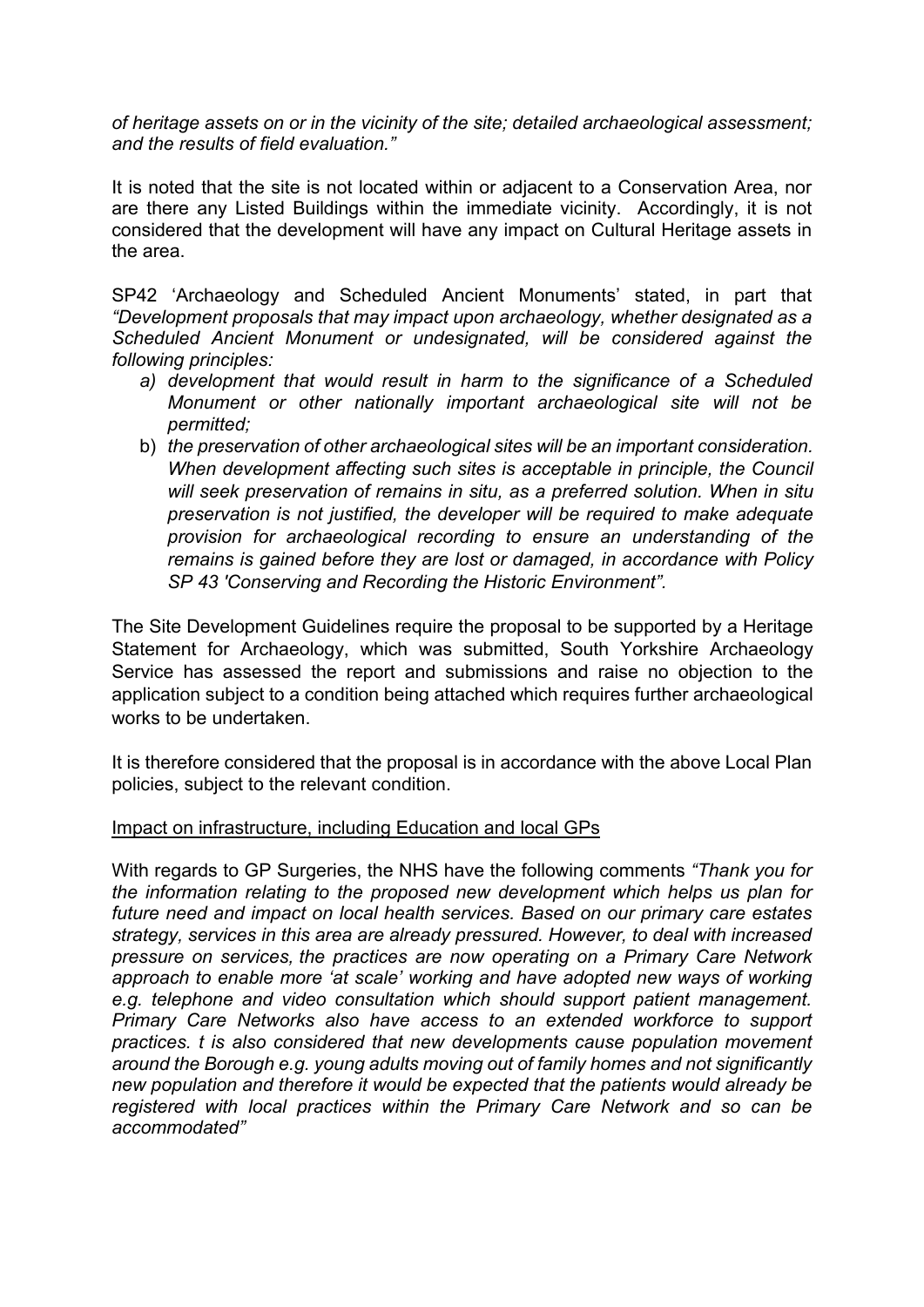It should be recognised that the process to allocate this site has taken place over a number of years with many rounds of public consultation, and infrastructure providers were involved in the process in order that they could align their service and delivery plans to the provision of residential development to be generated by the site.

With regards to the impact on schools, the Education Service notes that the Maltby Academy is oversubscribed in all year groups. As there is insufficient capacity in local schools for new children moving into this new housing development the developer will be required to pay a financial contribution for educational purposes via a S106 Legal Agreement. In accordance with the Education Service policy the contribution towards Education would be calculated at Reserved Matters stage when the house types are known.

### Other issues raised by objectors

Numerous objections have been raised by residents, many of which have been considered in the preceding paragraphs and may be addressed by way of recommended planning conditions, and others, such as loss of views and devaluation of properties are not material considerations to be taken into account in the determination of this application.

Having regard to other matters, one objection states that the development will lead to an increase in crime in the area. There is no evidence to support this claim and South Yorkshire Police have been consulted on the application. They have made recommendations that the proposals should be constructed to Designing out Crime standards but have not made any observations relating to an existing problem with crime in the area.

Finally, comments have been raised regarding a dispute over the boundary with the parish of Bramley**.** In this regard, the Council has received a petition from Ravenfield Parish Council asking that a Community Governance Review be undertaken in the Ravenfield Parish Council in respect of the Parish boundary. The petition asks for a Community Governance Review to be undertaken with a view to altering the existing boundary of the Parish of Ravenfield. Accordingly, the amendment to the Parish Council boundary was subject to consultation between 1st November 2019 and 31st January 2020. An update on the outcome of this review is expected later this summer. Nevertheless, this does not influence the decision making process of this application.

### Timescale for submission of future applications and Implementation of Permission

The application seeks to extend the usual timescale for submission of future reserved matters applications from 3 years to 5 years and a start on site from 5 years from the date of this permission to 7 years.

The Agent's have confirmed that this small increase in timescale is primarily due to the scale and phasing requirements of the site. They have gone on to state "As the site is not yet controlled by a developer and is identified as a large site with phasing requirements, due to current market uncertainly resulting from Covid 19, it is proposed to seek the longer time for the submission of the Reserved Matters to enable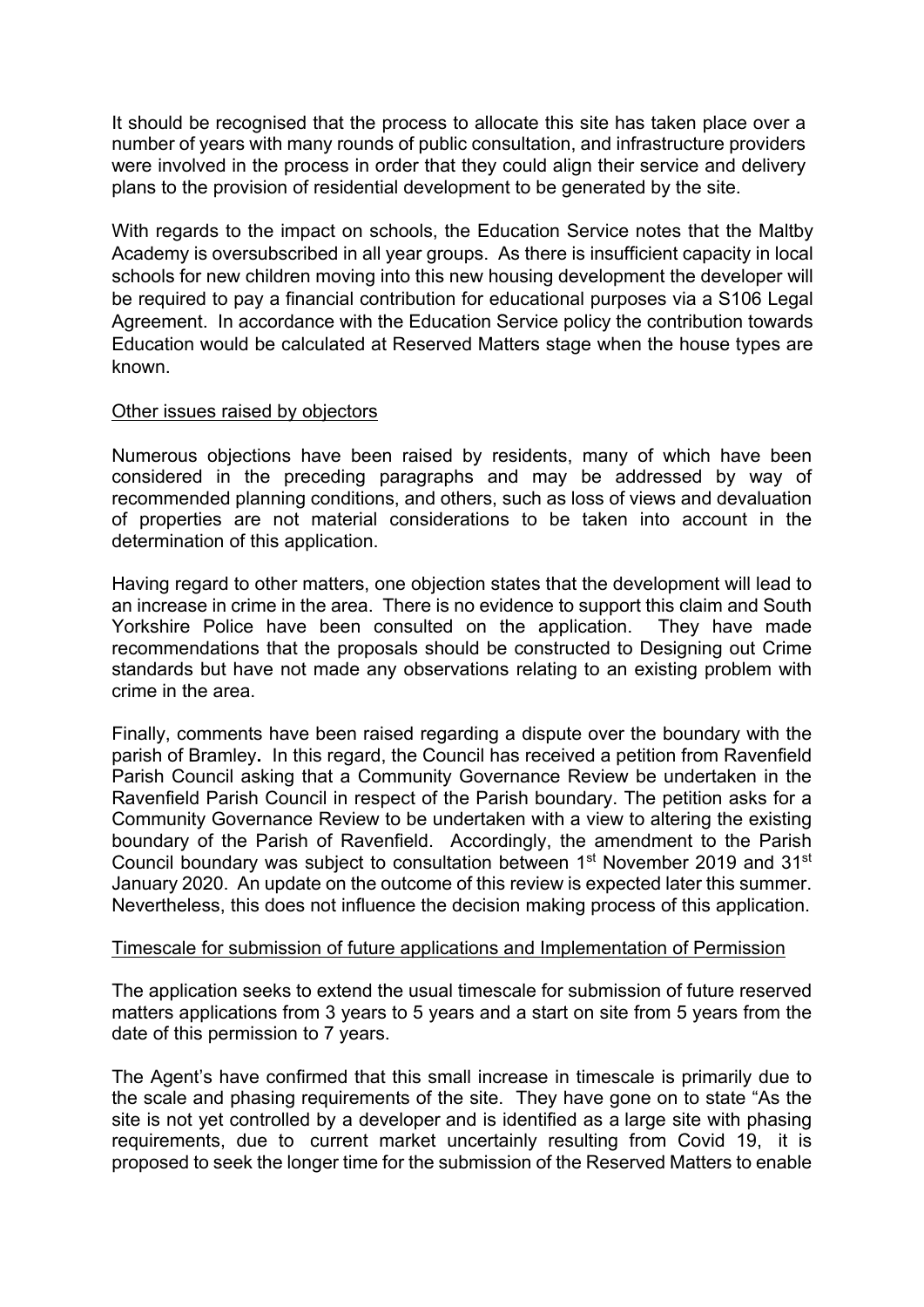both marketing and any subsequent phase sales to other developers to be carried out."

In light of this, it is agreed that the proposed increase in timescales for the submission of future reserved matters applications and subsequent start on site is proportionate to the scale of the site and phasing requirements. Accordingly, it is recommended that these timescales be agreed.

### Planning Obligations

The Community Infrastructure Regulations 2010 introduced a new legal framework for the consideration of planning obligations and, in particular, Regulation 122 (2) of the CIL Regs states:

"(2) Subject to paragraph (2A), A planning obligation may only constitute a reason for granting planning permission for the development if the obligation is-

- (a) necessary to make the development acceptable in planning terms;
- (b) directly related to the development;
- (c) fairly and reasonably related in scale and kind to the development."

All of the tests must be complied with and the planning application must be reasonable in all other respects. This is echoed in Paragraph 56 of the NPPF.

With the above circumstances in mind the following S106 Obligations are recommended should Planning Permission be approved.

- 25% on site affordable housing provision in accordance with the Council's adopted Policy.
- Commuted sum of £500 per dwelling towards sustainable transport measures.
- Financial contribution towards the enhancement of local bus services £100k per annum for a period of 3 years
- Improvement of 4 bus shelters on Moor Lane South and Braithwell Road amounting to £63,389.10
- Education Contributions in accordance with the Council's adopted Policy.
- Formation of a Local Area of Play prior to occupation of the 100<sup>th</sup> dwelling
- Formation of a Local Equipped Area of Play prior to the occupation of the 200<sup>th</sup> dwelling
- Financial contribution towards the improvement of football pitches at Ravenfield Recreation Ground or Bill Hawes to provide playing surfaces - £15,000 prior to the occupation of the  $250<sup>th</sup>$  dwelling.
- Establishment of a Management Company to manage and maintain the areas of Greenspace, including the proposed LAP and LEAP.

Having regard to the above it is considered that the above obligations meet the criteria set out in a Paragraph 56 of the NPPF and the Community Infrastructure Regulations and are therefore considered to be acceptable.

# **Conclusion**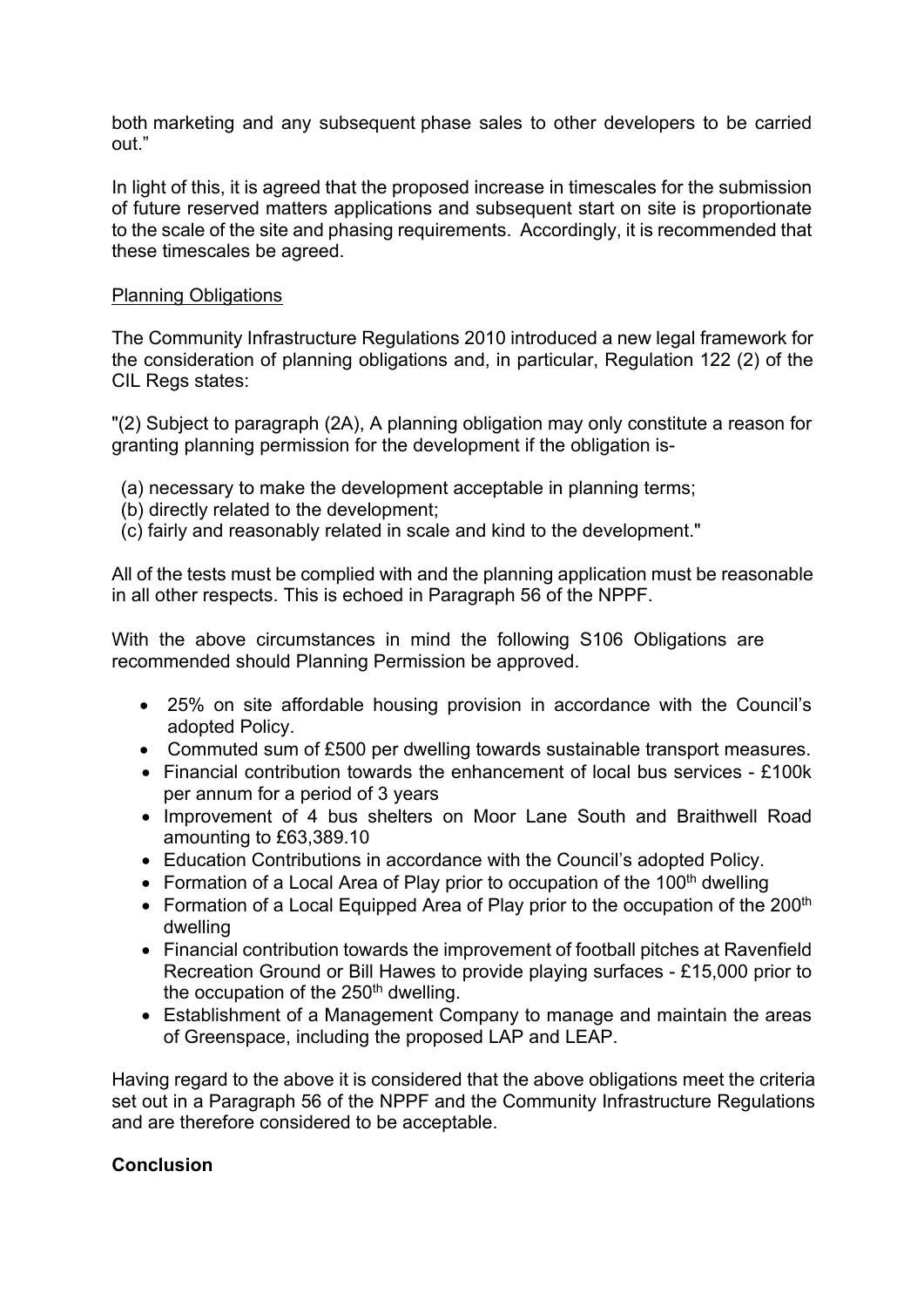The site was previously allocated for Green Belt purposes in the former Unitary Development Plan (UDP) but that Plan has been replaced with the adopted Local Plan, which includes the Sites and Policies Document that was adopted on 27 June 2018. The Sites and Policies Document removed the site from the Green Belt and allocated it for 'Residential' purposes. It forms allocated Housing Site H65 and is located within a suitable distance from local facilities. As such, the proposal is acceptable in principle.

The scheme is acceptable in terms of highway safety, provision of open space, drainage, ecology and landscaping as well as other general amenity issues identified above. The scheme is considered to be sustainable and has notable benefits in terms of market and affordable housing provision and associated social and economic benefits arising from such provision. Development in this location will support the ongoing delivery of services and facilities within the local area and provide much needed market housing to meet Local Plan targets for housing development within the Plan period to 2028.

Overall the scheme is considered to be in accordance with the Development Plan and with the policies in the NPPF. As such, the proposal is recommended for approval. subject to the signing of a S106 legal agreement as set out above and to the following conditions.

# **Conditions**

The Development Management Procedure Order 2015 requires that planning authorities provide written reasons in the decision notice for imposing planning conditions that require particular matters to be approved before development can start. Conditions numbered 2, 4, 5, 6, 11, 16, 19, 20, 28, 29, 30, 36, 37, 38, 29 & 41 of this permission require matters to be approved before development works begin; however, in this instance the conditions are justified because:

- i. In the interests of the expedient determination of the application it was considered to be appropriate to reserve certain matters of detail for approval by planning condition rather than unnecessarily extending the application determination process to allow these matters of detail to be addressed predetermination.
- ii. The details required under condition numbers 2, 4, 5, 6, 11, 16, 19, 20, 28, 29, 30, 36, 37, 38, 29 & 41 are fundamental to the acceptability of the development and the nature of the further information required to satisfy these conditions is such that it would be inappropriate to allow the development to proceed until the necessary approvals have been secured.'

# **GENERAL**

01

- a. Application for approval of reserved matters must be made within five years of the date of this permission.
- b. The development hereby approved must be begun not later than whichever is the later of the following dates: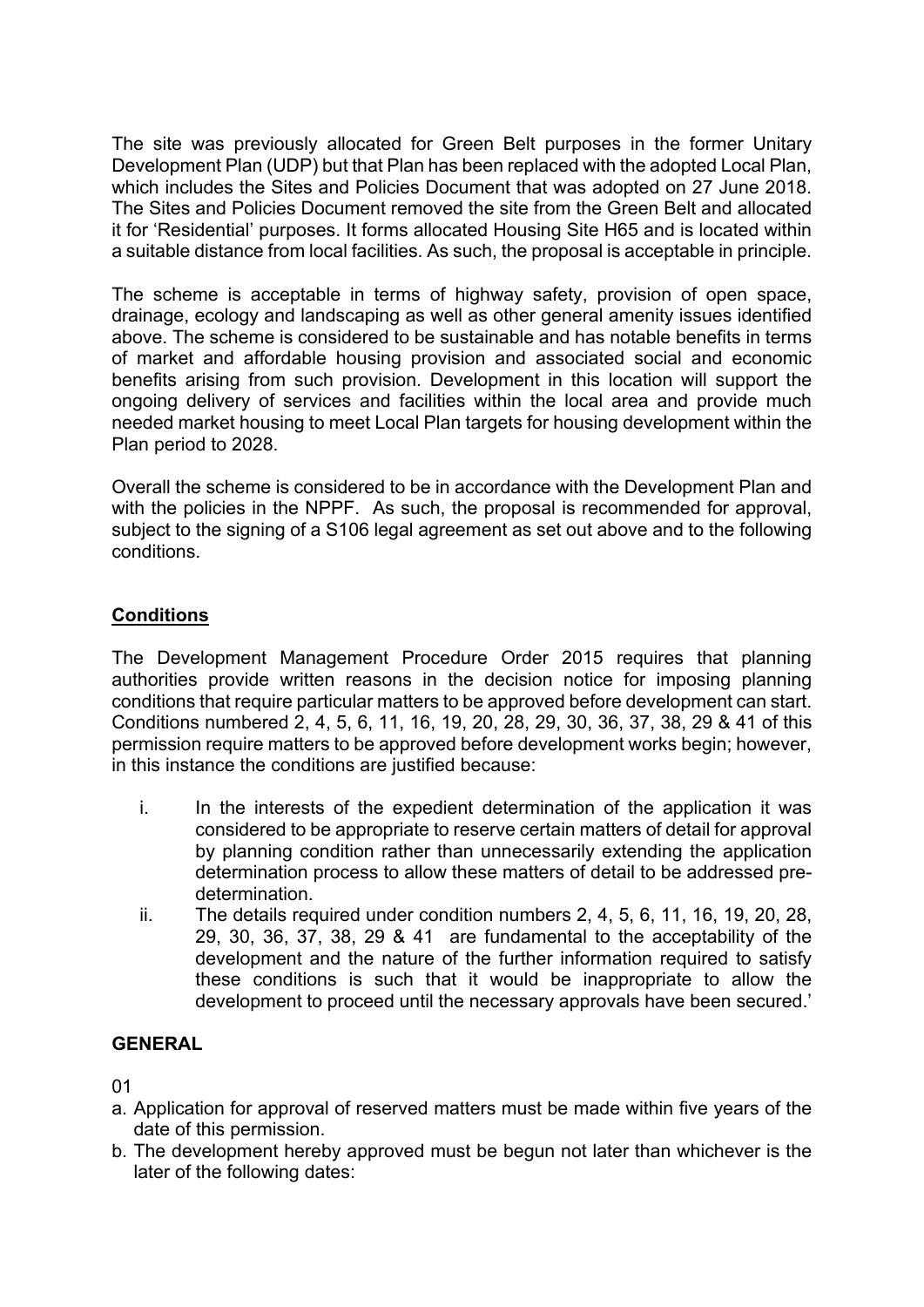- I. The expiration of seven years from the date of this permission; OR
- II. The expiration of two years from the final approval of the reserved matters or, in the case of approval on different dates, the final approval of the last such matter to be approved.

# Reason

In order to comply with the requirements of the Town and Country Planning Act 1990.

# 02

Before the commencement of the development within each geographical phase, details of the layout, scale, appearance and landscaping shall be submitted to and approved by the Local Planning Authority and the development shall be carried out in accordance with the approved details.

# Reason

No details of the matters referred to having been submitted, they are reserved for the subsequent approval of the Local Planning Authority*.* 

# 03

The permission hereby granted shall relate to the area shown outlined in red on the approved site plan and the development shall only take place in accordance with the submitted details and specifications as shown on the approved plans (as set out below)

- Location Plan dated July 2013
- Indicative Layout Plan dated Sept 2018
- Proposed Site Access Junctions Dwg No. 001
- B6093/Flanderwell Lane Junction Improvement Dwg No. 006
- M18 Junction 1 Aone Dwg No. HE566833-AONE GEN-M18 J1-DR-C-GA05-P01.
- Tree Constraints Plan Dwg No. 01 Rev A

# Reason

To define the permission and for the avoidance of doubt

# 04

Prior to the submission of the first Reserved Matters application, a plan shall be submitted to and approved in writing by the Local Planning Authority detailing how the development of the site shall be phased. The development shall thereafter be carried out in accordance with the approved plan.

# Reason

To ensure high standards of urban design and comprehensively planned development are designed and phased to ensure maximum practical integration between different land uses to accord with policies CS28 'Sustainable Design' and SP55 'Design Principles'.

# 05

No above ground development shall take place until details of the materials to be used in the construction of the external surfaces of each phase of the development hereby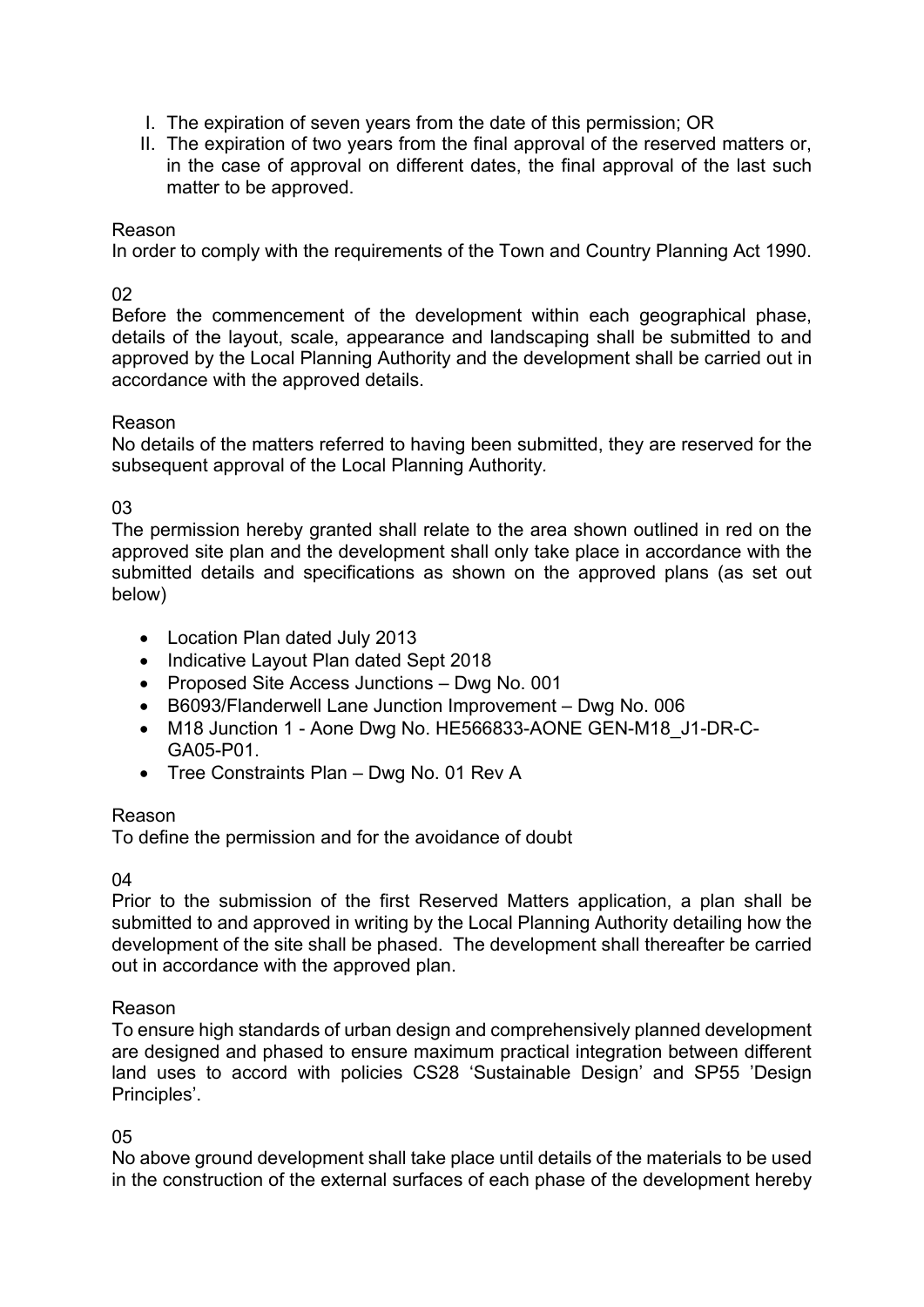permitted have been submitted or samples of the materials have been left on site, and the details/samples have been approved in writing by the Local Planning Authority. The development shall thereafter be carried out in accordance with the approved details/samples.

# Reason

To ensure that appropriate materials are used in the construction of the development in the interests of visual amenity

# 06

No development, shall take place in any of the geographical phases identified in the approved Phasing Plan, as required by Condition 04 until there has been submitted to and approved in writing by the Local Planning Authority a design code (including a supporting plan) for the geographical phase in question. The design code shall be approved before the submission of applications for the approval of reserved matters within that geographical phase and be in accordance with the principles described and illustrated in the submitted Masterplan document, unless otherwise agreed in writing by the Local Planning Authority.

The design codes and shall include codes for all matters listed below:

- Sustainable Design and Construction Principles
- Character Areas
- Block types
- Building Heights
- Density
- Relationship between proposed Landscape and Built Form
- Means of enclosure/boundary treatments
- Street Types and Street Materials
- Street Tree Planting
- Feature Spaces (including squares, parks and play areas) if relevant to that phase
- Hard and Soft Landscape Treatments
- Advanced Structure Planting and phasing of landscape/Green Infrastructure implementation
- Planting character and establishment considerations
- Planting stock sizes including use of semi-mature tree planting
- Affordable Housing

# Reason

To ensure high standards of urban design and comprehensively planned development are designed and phased to ensure maximum practical integration between different land uses to accord with policies CS28 'Sustainable Design' and SP55 'Design Principles'.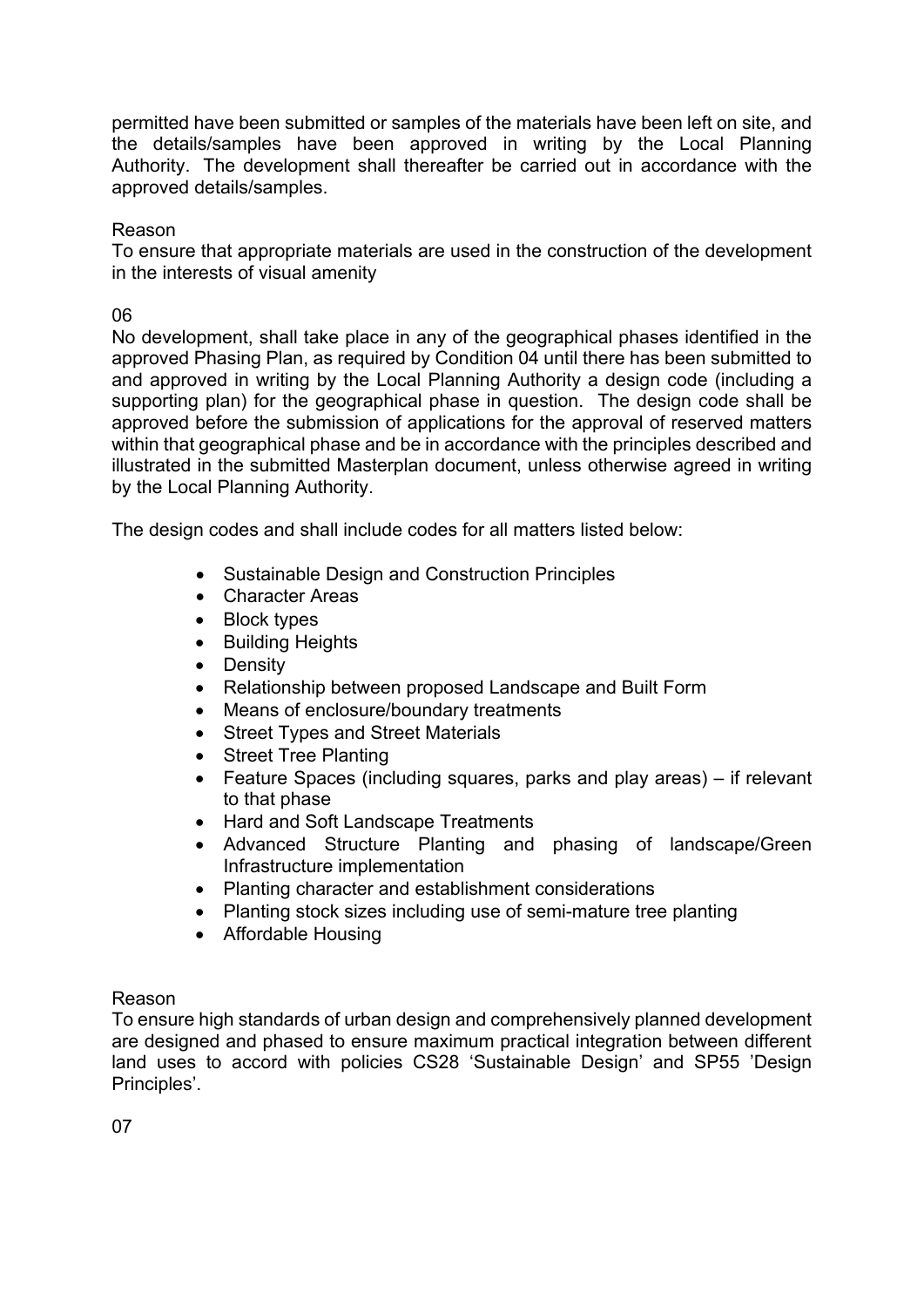Applications for the approval of Reserved Matters shall be in accordance with the requirements of the approved Design Code for that geographical phase of development unless material considerations indicate otherwise.

# Reason

To ensure high standards of urban design and comprehensively planned development are designed and phased to ensure maximum practical integration between different land uses to accord with policies CS28 'Sustainable Design' and SP55 'Design Principles'.

# 08

The proposed site layout shall be designed and constructed in accordance with the South Yorkshire Residential Design Guide including separation distances, private amenity space and internal spacing standards.

# Reason

In the interests of ensuring a high-quality living environment for existing and future residents.

# **HIGHWAYS**

### 09

A detailed scheme to provide the works to Junction 1 of the M 18 Motorway as shown in draft form on Plan Reference, Aone drawing no. HE566833-AONE GENM18\_J1- DR-C-GA05-P01, or an alternative scheme that takes account of improvements that have either been carried out or agreed since the approval of this permission shall be submitted to and approved in writing by the Local Planning Authority. No more 80 dwellings (25%) shall be occupied until the approved highway works have been completed."

# Reason:

In the interests of ensuring the safe and efficient operation of the Strategic Road Network.

### 10

The future development of the site shall be served from the access arrangement indication on plan reference AO94759-1 35 18 Drawing No. 001.

### Reason

In the interests of road safety

### 11

The development shall not be commenced until details of the proposed improvement to the Flanderwell Lane/B6093 junction, indicated in draft form on plan reference AO94759-1 35 18 Drawing No. 006, have been submitted to and approved by the Local Planning Authority and the approved details shall be implemented prior to the occupation of the 50th Dwelling on the site.

Reason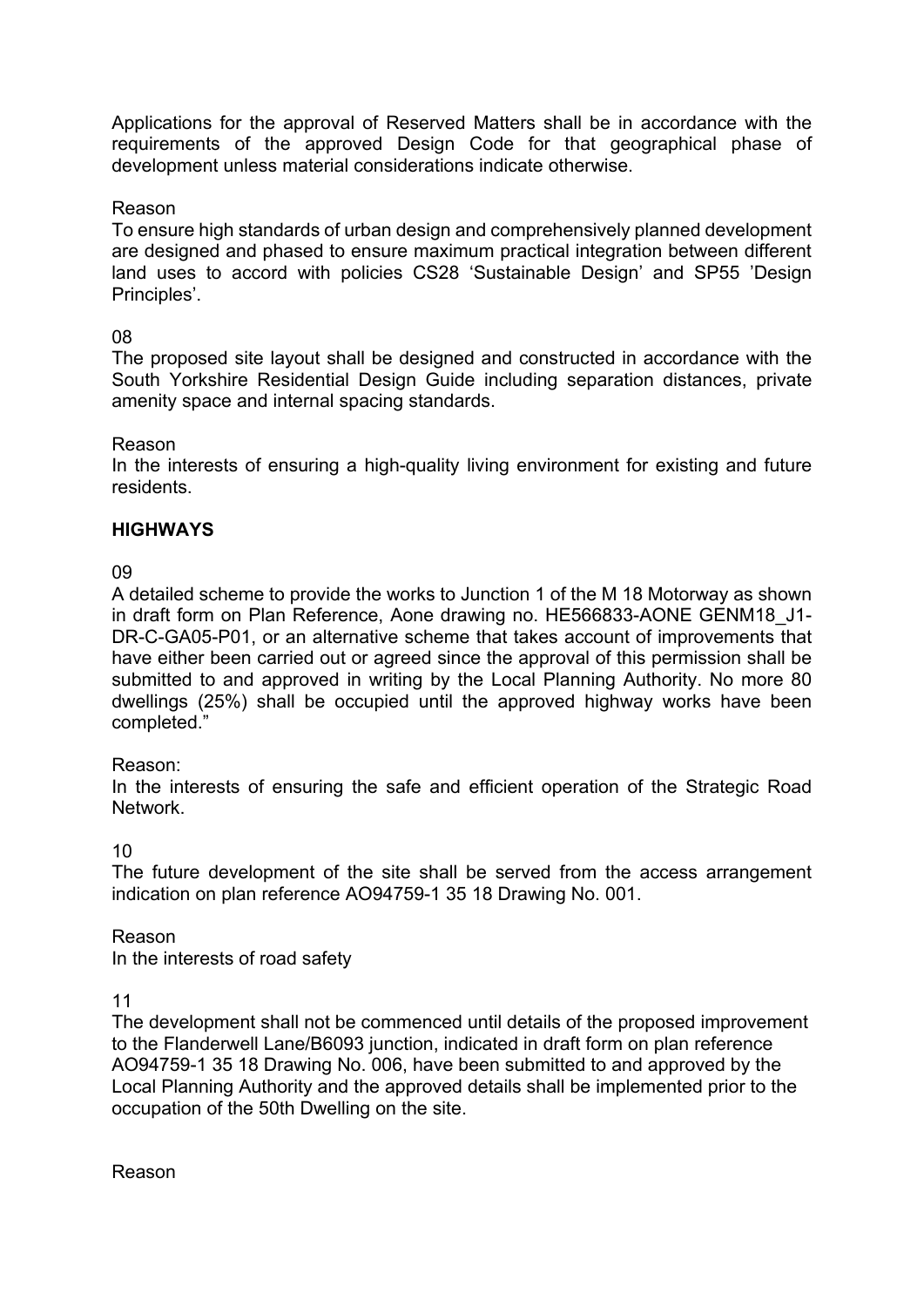No details have been submitted for consideration.

12

On site car parking shall be provided in accordance with the Council's minimum car parking standards for new residential development.

# Reason

In the interests of highway safety.

13

The proposed on site layout shall be designed to facilitate possible future vehicular access to the "safeguarded" land to the south.

# Reason

To ensure a comprehensive development can be provided

# 14

Prior to the occupation of the first dwelling within each geographical phase of the development, details of vehicle charging points (a minimum of one point per dwelling) shall have been submitted to and approved by the local planning authority. Each dwelling shall not be occupied until the charging point has been provided, and they shall thereafter be retained.

# Reason

In the interests of sustainable development and air quality.

15

Before the development is brought into use, that part of the site to be used by vehicles shall be properly constructed with either

a) a permeable surface and associated water retention/collection drainage,

or

b) an impermeable surface with water collected and taken to a separately constructed water retention / discharge system within the site.

The area shall thereafter be maintained in a working condition.

Reason

To ensure that surface water can adequately be drained in accordance with the Local Plan and the South Yorkshire Interim Local Guidance for Sustainable Drainage Systems.

16

Prior to the commencement of any above ground development in each of the geographical phases as identified in the phasing plan as required by condition 4, road sections, constructional and drainage details, and timing of the carrying out of the works, shall be submitted to and approved in writing by the Local Planning Authority and the approved details shall be implemented in accordance with the approved details.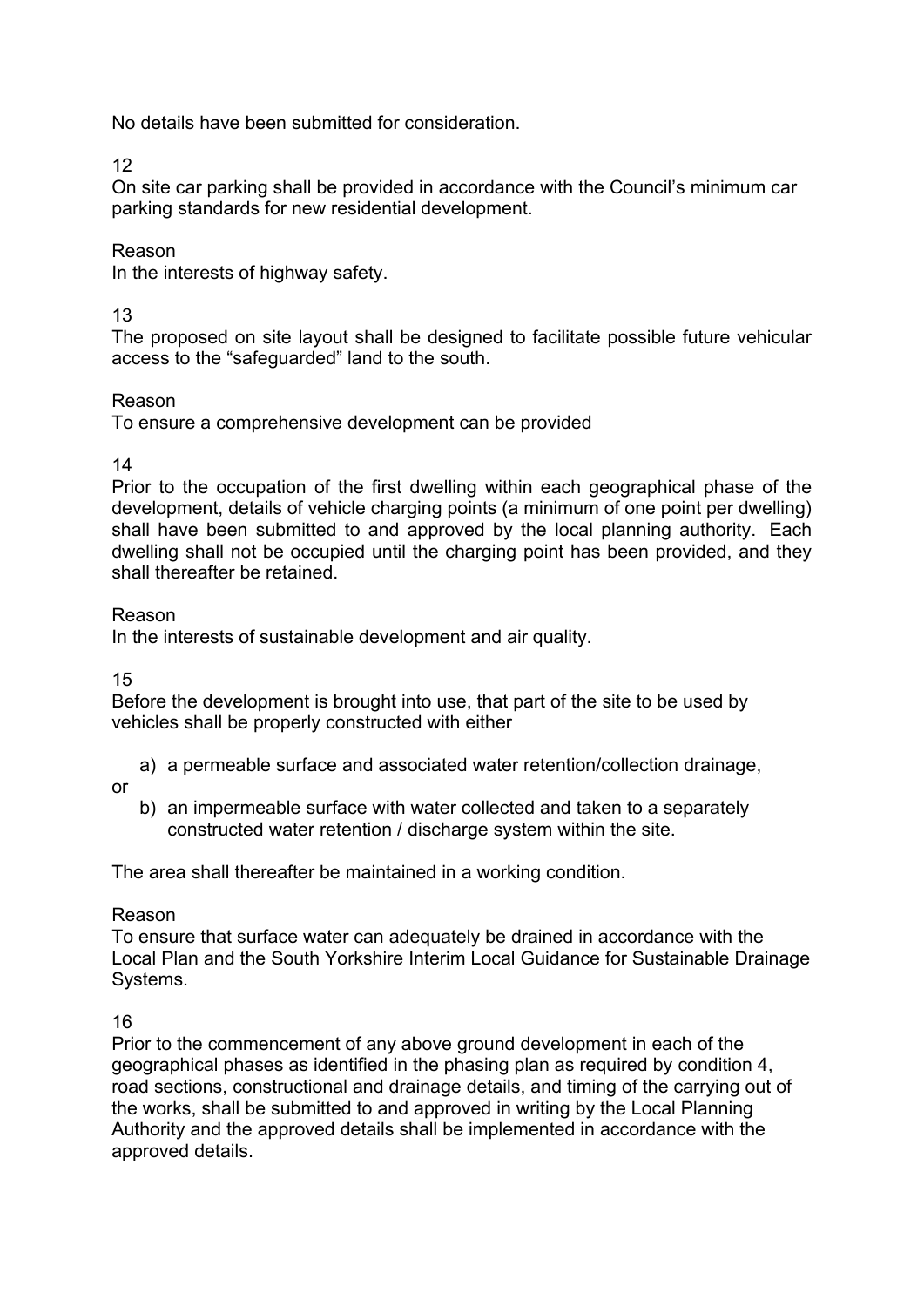Reason In the interest of highway safety.

# **LANDSCAPE AND ECOLOGY**

### 17

No tree or other vegetation shall be cut down, uprooted or destroyed nor shall any tree be pruned other than in accordance with the approved plans and particulars, without the written approval of the Local Planning Authority. Any pruning works approved shall be carried out in accordance with British Standard 3998 (Tree Work). If any tree is removed, uprooted or destroyed or dies, another tree shall be planted in the immediate area and that tree shall be of such size and species, and shall be planted at such time, as may be specified in writing by the Local Planning Authority.

### Reason

In the interests of the visual amenities of the area and in accordance with the adopted Local Plan.

### 18

A Green Infrastructure Delivery Plan shall be submitted to and approved in writing by the Local Planning Authority prior to the occupation of the first dwelling. The Delivery Plan shall be produced for the whole application site for a period of 5 years from completion of the final dwelling. The Plan shall be carried out as approved and any subsequent variations shall be agreed in writing by the Local Planning Authority.

The Delivery Plan shall demonstrate how public realm and green infrastructure management will be delivered to a high standard of safety and quality across the site. Within this plan site management objectives will be identified (these will include but not be limited to landscape, ecology, visitor and recreational management), potential conflicts arising from site management and their resolution and the management, and maintenance regimes required to achieve the objectives given. The delivery plan shall set standards, and schedule work in order to ensure the safe and managed use of the site, the protection of wildlife and supporting habitat, and to promote the continuity of effective management throughout development phases.

### Reason

To ensure that the future management maintenance repair and upkeep of the development is delivered to an appropriately high standard of safety and quality across the whole development.

### 19

Prior to the commencement of any development, details of a phased scheme of advanced structure planting to provide screen planting to the eastern and southern boundaries and structure planting along access roads shall be submitted to and approved in writing by the Local Planning Authority. The said planting shall thereafter be implemented in accordance with the approved details.

### Reason

To ensure an appropriate standard of visual amenity in the local area.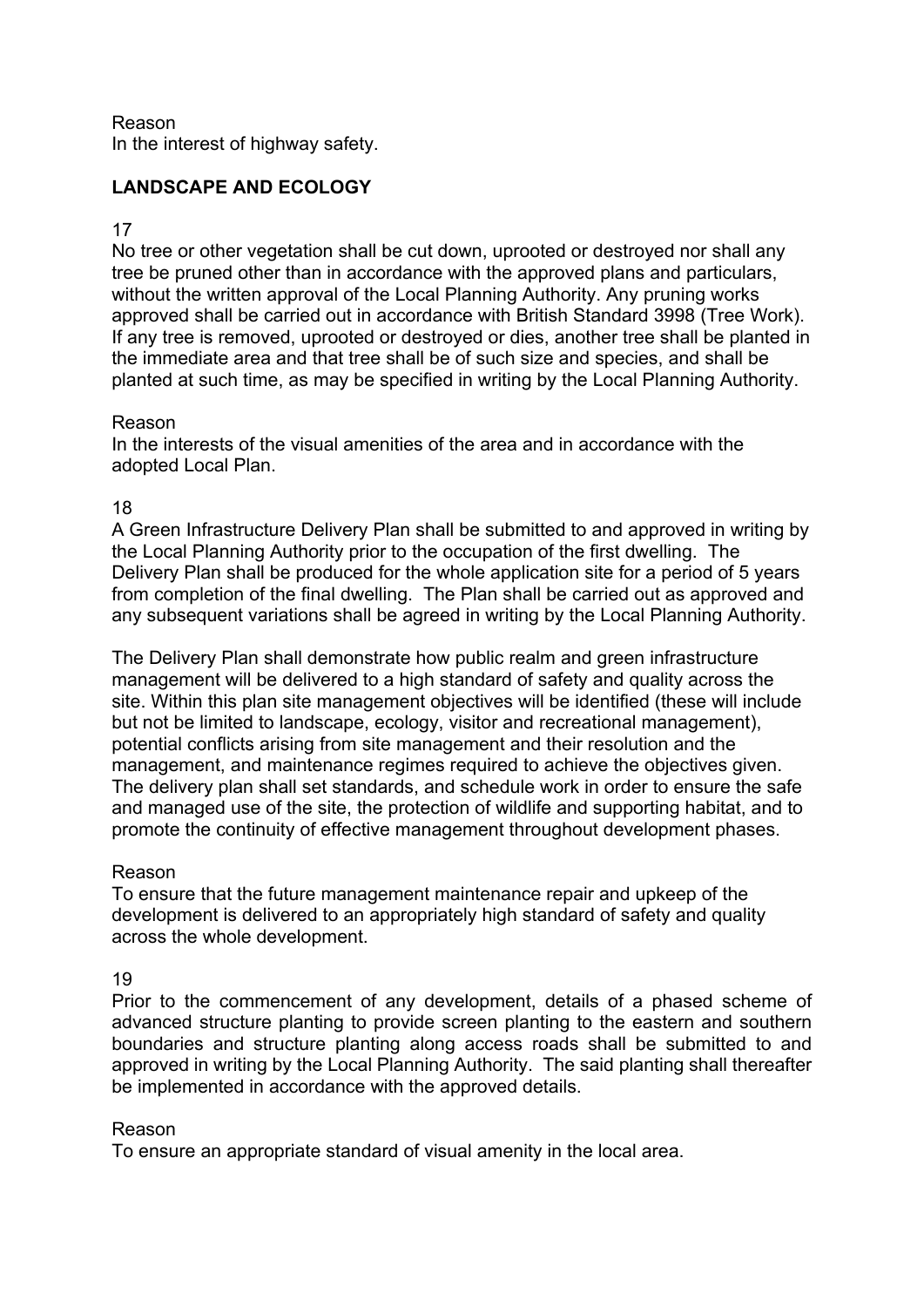# 20

Prior to the construction of development in any of the geographical Phases as outlined in the approved Phasing Plan, a badger survey shall be submitted to an approved in writing by the Local Planning Authority. Works on site shall thereafter be carried out in accordance with the approved details

# Reason

To ensure the development is carried out in an appropriate manner and to protect local nature conservation in accordance with Policy CS20 'Biodiversity and Geodiversity' and relevant guidance contained within the NPPF

# 21

All subsequent applications for the approval of reserved matters shall be accompanied by details of a sensitive lighting scheme. The approved details shall thereafter be implemented and retained for the lifetime of the development.

# Reason

To ensure the development is carried out in an appropriate manner and to protect local nature conservation in accordance with Policy CS20 'Biodiversity and Geodiversity' and relevant guidance contained within the NPPF

# 22

All subsequent applications for the approval of Reserved Matters shall incorporate the mitigation measures outlined in paragraphs 5.17 to 5.19 of the submitted Preliminary Ecological Assessment dated May 2018 and paragraphs 6.4 and 6.5 of the Reptile Survey dated May 2018.

# Reason

To ensure the development is carried out in an appropriate manner and to protect local nature conservation in accordance with Policy CS20 'Biodiversity and Geodiversity' and relevant guidance contained within the NPPF

# **GENERAL AMENITY**

# 23

All subsequent applications for the approval of reserved matters shall be accompanied by a Construction Management Plan, The Plan shall include:

- details of vehicular routing
- traffic management measures during the construction work;
- measures to deal with dust;
- measures to deal with mud in the highway;
- details of any storage on site
- details of loading/unloading of materials/plant;
- details of car parking facilities for the construction staff;
- details of proposed hours of construction on/deliveries to the site;
- details of any lighting;
- details of the quality of soil and its movement and temporary storage during construction
- and such further matters as the Local Planning Authority may consider necessary.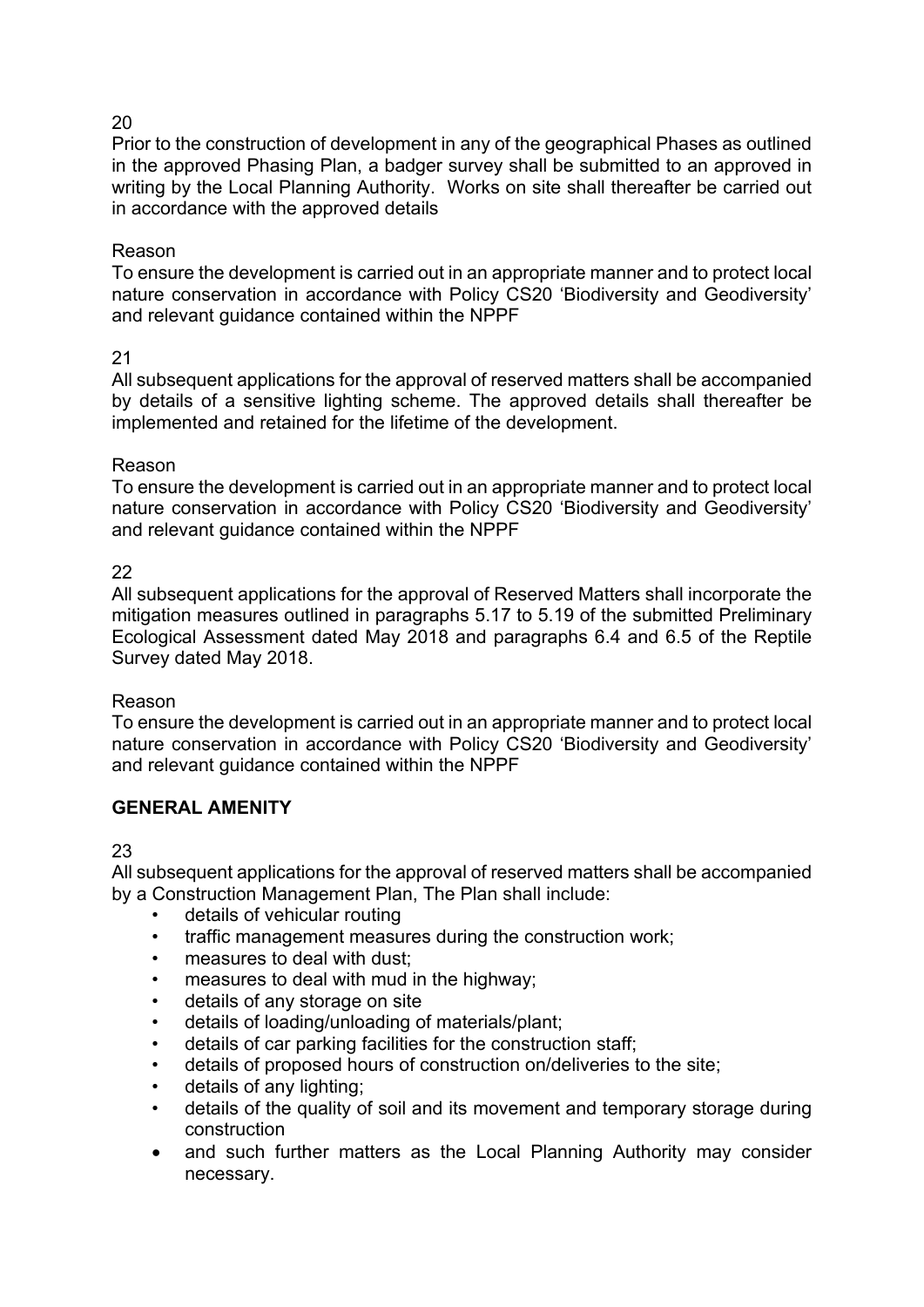The approved measures shall be implemented throughout the construction period.

# Reason

In the interests of highway safety and residential amenity

# 24

Unless otherwise agreed in writing by the Local Planning Authority or except in case of emergency, operations should not take place on site other than between the hours of 08:00 - 18:00 Monday to Friday and between 09:00 - 13:00 on Saturdays. There should be no working on Sundays or Public Holidays. At times when operations are not permitted work shall be limited to maintenance and servicing of plant or other work of an essential or emergency nature. The Local Planning Authority should be notified at the earliest opportunity of the occurrence of any such emergency and a schedule of essential work shall be provided.

### Reason

In the interests of residential amenity.

### 25

Unless otherwise agreed in writing by the Local Planning Authority heavy goods vehicles should only enter or leave the site between the hours of 08:00 - 18:00 on weekdays and 09:00 - 13:00 Saturdays and no such movements should take place on or off the site on Sundays or Public Holidays (this excludes the movement of private vehicles for personal transport).

### Reason

In the interests of residential amenity

### 26

Best practicable means shall be employed to minimise dust. Such measures may include water bowsers, sprayers whether mobile or fixed, or similar equipment. At such times when due to site conditions the prevention of dust nuisance by these means is considered by the Local Planning Authority in consultations with the site operator to be impracticable, then movements of soils and overburden shall be temporarily curtailed until such times as the site/weather conditions improve such as to permit a resumption.

### Reason

In the interests of residential amenity

### 27

Effective steps should be taken by the operator to prevent the deposition of mud, dust and other materials on the adjoining public highway caused by vehicles visiting and leaving the site. Any accidental deposition of dust, slurry, mud or any other material from the site, on the public highway shall be removed immediately by the developer.

### Reason

In the interests of highway safety and residential amenity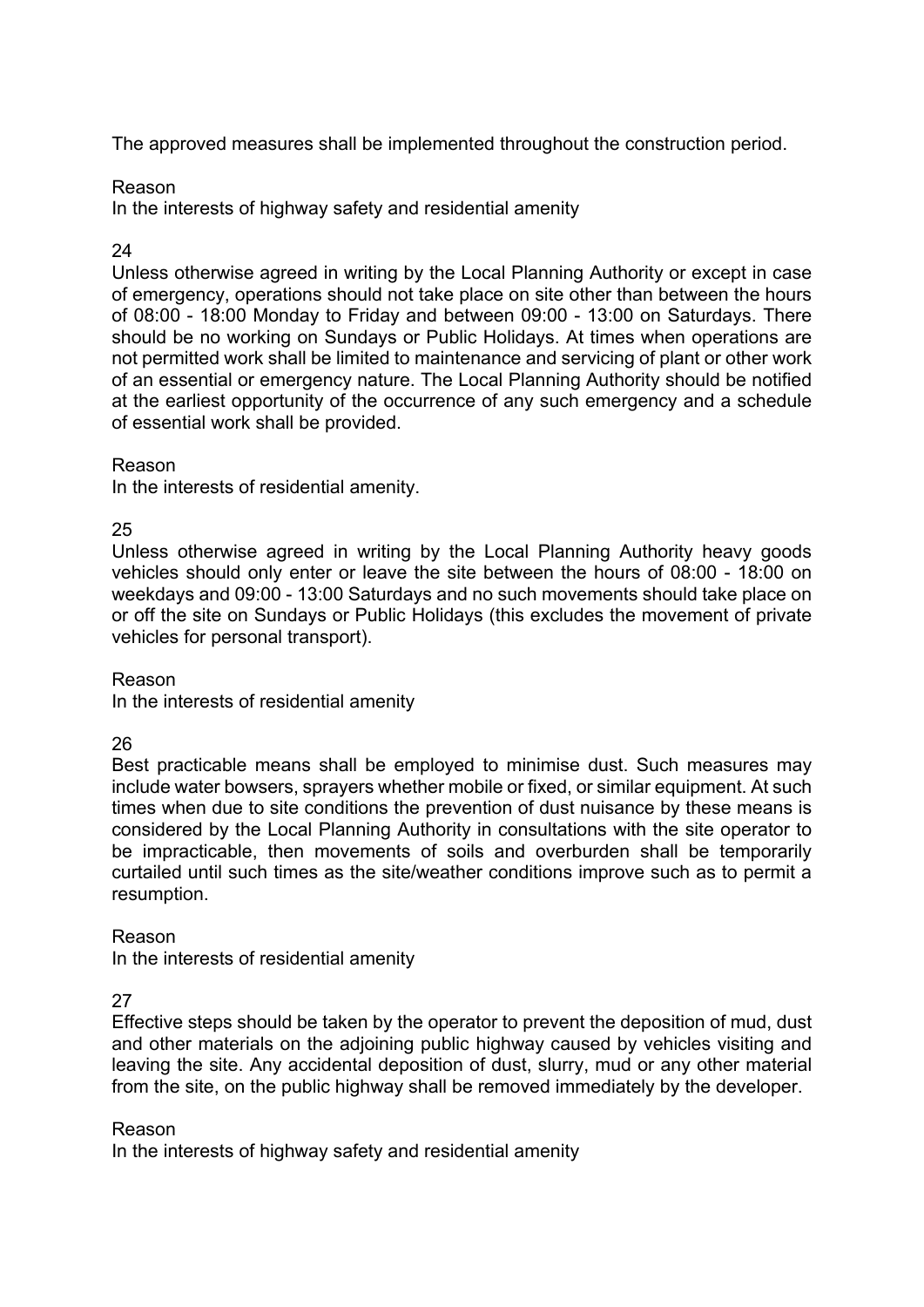# **LAND CONTAMINATION**

# 28

Prior to development commencing, a Phase I Site Assessment Report consisting of a desk top study, a site walkover, and a conceptual site model shall be undertaken to obtain an understanding of the site's history, its setting and its potential to be affected by contamination. This report must be submitted to this Local Authority for review and consideration.

### Reason

To ensure that risks from land contamination to the future users of the land and neighbouring land are minimised, together with those to controlled waters, property and ecological systems, and to ensure that the development can be carried out safely without unacceptable risks to workers, neighbours and other offsite receptors

### 29

Subject to the findings of the Phase I and prior to development commencing, a Phase II Intrusive Site Investigation shall be submitted to an approved in writing by the Local Planning Authority to assess the geotechnical and geo-environmental constraints at the site. The investigation and subsequent risk assessment must be undertaken by competent persons and a written report of the findings must be produced.

The above should be conducted in accordance with DEFRA and the Environment Agency's 'Model Procedures for the Management of Land Contamination, CLR 11' and Contaminated Land Science Reports (SR2 -4).

# Reason

To ensure that risks from land contamination to the future users of the land and neighbouring land are minimised, together with those to controlled waters, property and ecological systems, and to ensure that the development can be carried out safely without unacceptable risks to workers, neighbours and other offsite receptors

30

Subject to the findings of the Phase II and prior to development commencing, a Remediation Method Statement shall be submitted to and approved in writing by the Local Authority prior to any remediation works commencing on site. The works shall be of such a nature as to render harmless the identified contamination given the proposed end-use of the site and surrounding environment including any controlled waters, the site must not qualify as contaminated land under Part 2A of the Environment Protection Act 1990 in relation to the intended use of the land after remediation. The approved Remediation works shall be carried out in full on site under a quality assurance scheme to demonstrate compliance with the proposed methodology and best practice guidance. The Local Authority must be given two weeks written notification of commencement of the remediation scheme works.

# Reason

To ensure that risks from land contamination to the future users of the land and neighbouring land are minimised, together with those to controlled waters, property and ecological systems, and to ensure that the development can be carried out safely without unacceptable risks to workers, neighbours and other offsite receptors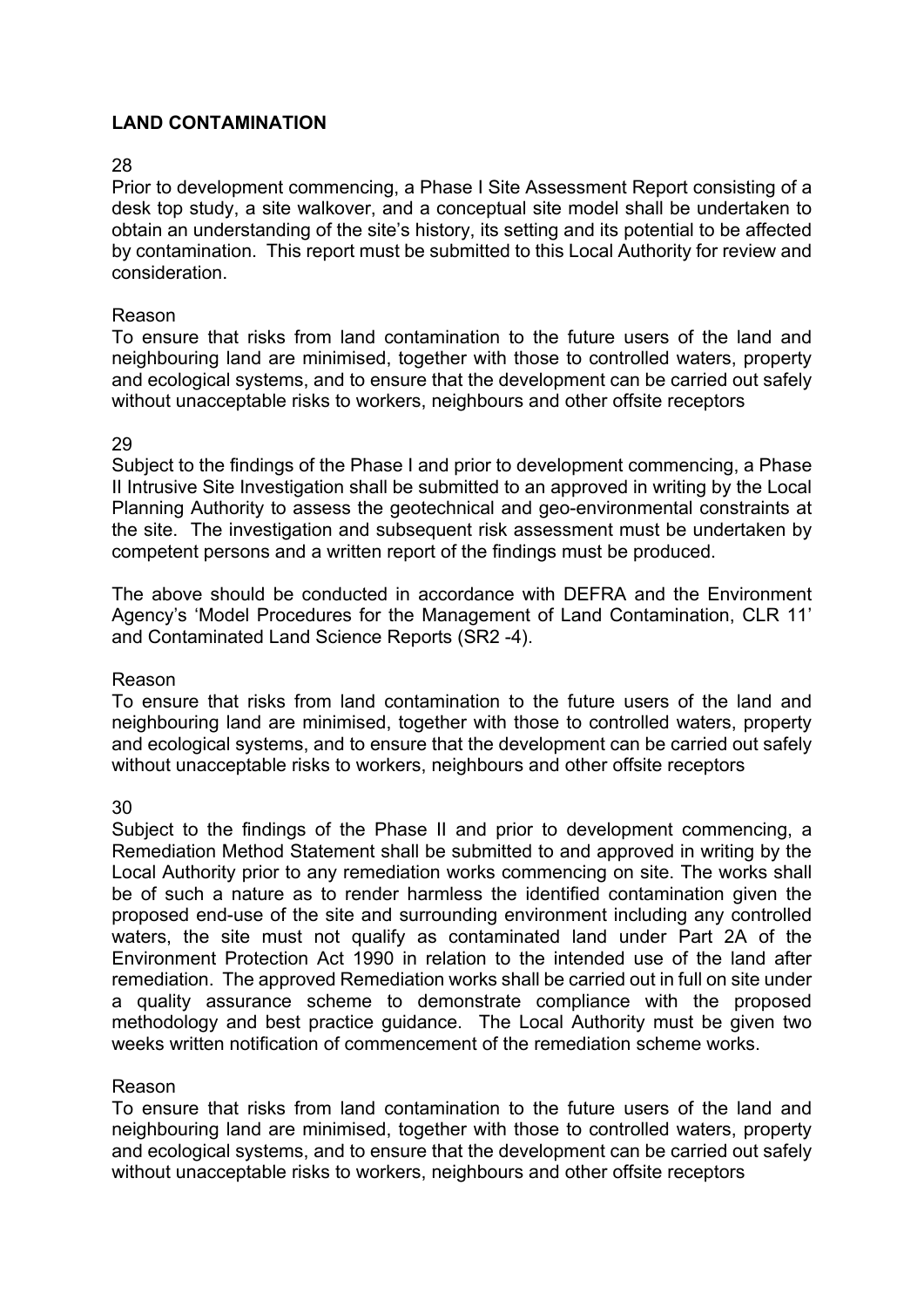# 31

In the event that during development works unexpected significant contamination is encountered at any stage, the local planning authority shall be notified in writing immediately. Any requirements for remedial works shall be submitted to and approved in writing by the Local Authority. Works thereafter shall be carried out in accordance with an approved Method Statement.

### Reason

To ensure that risks from land contamination to the future users of the land and neighbouring land are minimised, together with those to controlled waters, property and ecological systems, and to ensure that the development can be carried out safely without unacceptable risks to workers, neighbours and other offsite receptors

### 32

If subsoils/topsoils are required to be imported to site for remedial works, then these soils will need to be tested at a rate and frequency to be agreed with the Local Authority to ensure they are free from contamination.

### Reason

To ensure that risks from land contamination to the future users of the land and neighbouring land are minimised, together with those to controlled waters, property and ecological systems, and to ensure that the development can be carried out safely without unacceptable risks to workers, neighbours and other offsite receptors

### 33

Following completion of any remedial/ground preparation works a Validation Report shall be submitted to and approved in writing by the Local Planning Authority. The validation report shall include details of the remediation works and quality assurance certificates to show that the works have been carried out in full accordance with the approved methodology. Details of any post-remedial sampling and analysis to show the site has reached the required clean-up criteria shall be included in the validation report together with the necessary documentation detailing what waste materials have been removed from the site. The site shall not be brought into use until such time as all validation data has been approved by the Local Authority.

### Reason

To ensure that risks from land contamination to the future users of the land and neighbouring land are minimised, together with those to controlled waters, property and ecological systems, and to ensure that the development can be carried out safely without unacceptable risks to workers, neighbours and other offsite receptors

# **LEVELS**

### 34

Prior to the commencement of any above ground development within each geographical phase, details of existing and proposed finished floor levels of the approved properties and gardens within that phase shall be submitted and approved in writing. The development shall be implemented in accordance with the approved levels.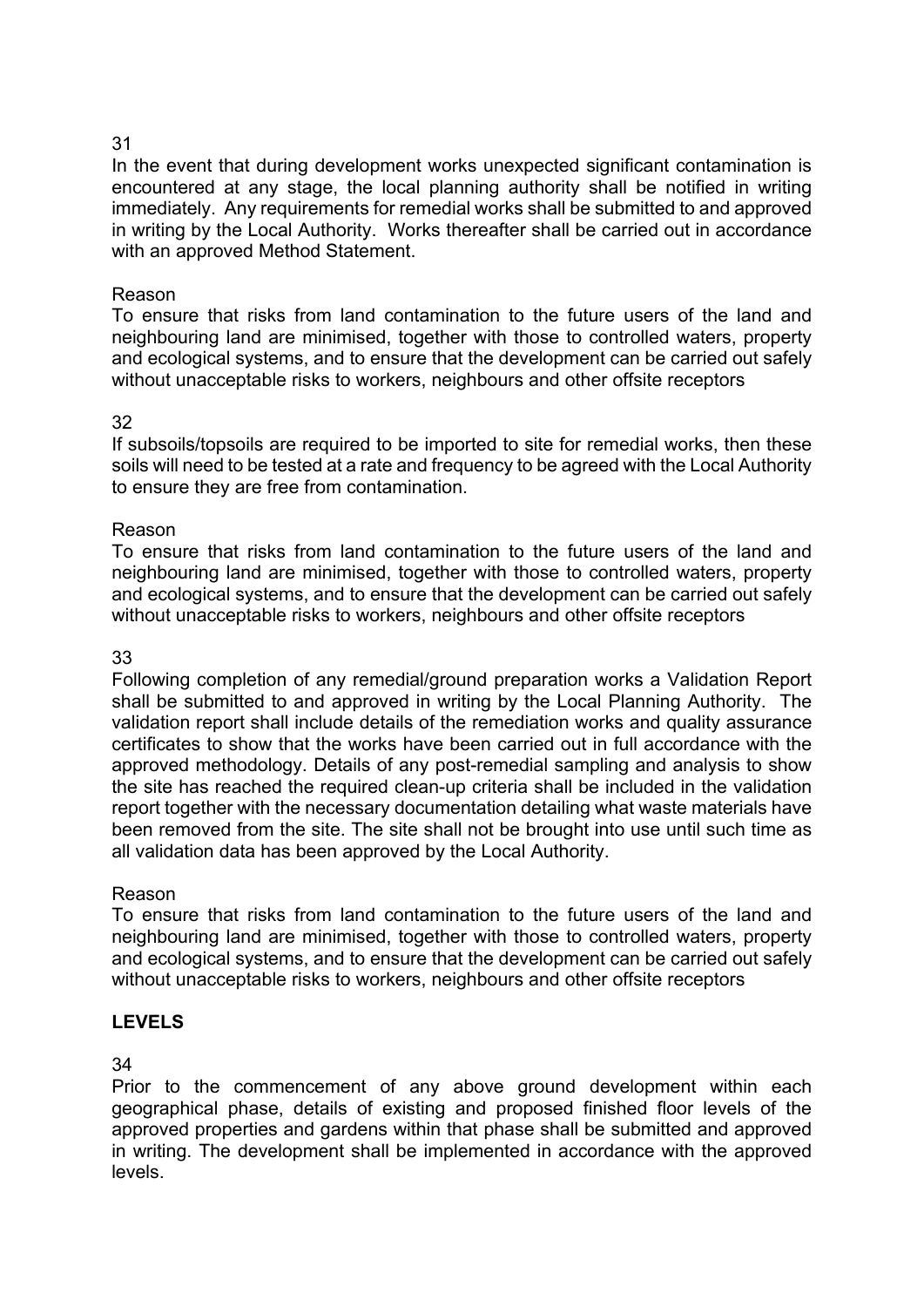# Reason

For the avoidance of doubt and in the interests of the amenity of the existing residents adjoining the site in accordance with the Local Plan

# **WASTE MANAGEMENT**

35

Each subsequent application for Reserved Matters shall be accompanied by a Waste Management Strategy. This Strategy shall include:

- 1. information on the amount and type of waste that will be generated from the site
- 2. measures to reduce, re-use and recycle waste within the development, including the provision of on-site separation and treatment facilities (using fixed or mobile plants where appropriate);
- 3. design and layouts that allow effective sorting and storing of recyclables and recycling and composting of waste and facilitate waste collection operations during the lifetime of the development;
- 4. measures to minimise the use of raw materials and minimise pollution of any waste;
- 5. details on how residual waste will be disposed in an environmentally responsible manner and transported during the construction process and beyond;
- 6. construction and design measures that minimise the use of raw materials and encourage the re-use of recycled or secondary resources (particularly building materials) and also ensure maximum waste recovery once the development is completed; and
- 7. details on how the development will be monitored following its completion.

# Reason

To determine the amount and type of waste that will be produced on site, and how it will be re-used during construction when waste is removed from site. In accordance with the provision of WCS7 of the Barnsley, Doncaster and Rotherham Joint Waste Plan.

# **ARCHAEOLOGY**

36

# Part A (pre-commencement)

No development, including any demolition and groundworks, shall take place until the applicant, or their agent or successor in title, has submitted a Written Scheme of Investigation (WSI) that sets out a strategy for archaeological investigation and this has been approved in writing by the Local Planning Authority. The WSI shall include:

- The programme and method of site investigation and recording.
- The requirement to seek preservation *in situ* of identified features of importance.
- The programme for post-investigation assessment.
- The provision to be made for analysis and reporting.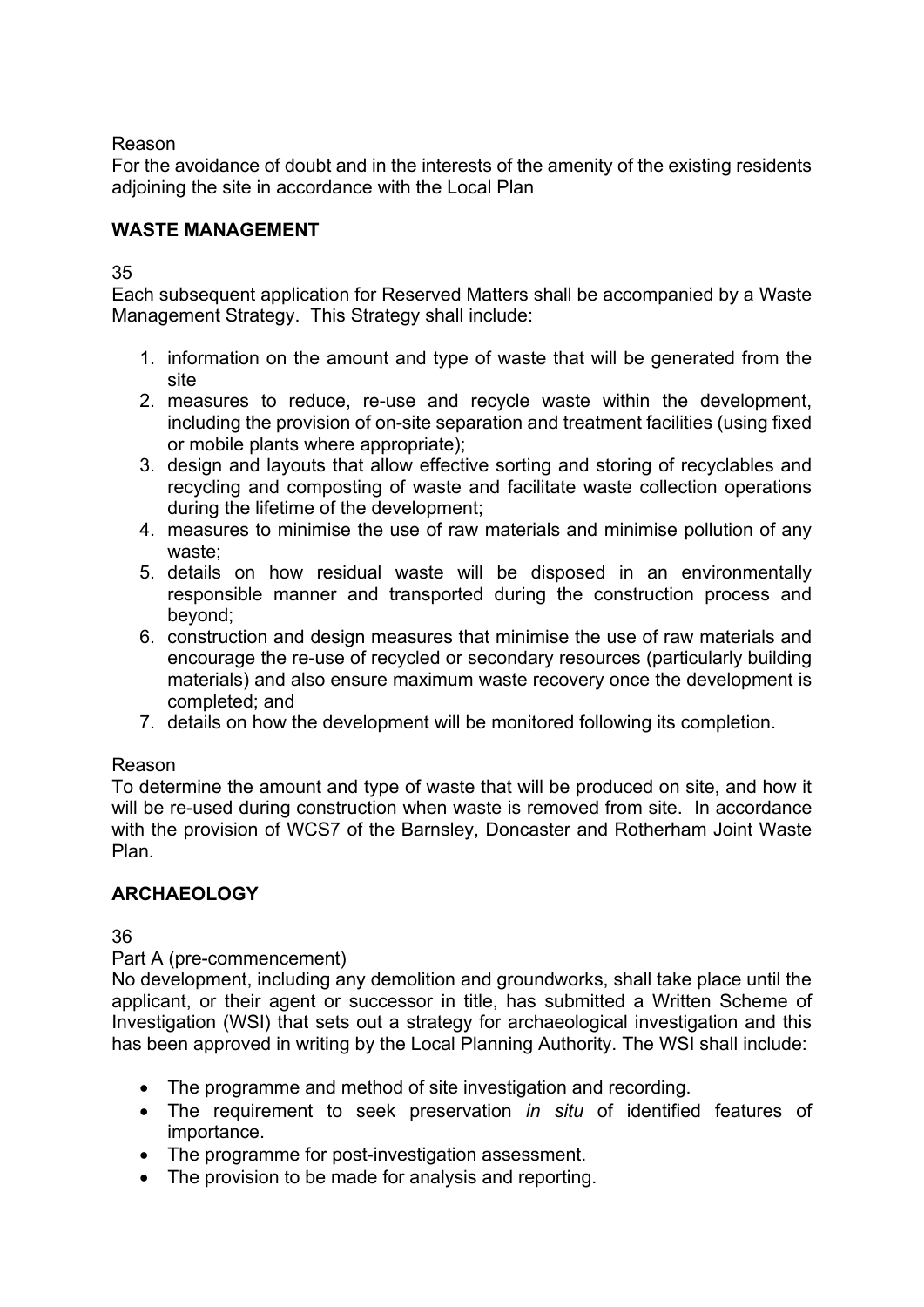- The provision to be made for publication and dissemination of the results.
- The provision to be made for deposition of the archive created.
- Nomination of a competent person/persons or organisation to undertake the works.
- The timetable for completion of all site investigation and post-investigation works.

### Part B (pre-occupation/use)

Thereafter the development shall only take place in accordance with the approved WSI and the development shall not be brought into use until the Local Planning Authority has confirmed in writing that the requirements of the WSI have been fulfilled or alternative timescales agreed."

### Reason:

To ensure that any archaeological remains present, whether buried or part of a standing building, are investigated and a proper understanding of their nature, date, extent and significance gained, before those remains are damaged or destroyed and that knowledge gained is then disseminated.

# **DRAINAGE AND FLOOD RISK**

### 37

Notwithstanding the submitted drawings, prior to the submission of the first reserved matters, a drainage strategy and masterplan for the whole of the allocation and a foul and surface water drainage scheme for the site, shall be submitted to and approved in writing by the Local Planning Authority. Construction of roads or dwellings shall not begin until such approval has been received. The strategy shall be based on sustainable drainage principles and an assessment of the hydrological and hydro geological context of the development. The scheme shall include the construction details and shall subsequently be implemented in accordance with the approved details before the development is completed. Until the approved scheme has been fully implemented, temporary arrangements shall be put in place to limit foul discharge to rates agreed by Severn Trent Water and surface water runoff to the approved discharge rates, based on the area of site currently developed. The scheme to be submitted shall demonstrate:

- The utilisation of holding sustainable drainage techniques (e.g. soakaways);
- The limitation of surface water run-off to equivalent greenfield rates (i.e. maximum of 5 litres/second/Ha);
- The ability to accommodate surface water run-off on-site up to the critical 1 in 100 year event plus an allowance for climate change, based upon the submission of drainage calculations; and
- A maintenance plan including responsibility for the future maintenance of drainage features and how this is to be guaranteed for the lifetime of the development.

### Reason

To ensure that the development can be properly drained and facilitates a comprehensive drainage scheme for the whole housing allocation in accordance with the Local plan and the NPPF.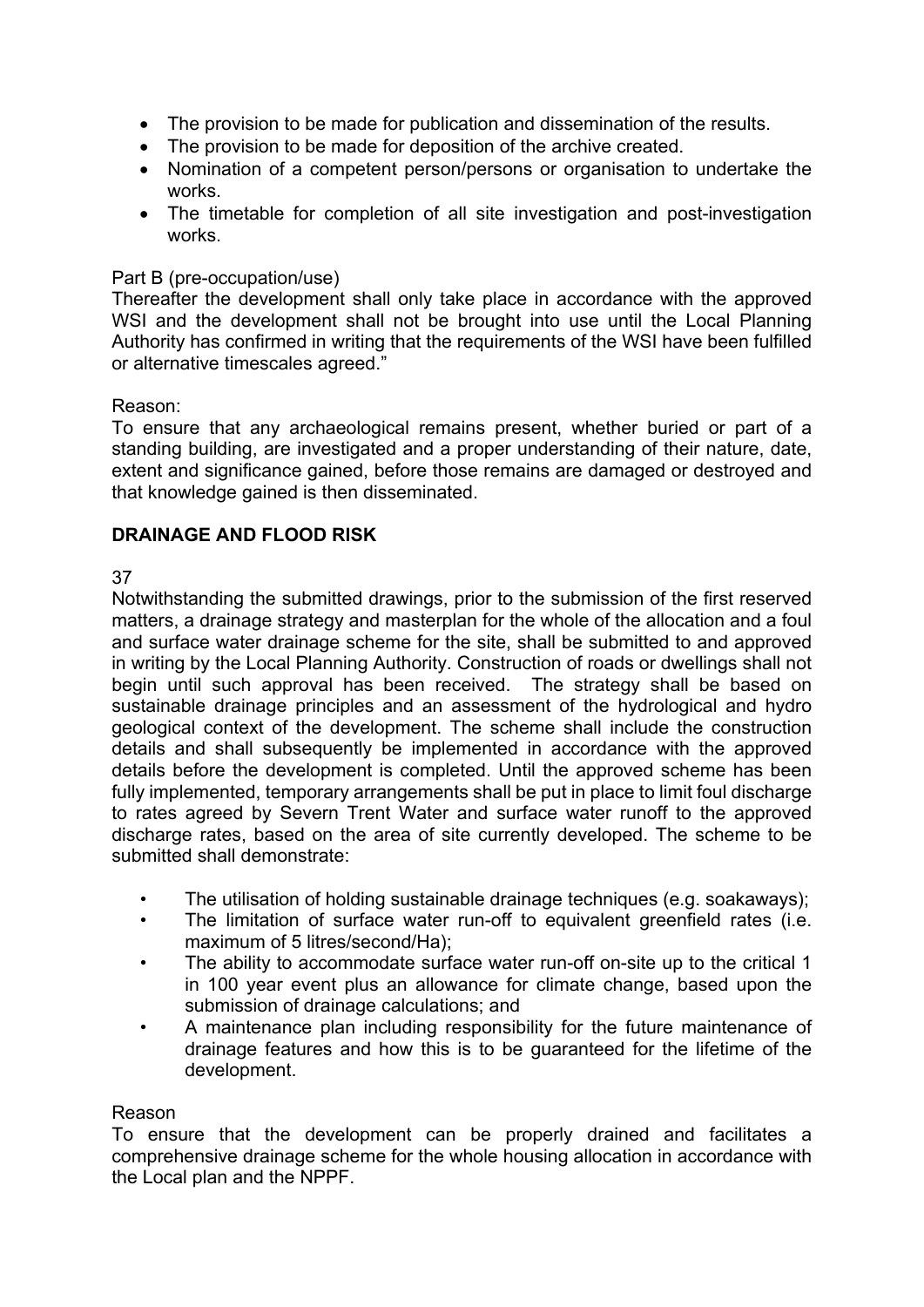# 38

Notwithstanding the submitted documents, prior to the submission of the first reserved matters application, an updated Flood Risk Assessment based on existing flood risk, proposals to mitigate flood risk and sustainable drainage principles for the development, shall be submitted to and approved in writing by the Local Planning Authority. Construction of roads or dwellings shall not begin until such approval has been received.

### Reason

To ensure that the development can be properly drained and will be safe from flooding in accordance with the Local plan and the NPPF.

### 39

Notwithstanding the submitted documents, prior to the submission of the first reserved matters application, a flood route drawing shall be submitted to and approved in writing by the Local Planning Authority. Construction of roads or dwellings shall not begin until such approval has been received. The drawing shall show how exceptional flows generated within or from outside the site will be managed, including overland flow routes, internal and external levels and design of buildings to prevent entry of water. The development shall not be brought into use until such approved details are implemented.

### Reason

To ensure that the development can be properly drained and will be safe from flooding in accordance with the Local plan and the NPPF.

### 40

No building or similar structure shall be erected within 5m of the top of the near bank of the watercourse on the northern edge of the site. Sufficient access to allow maintenance of this watercourse shall be provided.

### Reason

To ensure that the development does not increase flood risk from this watercourse and allows for future maintenance.

### 41

Prior to the submission of the first Reserved Matters application, a foul water sewer modelling assessment shall be submitted to and approved in writing by the Local Planning Authority. The Assessment shall determine what impact the generated flows from this site will have on the network and determine the maximum pump rate that could be accommodated within the existing network without worsening the existing sewer performance in rainfall events.

### Reason

To ensure that the development can be properly drained and will be safe from flooding in accordance with the Local plan and the NPPF.

# Informatives